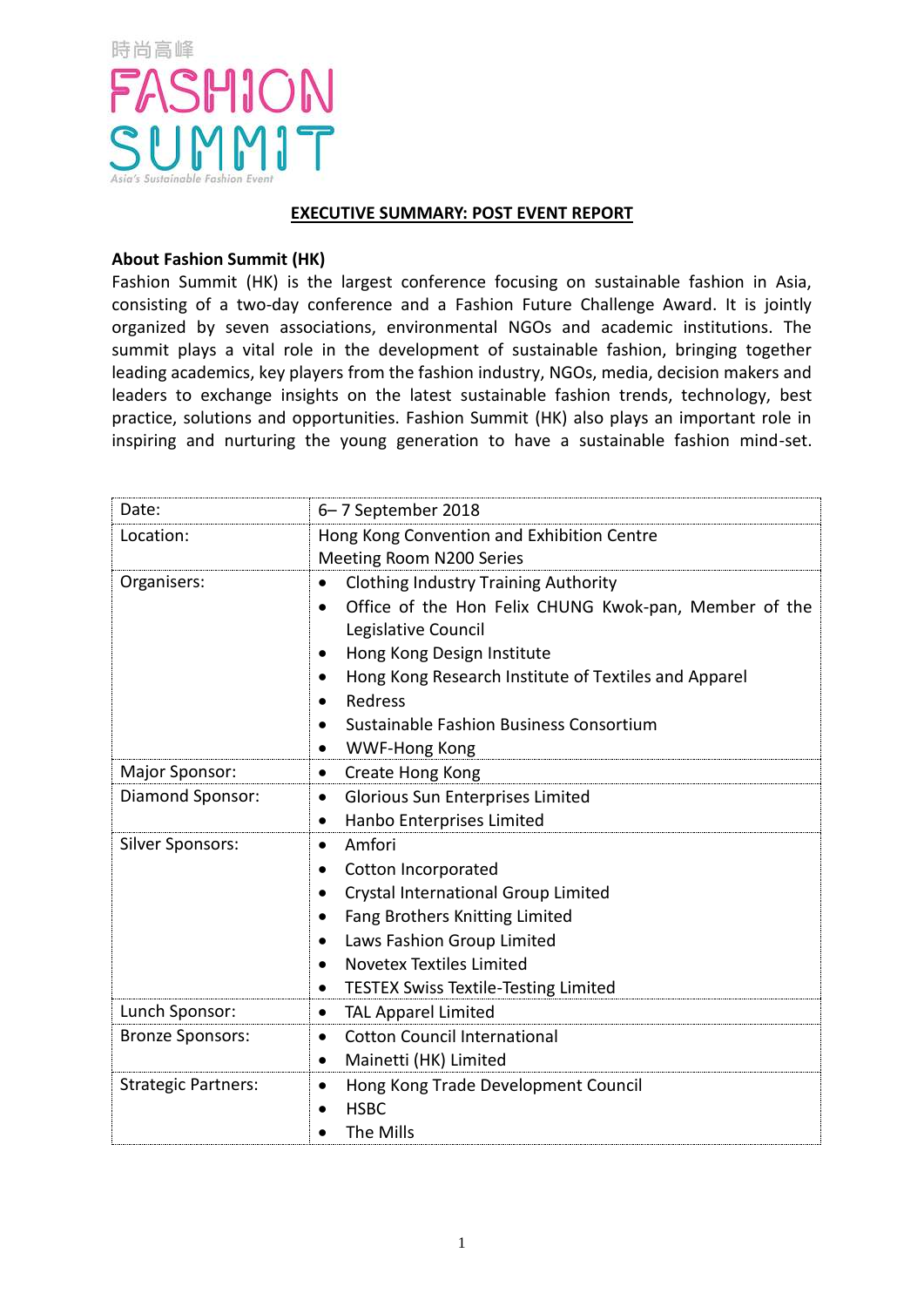## **Opening Ceremony**

| CHAIRMAN,<br><b>FASHION SUMMIT (HK)</b><br>2018 STEERING<br><b>COMMITTEE</b> | Hon Felix Chung Kwok-pan<br>Member of the Legislative Council (Textiles and Garment<br>constituency) |
|------------------------------------------------------------------------------|------------------------------------------------------------------------------------------------------|
| <b>GUEST OF HONOUR</b>                                                       | The Hon Matthew Cheung Kin-chung, GBM, GBS, JP<br>Chief Secretary for Administration                 |

## **Conference**

The 2-day Conference of Fashion Summit (HK) 2018:

- It was attended by 2,105# participants including speakers, conference delegates and exhibitors with a total participant flow of 3,388\* pax during the two days.
- ⚫ It has invited over 60 world renowned Speakers from Asia, Europe, North America and Hong Kong.
- It was supported by 13 sponsors and 24 supporting organizations.



*# denotes the combined total of participants of each session; \* denotes the combined total of people flow of each session*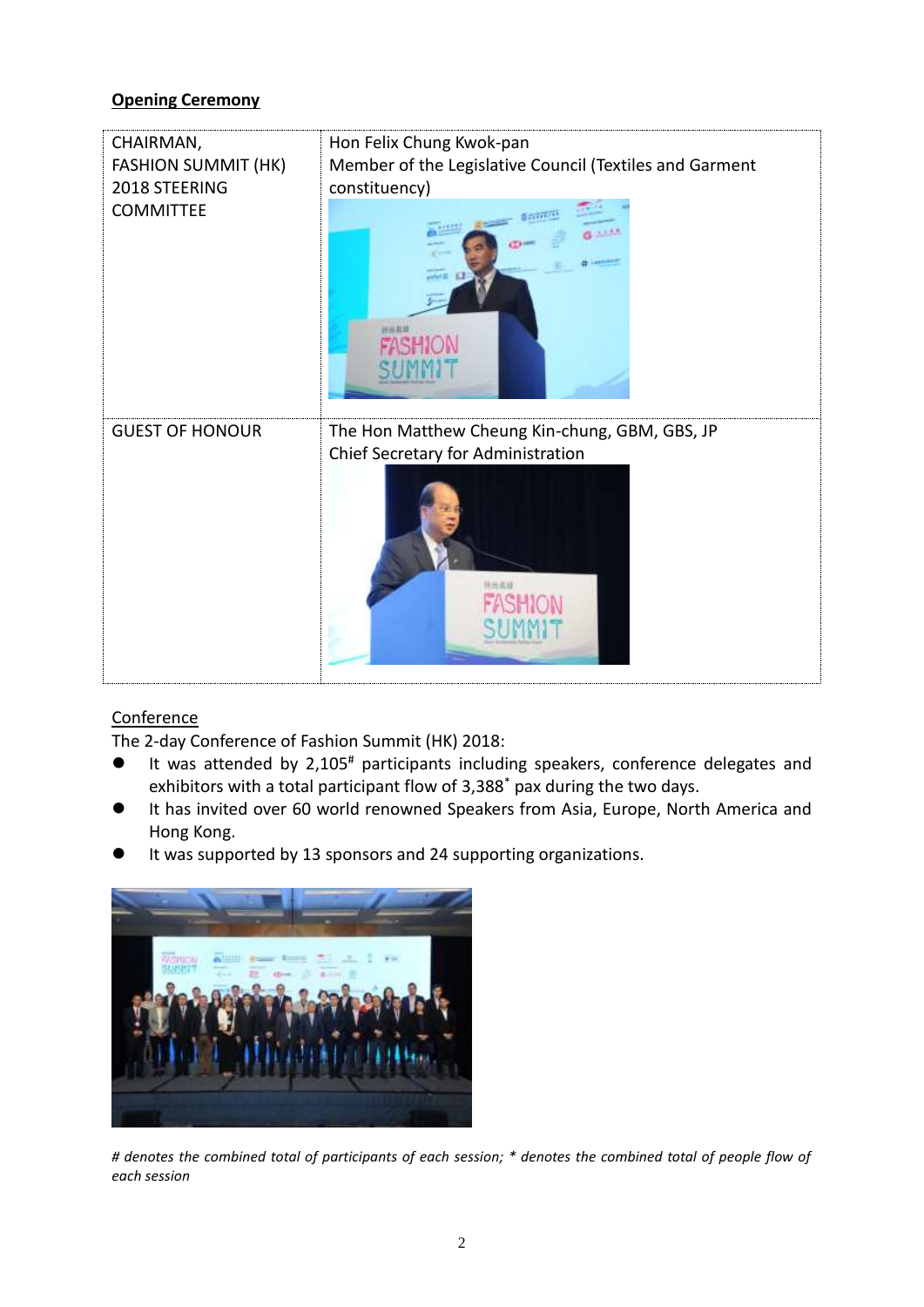## **Conference Day 1 AM: 6 September 2018 Plenary I (N201)**

## **About**

To maximize the scope of viewpoints, the following keynote session is specially designed to feature three distinguished speakers from overseas, mainland China, and Hong Kong to incorporate the vision and mission from the point of view of an international NGO, an official council in the Mainland, as well as a policy bureau and a public corporation of Hong Kong.

| <b>KEYNOTE</b>        | Mr. Edward Yau Tang-wah, GBS, JP, Secretary for Commerce and  |
|-----------------------|---------------------------------------------------------------|
| <b>PRESENTATION I</b> | Economic Development, Hong Kong Special Administrative Region |
|                       | Government                                                    |



## **Summary:**

In the first keynote speech of the day, Mr. Edward Yau, HKSAR Government's Secretary for Commence and Economic Development, highlighted the importance of sustainability for the fashion industry and also for a consumption-based economy like Hong Kong.

He gave an overview of the current problems of the fashion industry, citing various figures on the exacerbation of wastage and adverse environmental impacts brought about by over-production, over-consumption and fast fashion, etc. In view of the situation, he strongly urged the industry to move towards a circular economy model. But efforts for this cause must not be confined to the production cycle alone. Green technology, rightful marketing and pricing and consumer behavior alteration are all key components for the success of a circular economy.

Mr. Yau acknowledged that many steps have been taken by the world and Hong Kong lately in terms of innovation in technology and number of companies tapping into the sustainability field. The HKSAR Government is committed to support local innovation by funding. Also apparent is a heightened awareness in consumers, particularly the millennials, on sustainability notions such as social justice and environmental protection. So with this latest update on the situation, he ended his speech on a hopeful note, that with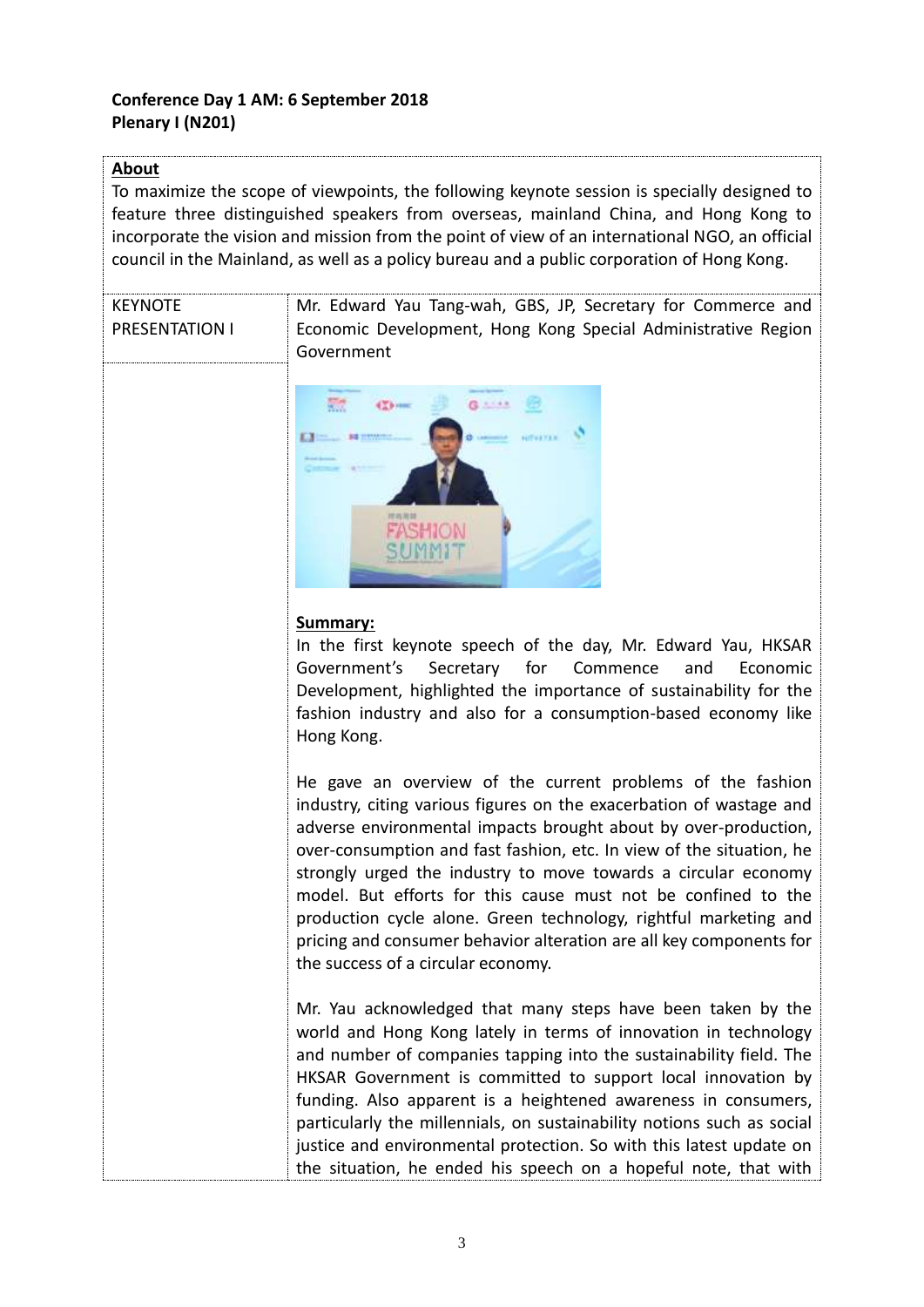|  | concerted efforts and common understanding, they can do more<br>and do better. And given the passion and strength of the leaders<br>present, he was confident that they would march on in this journey<br>they had embarked on towards sustainability. |
|--|--------------------------------------------------------------------------------------------------------------------------------------------------------------------------------------------------------------------------------------------------------|
|--|--------------------------------------------------------------------------------------------------------------------------------------------------------------------------------------------------------------------------------------------------------|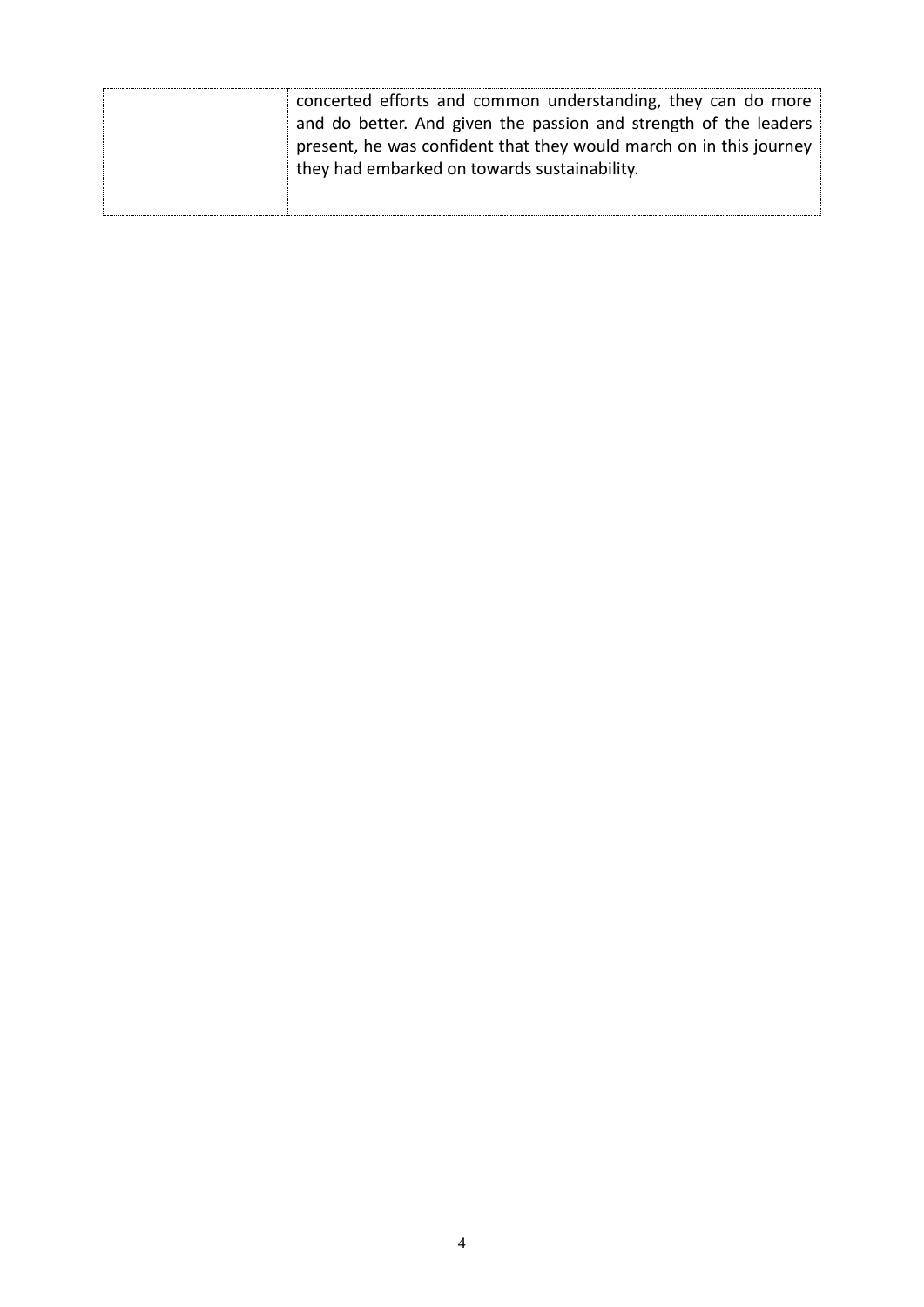#### **KEYNOTE** PRESENTATION II

Mr. Sun Huaibin, Vice Chairman, China National Textile and Apparel Council



Topic: Building A Recycling System For Used Textiles And Clothing

## **Summary:**

For the second keynote speech of the day, Mr. Sun Huaibin, Vice Chairman of the China National Textile and Apparel Council, introduced a perspective on Mainland China with his sharing on "Building a recycling system for used textiles and clothing"

It is the consensus of the society that used textiles resources are abundant in Mainland China. Nevertheless, the proportion of unused or discarded textiles and garments being recycled remains low at less than 15%. Worse still, the industry is still churning out nearly 10 million tons of new production in the Mainland every year.

Hence, Mr. Sun called for the construction of a recycling system for used textiles and garments in the Mainland. This system would adopt the "Waste Spinning+" model in accordance with national and industry strategic requirements as well as market mechanisms. To build this system, he has identified six key strategies, namely by conducting basic research and collecting industry statistics, developing a recycling network with buyback on Internet as the core, building large-scale and modernized sorting centers, encouraging prominent companies to lead the revolution and product development, creating a standards and certification system and finally, cultivating the acceptance of recycled consumer fashion in the society.

Mr. Sun strongly believed that, the recycling of used textiles and clothing is an industry full of business opportunities and benefits to the country and its people. He hoped that this comprehensive recycling system could come into being soon with the concerted efforts of all stakeholders.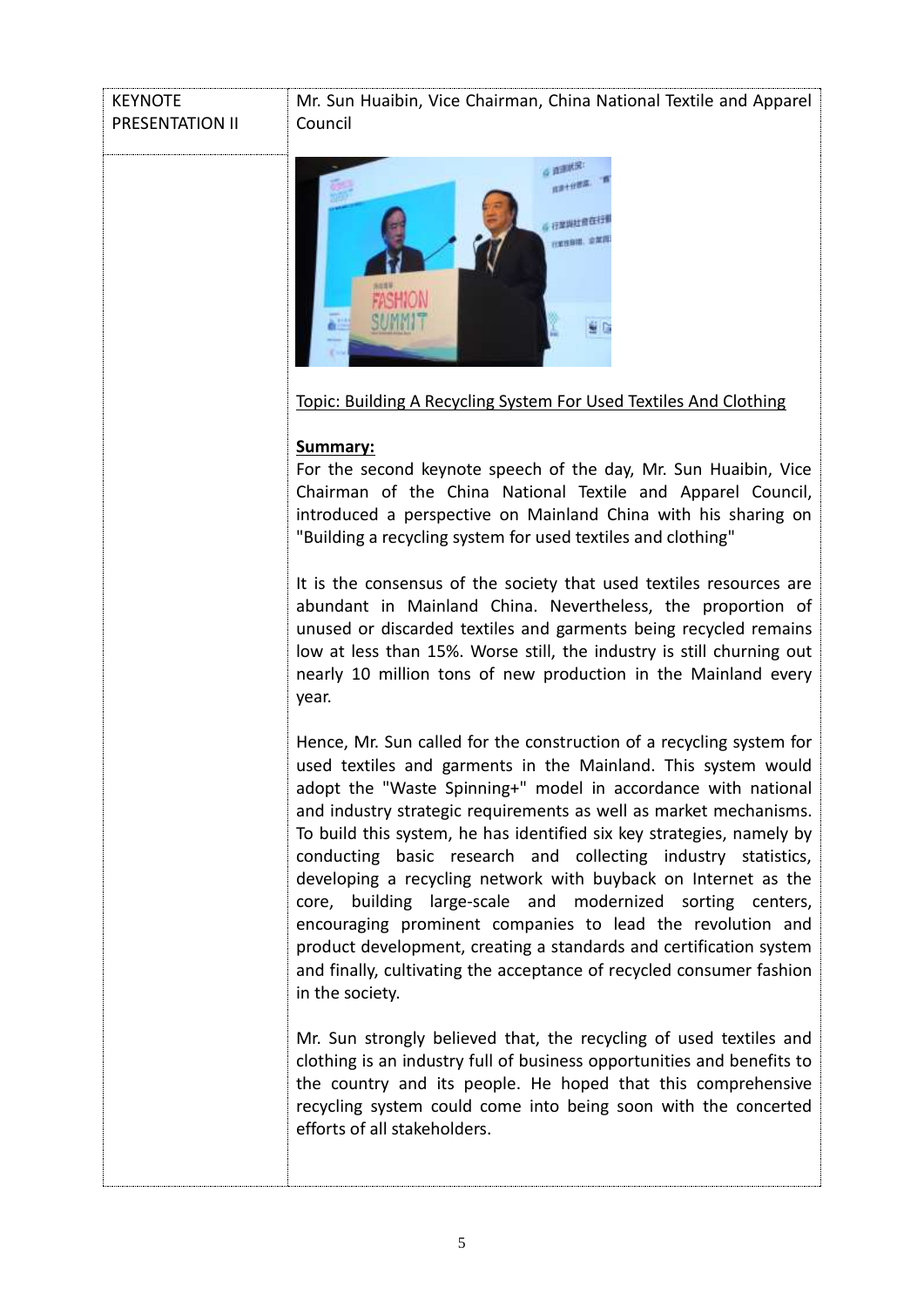#### **KEYNOTE** PRESENTATION III

Ms. Brenda Koekkoek, Secretariat of the Strategic Approach to International Chemicals Management, UN Environment



# **Summary:**

To add a global perspective on the issue of sustainability in fashion, Ms. Brenda Koekkoek from the UN Environment was the 3rd keynote speaker on the Summit's opening day. UN environment is an agency of UN which provides leadership and encourages partnership in caring for the environment, by inspiring, informing and enabling nations to improve the quality of life.

Ms. Koekkoek highlighted the role of the fashion industry as a significant global economic player. She brought to the front the big reality of the day: by switching more and more to fast fashion, the fashion industry is stretching the Earth's resources furthermore, resulting in problems such as under-utilization of garments, pollution, lack of recycling, etc. Although actions have been taken by industry players and stakeholders for a circular economy model, a successful outcome depends much on the deepening of coordination, impact, alignment and a comprehensive and effective framework. Engagement and inclusiveness are critical to ensure dialogue between various parties.

On the role of the United Nations, they have launched the 2030 Agenda for Sustainable Development back in 2015, of which the 17 Sustainable Development Goals were adopted by world leaders. The UN Environment is committed to this cause and actively cooperating with other international organizations, such as the International Labor Organization and the World Bank to organize outreach events, conduct R&D on guidelines and foster knowledge sharing among different parties.

As an ending note, Ms. Koekkoek encouraged the Summit's participants to work together towards the goals set out by the 2030 Agenda by sharing their sustainable stories, learning and growing from each other and leveraging their creativity for a system change. Because incremental steps do make a difference.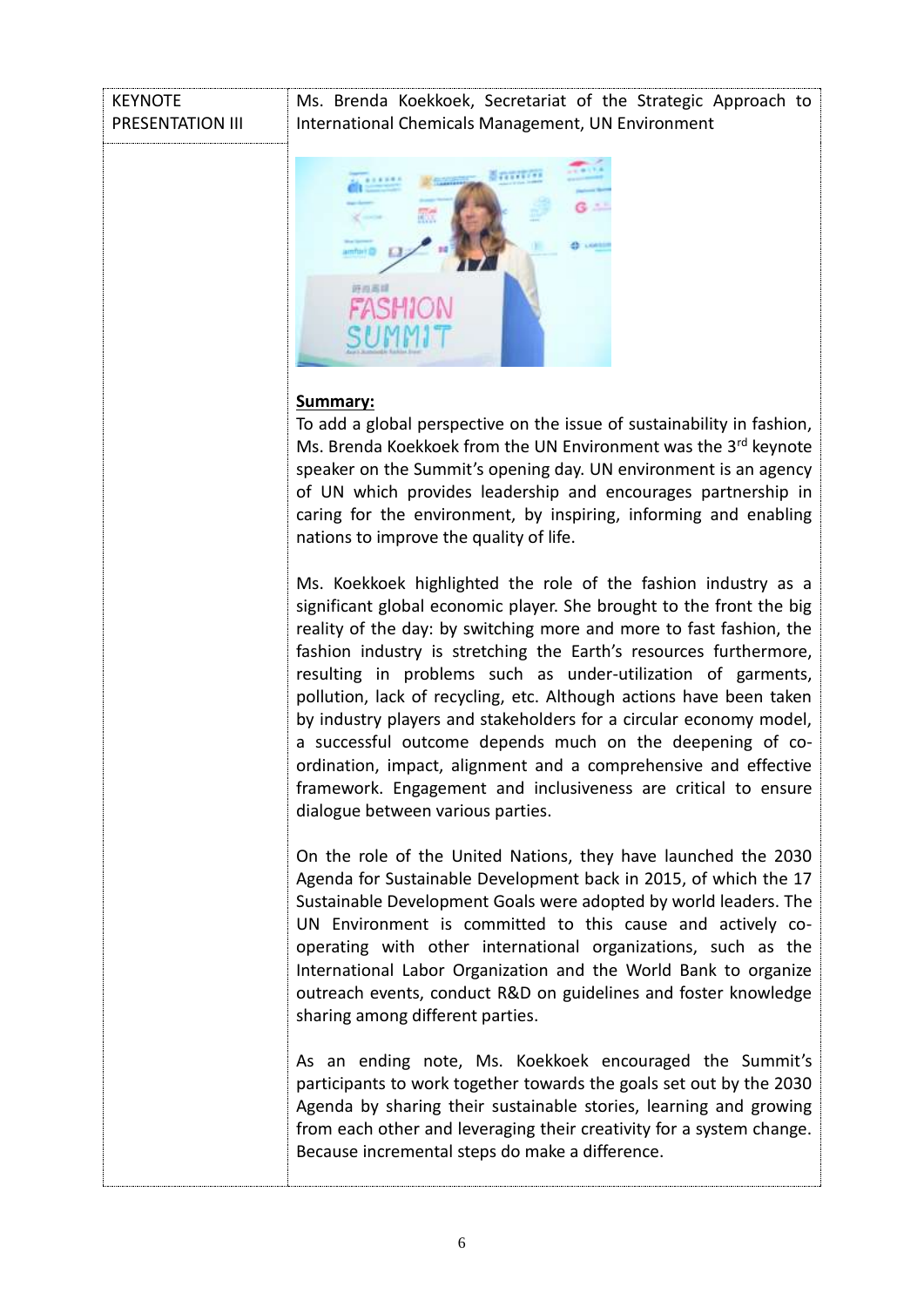#### **KEYNOTE** PRESENTATION III

Dr. Sunny Chai, Chairman, Hong Kong Science and Technology Parks Corporation



## Topic: Innovation, Technology, Entrepreneurship

## **Summary:**

The future of Hong Kong lies in innovation, technology and entrepreneurship. This statement is equally true for the fashion industry and its hope for a more sustainable future. Thus in his keynote speech, Dr. Sunny, Chairman of Hong Kong Science & Technology Parks Corporation introduced the role played by HKSTPC in providing a through-train service to support innovation industries in Hong Kong and connect technology enterprises with extensive investor network.

The Science Park comprises over 700 tech enterprises and It is Hong Kong's innovation and technology hub together with InnoCentre and Industrial Estates. Many industries are now undergoing a digital transformation. The fashion industry is no exception with A.I. and Robotics being increasingly applied. Dr. Chai shared some successful cases of smart technologies that are used along the whole Textile and Apparel Supply Chain by start-ups and technology companies in the park, such as a cloud-based Intelligent Retail Furniture with RFID for data collection and analytics, as well as a smart warehouse system to analyze big data to uncover meaningful patterns.

Dr. Chai wrapped up his speech by emphasizing the future goals of HKSTP – to continue strengthening support for local and overseas start-ups, provide a full range of value-added services and enhance the existing or set up new research and development facilities in the city so that industry needs could be met.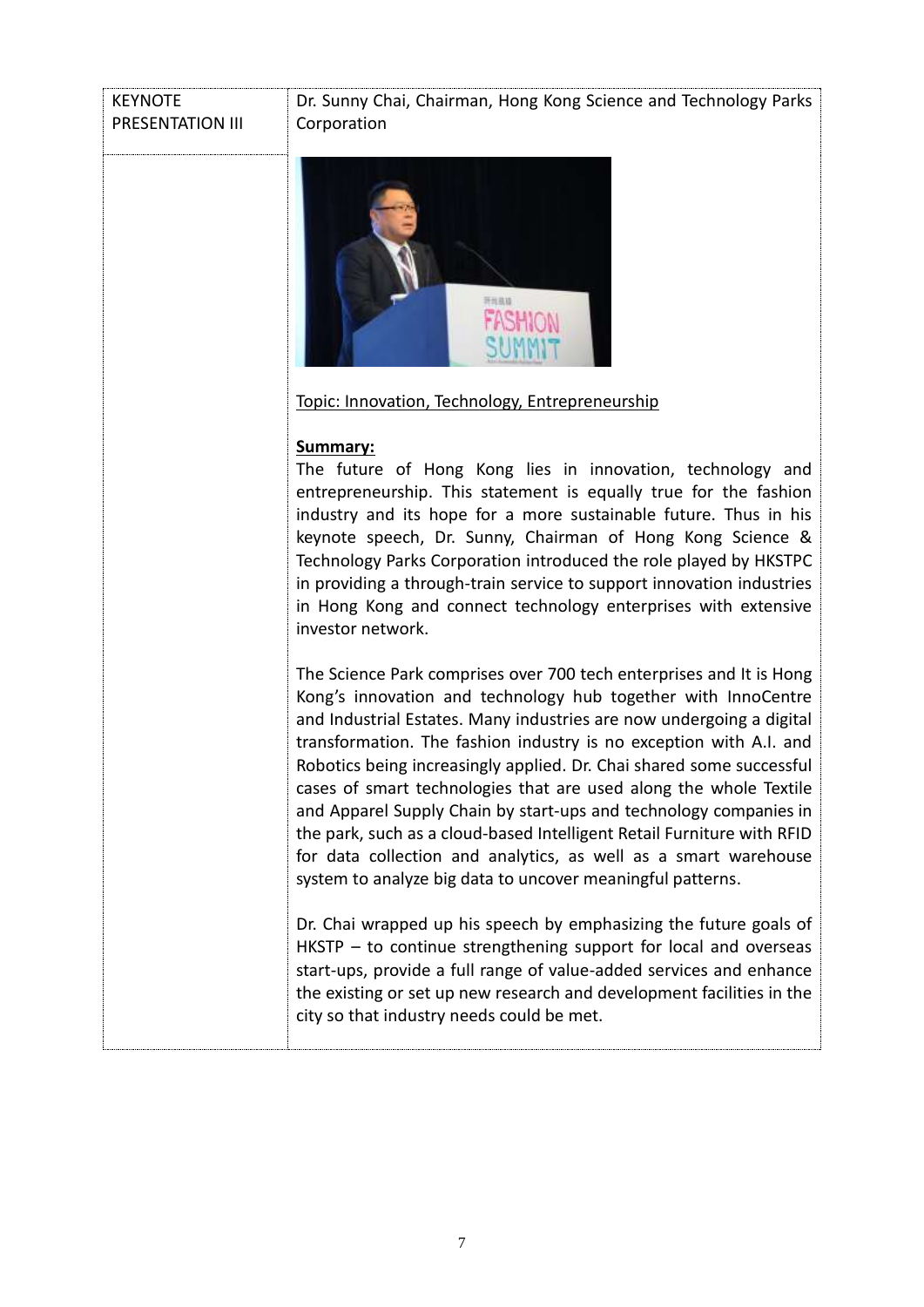# **Conference Day 1 AM: 6 September 2018 Plenary I (N201)**

| PANEL DISCUSSION | <b>Report on Global Sustainable Consumption Survey Results</b>                                                                                                                                                                            |
|------------------|-------------------------------------------------------------------------------------------------------------------------------------------------------------------------------------------------------------------------------------------|
|                  | Panelists:                                                                                                                                                                                                                                |
|                  | Ms. Shirley Chan, BBS, JP, Vice Chairman, YGM Trading Limited                                                                                                                                                                             |
|                  | Ms. Clare Press, Sustainability Editor-at-Large, Vogue Australia                                                                                                                                                                          |
|                  | Mr. Ronnie Tham, Director, Global Sourcing, Wal-Mart Stores. Inc                                                                                                                                                                          |
|                  | Ms. Susanna Wilson, Global Head of Sustainable Networks and                                                                                                                                                                               |
|                  | Entrepreneurship, HSBC                                                                                                                                                                                                                    |
|                  | Moderator: Mr. Pat-nie Woo, Partner, KPMG                                                                                                                                                                                                 |
|                  | #1 um Globud Nandarhotd                                                                                                                                                                                                                   |
|                  | Summary:                                                                                                                                                                                                                                  |
|                  | From June to July 2018, the Organizer of Fashion Summit (HK)                                                                                                                                                                              |
|                  | commissioned KPMG to conduct a global survey on sustainable<br>consumption in 5 major cities (Hong Kong, London, New York,<br>Shanghai and Tokyo). The survey was sponsored by HSBC and surveyed<br>over 1000 respondents from each city. |
|                  | Prior to the panel discussion, KPMG's representative Mr. Pat-nie Woo                                                                                                                                                                      |
|                  | shared with the audience 5 major findings from the survey:                                                                                                                                                                                |
|                  | 1. Concept of sustainable fashion                                                                                                                                                                                                         |
|                  | Across the five cities, most people perceive the concept of<br>sustainability as "durability" and "quality"                                                                                                                               |
|                  | In general, respondents from Western countries pay more                                                                                                                                                                                   |
|                  | attention to ethical and fair trade label practices, while those                                                                                                                                                                          |
|                  | from Asian countries focus more on environmental matters.                                                                                                                                                                                 |
|                  | 2. Support for sustainable fashion                                                                                                                                                                                                        |
|                  | 78% of the respondents are concerned<br>about<br>the                                                                                                                                                                                      |
|                  | environment, 64% are supportive of sustainable fashion but                                                                                                                                                                                |
|                  | only 43% think the society is supportive of it<br>3. Willingness to pay more                                                                                                                                                              |
|                  | On the whole, 13% of the respondents would be willing to pay                                                                                                                                                                              |
|                  | more for sustainable fashion products                                                                                                                                                                                                     |
|                  | 4. Labelling system                                                                                                                                                                                                                       |
|                  | 65% of the respondents agree labelling system would be                                                                                                                                                                                    |
|                  | helpful for encouraging them to buy sustainable fashion                                                                                                                                                                                   |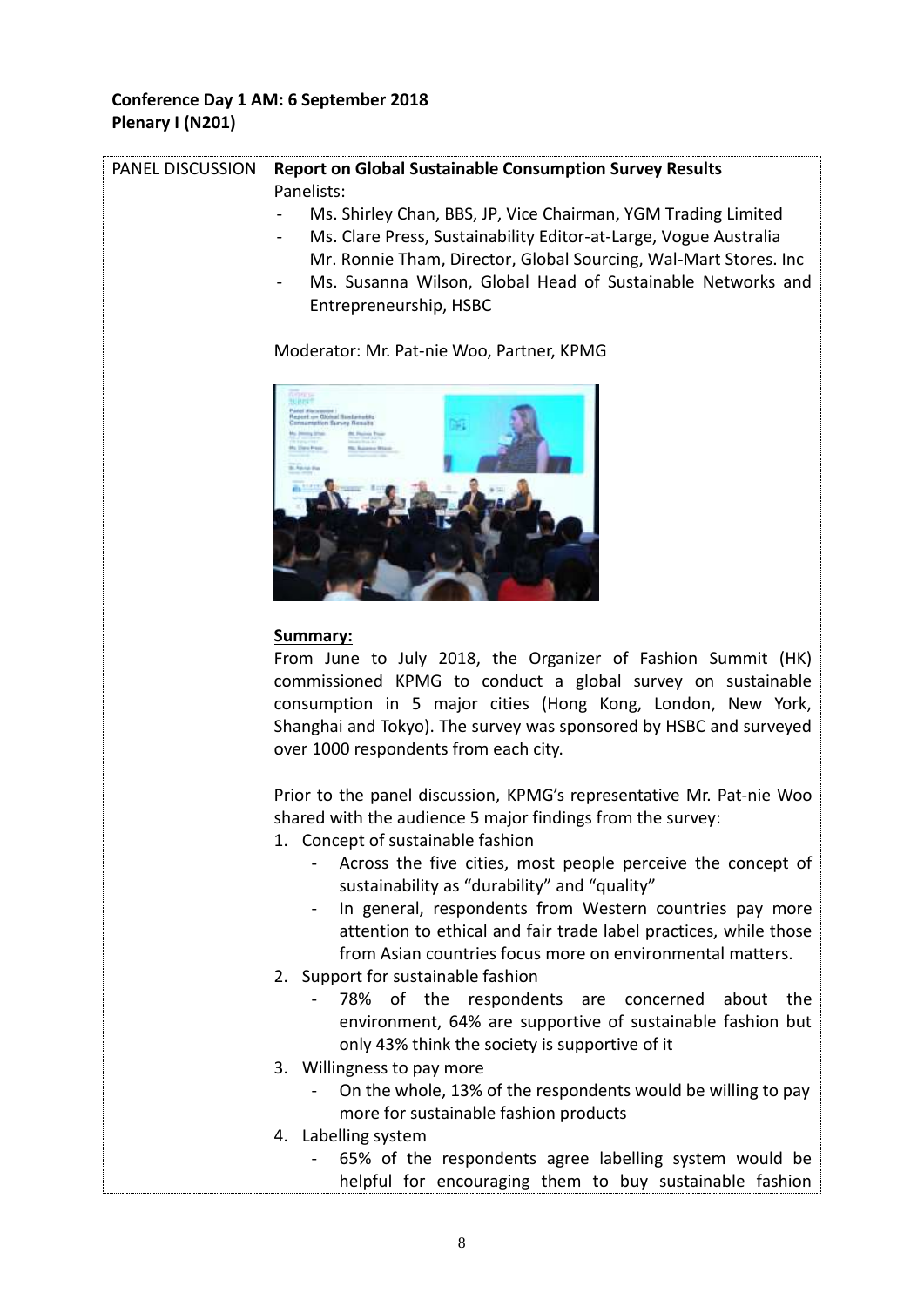| products<br>5. End of life treatment<br>Across the five cities, around 40-50% of respondents will<br>donate their clothes when they no longer need them.                                                                                                                                                                                                                                                                                                                                                                                                                                                                                                                                                                                                                  |
|---------------------------------------------------------------------------------------------------------------------------------------------------------------------------------------------------------------------------------------------------------------------------------------------------------------------------------------------------------------------------------------------------------------------------------------------------------------------------------------------------------------------------------------------------------------------------------------------------------------------------------------------------------------------------------------------------------------------------------------------------------------------------|
| Four speakers from YGM Trading Limited, Wal-Mart, HSBC and Vogue<br>Australia respectively then joined in to have a discussion and share<br>their thoughts on the survey findings and their implications.                                                                                                                                                                                                                                                                                                                                                                                                                                                                                                                                                                 |
| Also reflected in the survey findings, panelists agreed that consumers<br>and the society are asking for more sustainable results in all sectors,<br>not just fashion. In particular, millennials are more value-driven than<br>other generations. This appetite will only continue to grow and<br>sustainability is likely to become more mainstream in all sectors. At the<br>same time, the industry needs to do better by showing which products<br>are sustainable to consumers.                                                                                                                                                                                                                                                                                     |
| Another survey finding seems to point out that only a few percentages<br>of the respondents would be willing to pay more for sustainable<br>products. One opinion from the panel suggested that if the garment<br>had added value or function in addition to being sustainable in itself,<br>people might be willing to pay more for it. While others pointed out<br>that, if there are economies of scale, when recycling has been scaled<br>up, it will become cost-neutral or even cost-negative with time. There<br>is also a huge amount of money and value in wasted garments<br>currently waiting to be unlocked. Eventually, as the manufacturing cost<br>has been reduced, sustainable products could be sold at a comparable<br>price to conventional products. |
| To the panelists, it is important that the industry has a holistic view on<br>the sustainability opportunities along the whole supply chain, not just<br>on the end-of-life of products. It is equally important to not view<br>sustainability as something that only big brands or luxury brands can<br>afford as opportunities could be found with mid-price and smaller<br>designers as well. With new business models and better education on<br>consumers, it is possible for the world to finally change and move in<br>the right direction.                                                                                                                                                                                                                        |
|                                                                                                                                                                                                                                                                                                                                                                                                                                                                                                                                                                                                                                                                                                                                                                           |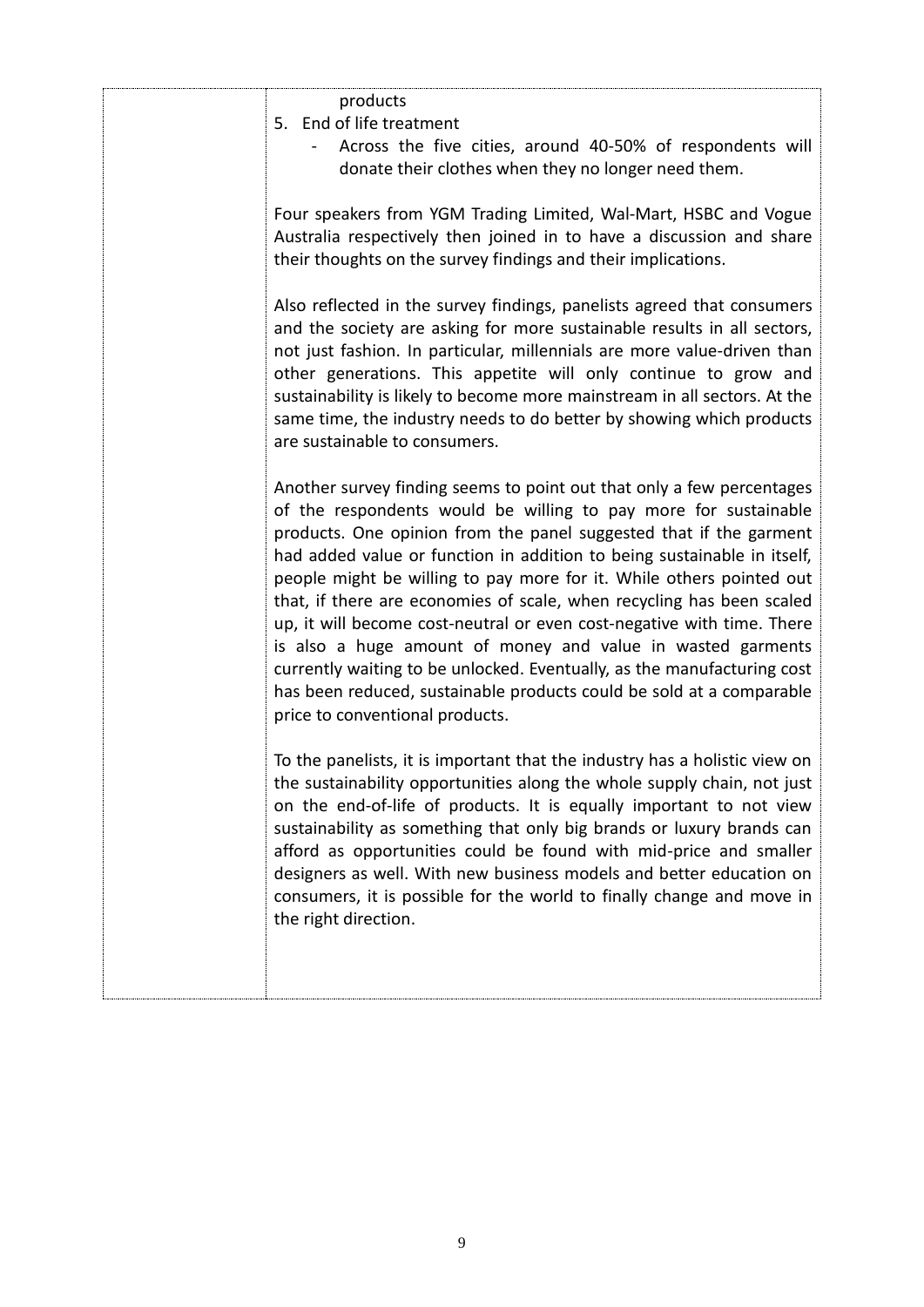ANNOUNCEMENT OF FASHION FUTURE CHALLENGE AWARD The 2<sup>nd</sup> edition of Fashion Future Challenge Award was announced to the audience before the lunch break on Day 1 of the conference. It is a competition that aims to provide a platform for all local tertiary students to showcase their creativity and innovative ideas by submitting a proposal to tackle fashion challenges in the coming years. The winning team of the competition would receive internship opportunity and a cash prize sponsored by the Mills.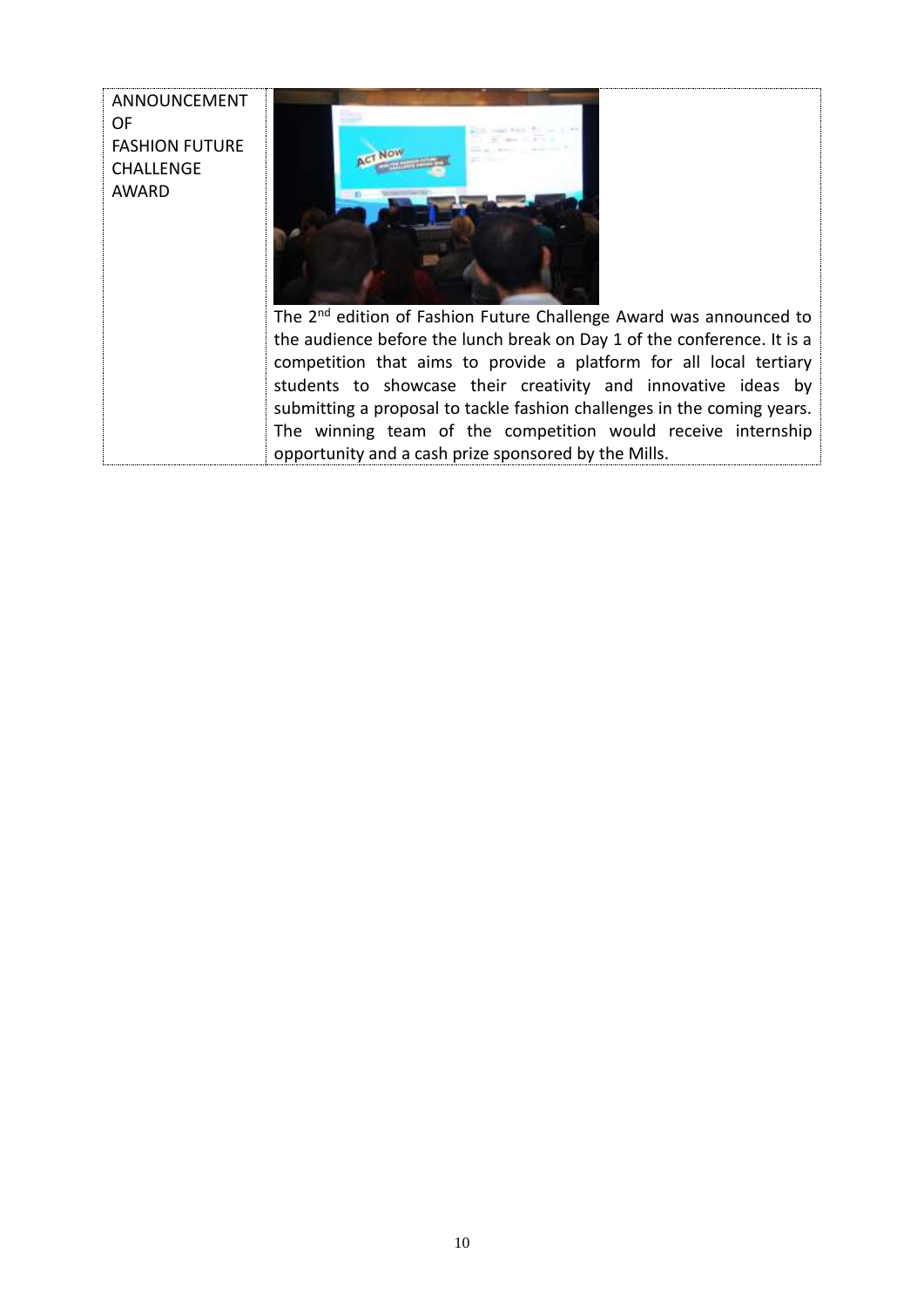# **Conference Day 1 PM: 6 September 2018 Sustainable Manufacturing & Supply Chain (N201)**

| How Re-Industrialization Benefits Hong Kong SMEs in Fashion<br>PANEL DISCUSSION |  |
|---------------------------------------------------------------------------------|--|
|                                                                                 |  |
| Industry?                                                                       |  |
| Panelists:                                                                      |  |
| Prof. Tom Cassidy, Chair of Design, University of Leeds                         |  |
| Mr. Leo Chan, Co-Founder & Executive Director, AMENPAPA<br>$\blacksquare$       |  |
| Mr. Peter Cheng, Chairman, Hanbo Enterprises Limited<br>$\blacksquare$          |  |
| Mr. Ivan Fung, Director, JIE Technology Company Limited                         |  |
|                                                                                 |  |
| Moderator: Prof. Philip Yeung, Executive Director, Clothing Industry            |  |
| <b>Training Authority</b>                                                       |  |
|                                                                                 |  |
|                                                                                 |  |
|                                                                                 |  |
|                                                                                 |  |
|                                                                                 |  |
|                                                                                 |  |
|                                                                                 |  |
|                                                                                 |  |
|                                                                                 |  |
|                                                                                 |  |
|                                                                                 |  |
|                                                                                 |  |
| Summary:                                                                        |  |
| This panel brought together panellists representing the academia in             |  |
| United Kingdom, a local retailer, a local manufacturer and a local high         |  |
| technology company respectively, to discuss the re-industrialization of         |  |
| Hong Kong's local fashion industry. To give some background                     |  |
| information, Hong Kong was a major export and manufacturing hub                 |  |
| back in the 1970-80s but has since then become a service economy                |  |
| mainly. Some people even think that fashion is not an important sector          |  |
| anymore. In this regard, how can Hong Kong re-industrialize itself in           |  |
| this particular sector?                                                         |  |
|                                                                                 |  |
| As a comparison, re-industrialization has been taking place in the UK           |  |
| with some industries coming back to the country but the same is not             |  |
| occurring in Hong Kong. Panellists were asked if it was possible to bring       |  |
| back industries to Hong Kong and if not, rather, can local apparel              |  |
| companies adopt any new technologies or business models in order to             |  |
| thrive here?                                                                    |  |
|                                                                                 |  |
| Using his homeland United Kingdom as an example, Prof. Tom Cassidy              |  |
| believed that changing circumstances would force Hong Kong into                 |  |
| manufacturing again because there would be a need to make stuff, sell           |  |
| stuff in order to feed the underbelly of the population. For Mr. Peter          |  |
| Cheng who represented the manufacturer's perspective, it would be               |  |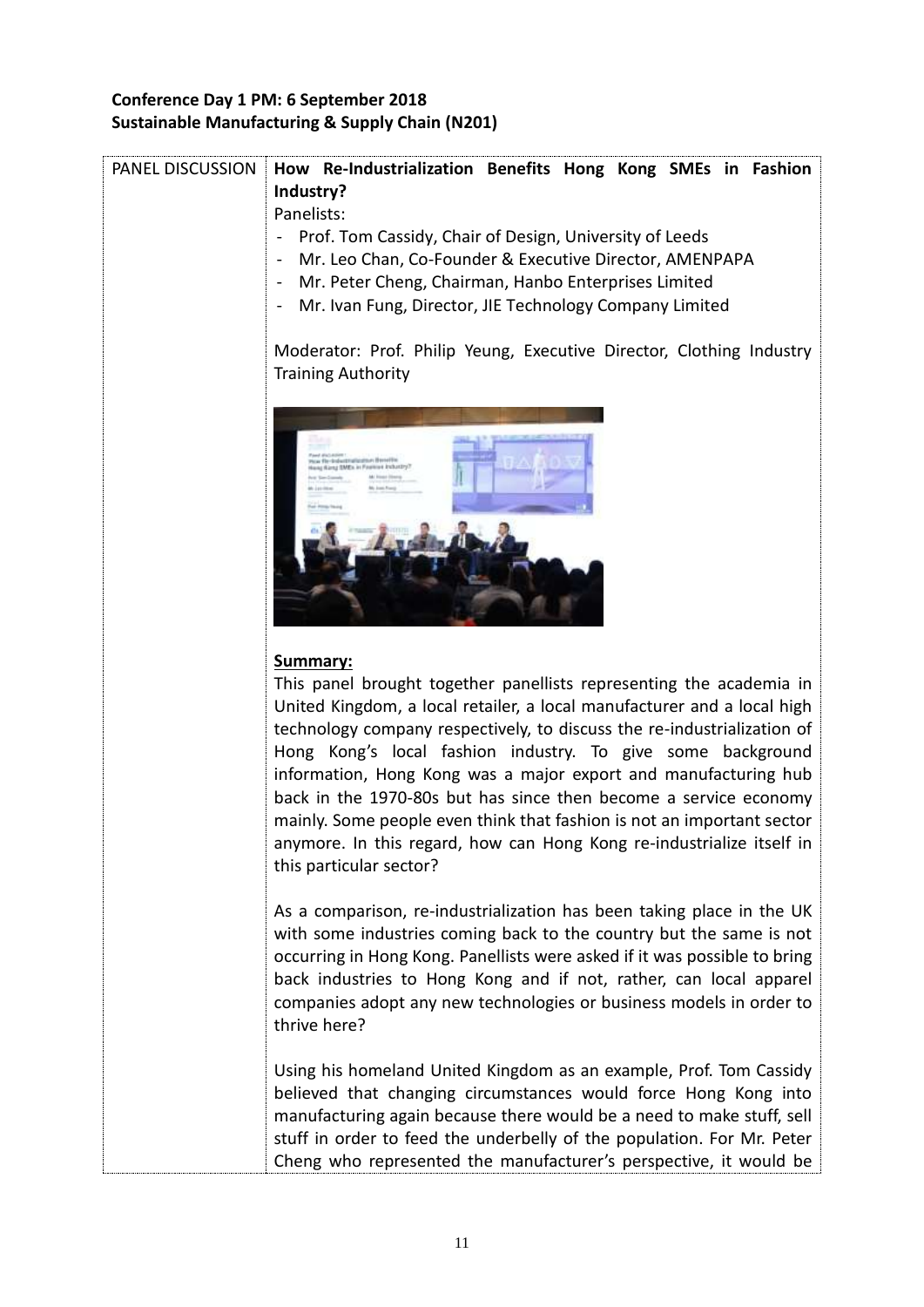difficult to bring big-scale manufacturing back to Hong Kong. Whereas Mr. Ivan Fung from a high technology company was optimistic that as long as the government can hop on the train of industrial 4.0 and provide more resources for industries to digitalize their manufacturing process, a return of industries to Hong Kong would be possible.

Regardless of the panellists' views on the possibility of bringing back manufacturing to Hong Kong, they all seemed to agree that Hong Kong's textile and apparel sector needs to reposition itself by utilizing latest trends and technologies in this attempt at revitalization. For Mr. Leo Chan who has a background in retailing, reindustrialization should mean a co-creation process between manufacturers and retailers on making a product, in contrast to the old practice of retails and brands deciding everything. Hong Kong, with its rich experience in manufacturing before, could revitalize as a global sourcing hub.

The role that new technologies can play must not be ignored, as other panellists suggested to maximize their potential, e.g. to put more resources into develop digital resources eg. AR/VR. But for new systems and technologies to be accepted, it is fundamental that there be education of the entrepreneurs and engagement of the designers to adapt the new ways and acknowledge that fashion just cannot be made as before. Other views included enhancing the transparency and trust along the entire supply chain, taking advantage of the strong base of Hong Kong with its financial freedom and tax-friendly system to strengthen its role as a global sourcing hub for the textile and apparel sector.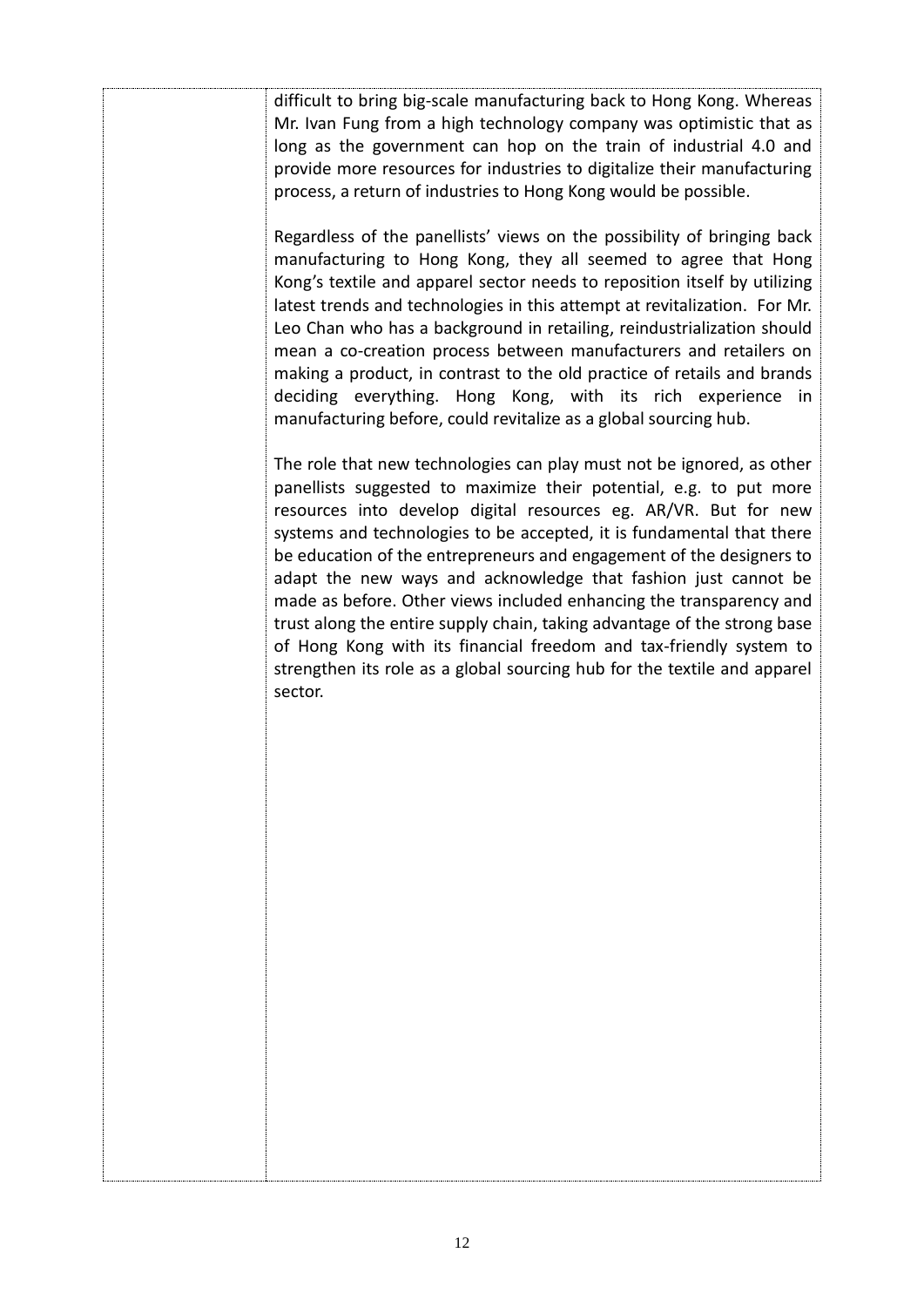# PANEL DISCUSSION **Sustainable Fashion Evolution** Panelists: - Mr. Ralph Jansen, Chief Strategy Officer, Clover Group International Limited

- Mr. Bosco Law, Deputy Chairman & CEO, LAWSGROUP
- Dr. Delman Lee, President & Chief Technology Officer, TAL Apparel Limited
- Mr. Kennedy Tsang, CEO, HKS Group International Limited

Moderator: Mr. Stanley Szeto, Executive Chairman, Lever Style Inc.



## **Summary:**

This panel brought together speakers mostly with a background at the manufacturing end of the fashion industry. The main theme of the discussion was "Whether sustainability is a thing of the past or is it really "sustainable"?"

Panelists were invited to shares their views on the opportunities, challenges, possible scenarios and their expection next few years down the line for sustainable fashion. The moderator highlighted the recent trend that there are increasingly more sustainability initiatives and products on the market. Most of the panelists seemed to agree that consumers are already more aware of how sustainable a product is or some have even started to change their buying behaviour. They would appreciate the availability of sustainability products and would be likely to opt for these products if their price level and design were comparable to conventional products.

On how to achieve a sustainable fashion evolution, panelists' opinion could be divided into two sides: supply chain side and end consumers side. For the former, it will depend on whether the industry is committed to the cause, adopt innovations that enhance sustainability, and whether everyone is willing to take on the role as driver to work together. On the consumers side, the market is always consumers' driven. It may take a longer time to change consumers' mindset but the industry and brands should spend efforts on communicating the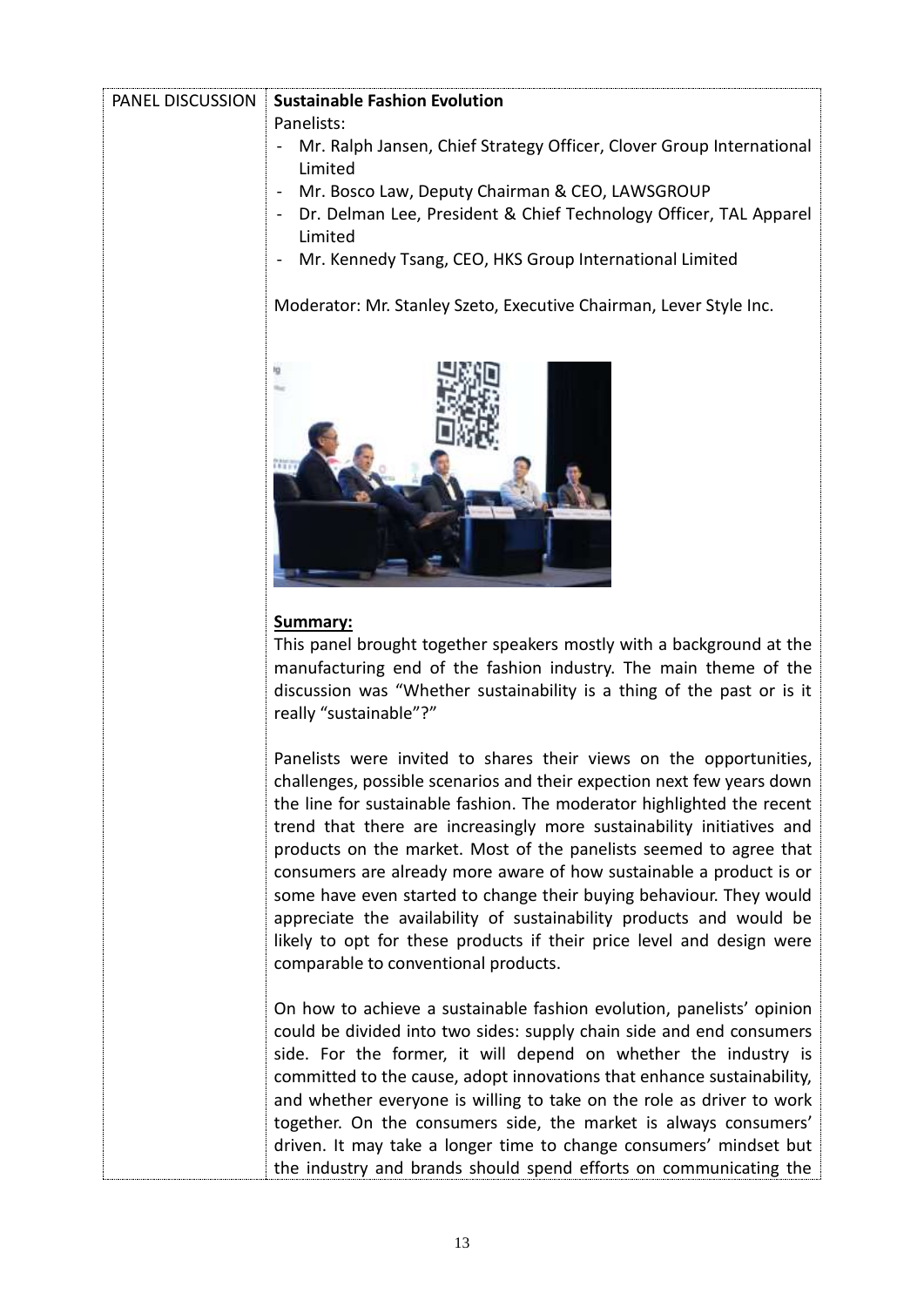compelling value to consumers. So more support in R&D, coordinated efforts along the whole supply chain and a mindset shift brought about by further education would help to expedite the change to sustainability. But there is a hypothetical yet intriguing scenario, if products have become more sustainable and brands will get 50% less sales because of that, what will happen to brands? One opinion was that it may be not that detrimental to brands as long as consumers are willing to buy recycled or upcycled products. Another way of looking at the question was that, although sustainability may mean less business for a company, the company could actually become more profitable. This is because if all waste can be re-used, even if the company has less business, the cost of doing business will be lowered so the company will still be able to gain profits. To wrap up the discussion, on how they see the fashion industry in 10 years, the panelists seemed to think it would focus more on reduction, not just sustainability, especially for manufacturers, so that companies could remain competitive. There would be more emphasis on multi-life cycle products. It is also likely to see more small entrepreneurs, small manufacturing units and customization to emerge in the next decade.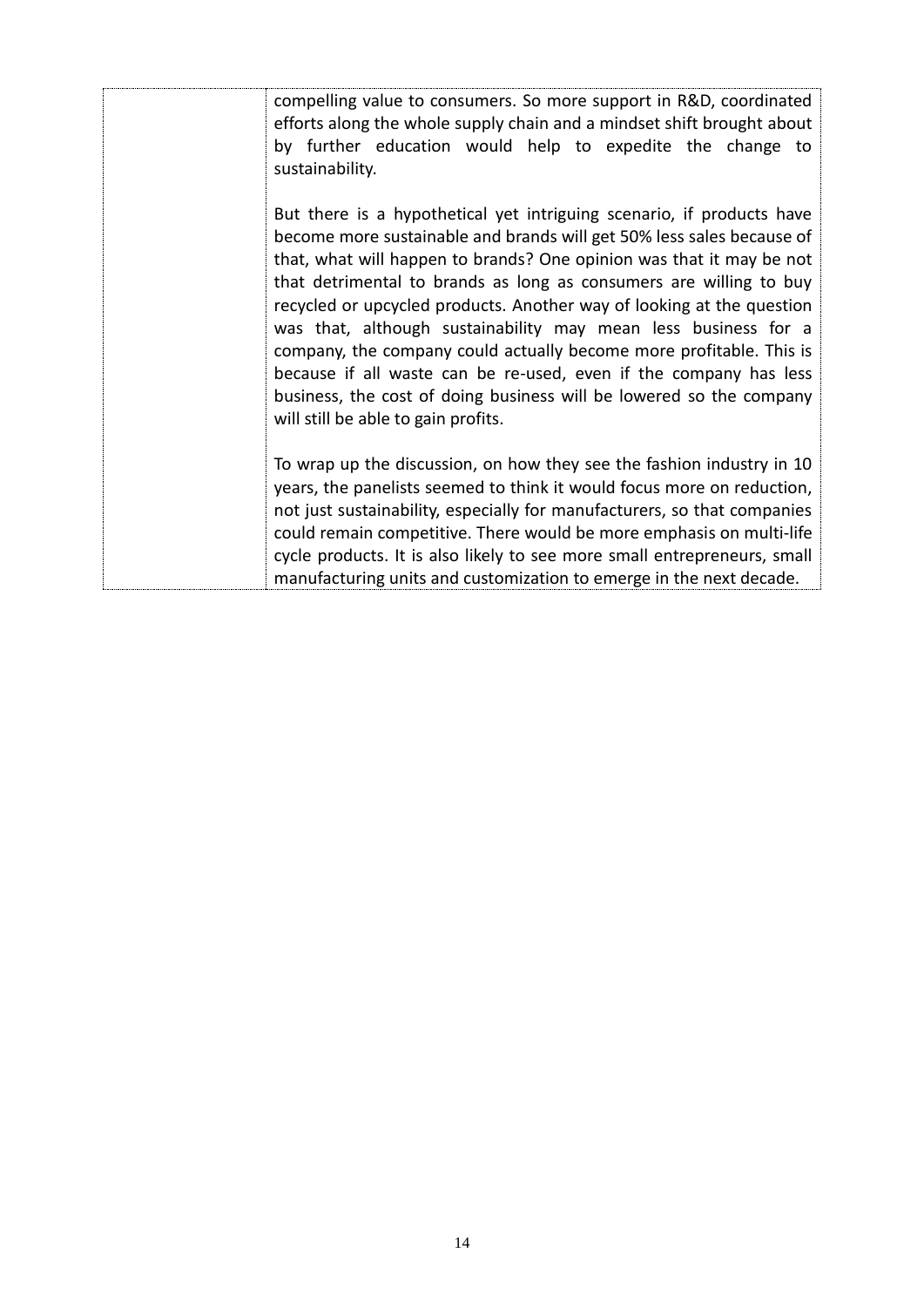#### **KEYNOTE** PRESENTATION

# **Enablers for Sustainability in Fashion Supply Chain: Financing and Blockchain Technology**

Dr. James Lei, Acting Director, Intelligent Software & Systems, Hong Kong Applied Science and Technology Research Institute Company Limited



## **Summary:**

In this presentation, Dr. James Lei from ASTRI introduced block chain technology as a reliable solution for fostering supply chain transparency in the fashion industry.

Currently, many efforts have been made to facilitate information flow and transparency along the supply chain, one of the most important being the centralized approach. But the centralized approach is undermined by two problems: Firstly, in a cross-border, cross-region and multi-parties environment, competitors may not be willing to share information with everyone. Secondly, a centralized system is risky because it only has a single point of failure which means it is prone to attack from hackers.

As an alternative to the centralized approach, **block chain (Distributed Ledger Technology)** presents a perfect solution to the aforementioned problems. Using this technology, everyone in the supply chain will have their own identity and password. Everyone can contribute, know and record information about what is going on in the supply chain. The technology functions with one ledger block (data) after another and each block is a link to another block. This system is highly reliable and secure because if anyone wants to change any of the data block, they have to change the whole chain. So with this ledger system, everyone can contribute information but no one can cheat the system. What results is a free flow of information and a reliable ledger system built by concerted efforts.

This technology is mature and has already been deployed in various applications and programmes. Dr. Lei believed that it can help enhance transparency of the supply chain in the fashion industry.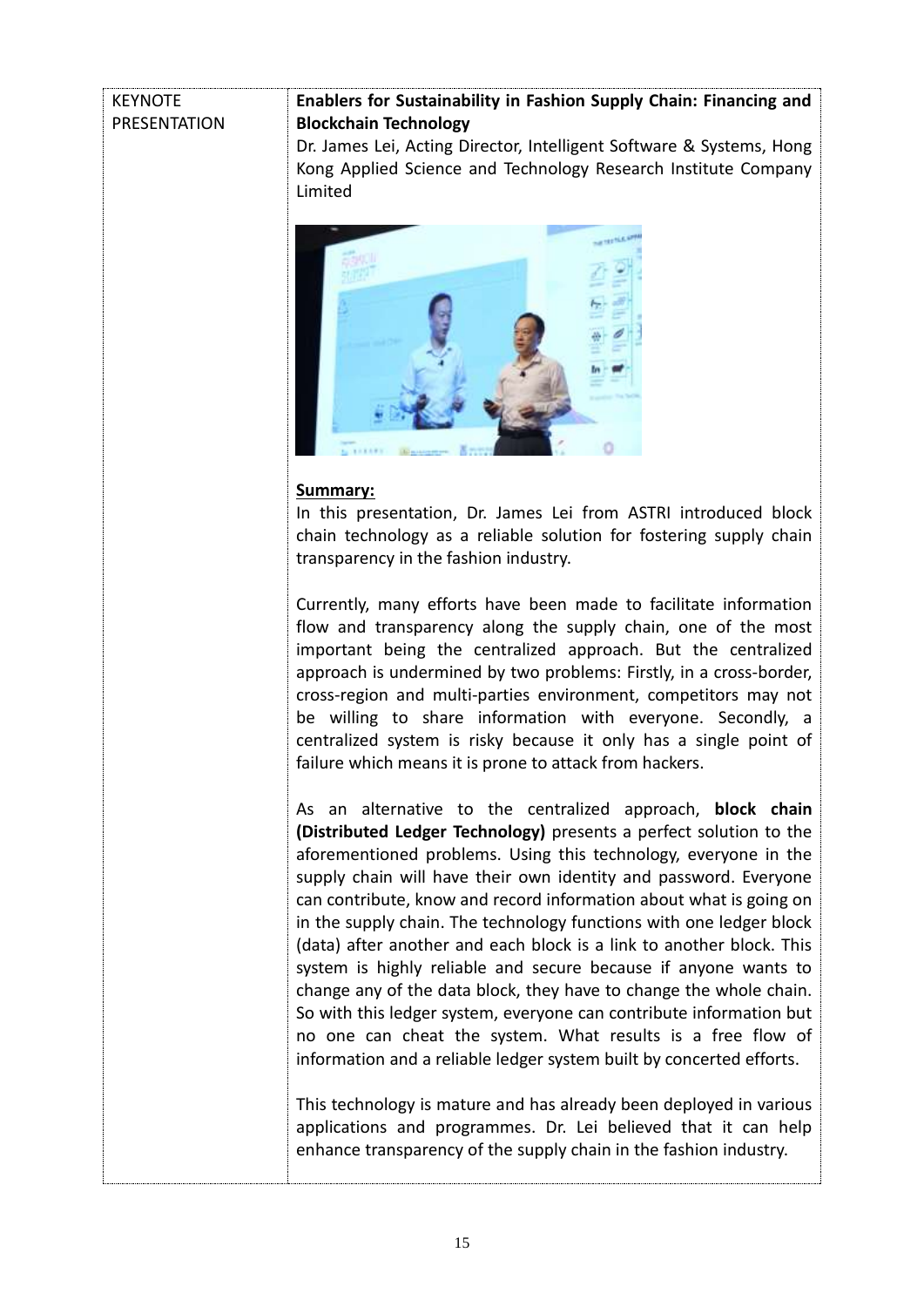| PANEL DISCUSSION | <b>Panelists:</b>                                                                                                                                                                                                                                                                                                                                                                                                                                                                                                                                                                                                                                                                                                                                                         |
|------------------|---------------------------------------------------------------------------------------------------------------------------------------------------------------------------------------------------------------------------------------------------------------------------------------------------------------------------------------------------------------------------------------------------------------------------------------------------------------------------------------------------------------------------------------------------------------------------------------------------------------------------------------------------------------------------------------------------------------------------------------------------------------------------|
|                  | Ms. Inwha Huh, Global Head, Structured Trade Solutions, HSBC<br>Dr. James Lei, Acting Director, Intelligent Software & Systems,<br>Hong Kong Applied Science and Technology Research Institute<br>Company Limited<br>Ms. Pamela Mar, Executive Vice President of Supply Chain<br>Futures, Fung Academy & Director of Sustainability, Fung Group<br>Mr. William Wong, Chairman & Founder, The Federation of<br>Hong Kong Brands and Goddess International Limited                                                                                                                                                                                                                                                                                                          |
|                  | Moderator: Ms. Karen Ho, Head of Corporate and Community<br>Sustainability, WWF-Hong Kong                                                                                                                                                                                                                                                                                                                                                                                                                                                                                                                                                                                                                                                                                 |
|                  | <b>Interactive G&amp;A Platform</b><br>Please scen the DR code to second                                                                                                                                                                                                                                                                                                                                                                                                                                                                                                                                                                                                                                                                                                  |
|                  | <b>Summary:</b><br>This panel discussion continued on from the topic of technology<br>with speakers sharing their insights on the role of technology in<br>transforming the supply chain and by extension, the future of<br>fashion. They also discussed metrics for measuring sustainable<br>performance and the potential of sustainability initiatives as driver<br>for business growth.                                                                                                                                                                                                                                                                                                                                                                               |
|                  | In general, the panelists agreed that technology would be very<br>helpful in changing the behavior along the supply chain. For one<br>thing, a more transparent and digital end-to-end supply chain could<br>provide statistics that could shrink the lead time, allow retailers to<br>better understand consumers' demands and give more flexibility to<br>manufacturers so as to avoid over-production. On the other hand, a<br>traceable supply chain could better allow those with original and<br>interesting solutions to be rewarded at the budding stage.<br>Nevertheless, although the benefits of technology are undeniable,<br>Dr. James Lei suggested that there should be a careful consideration<br>on how to make use of the technology when deploying new |

Ms. Inwha Huh from HSBC stressed that industry players must examine what metrics are important to drive the right behavior

technology.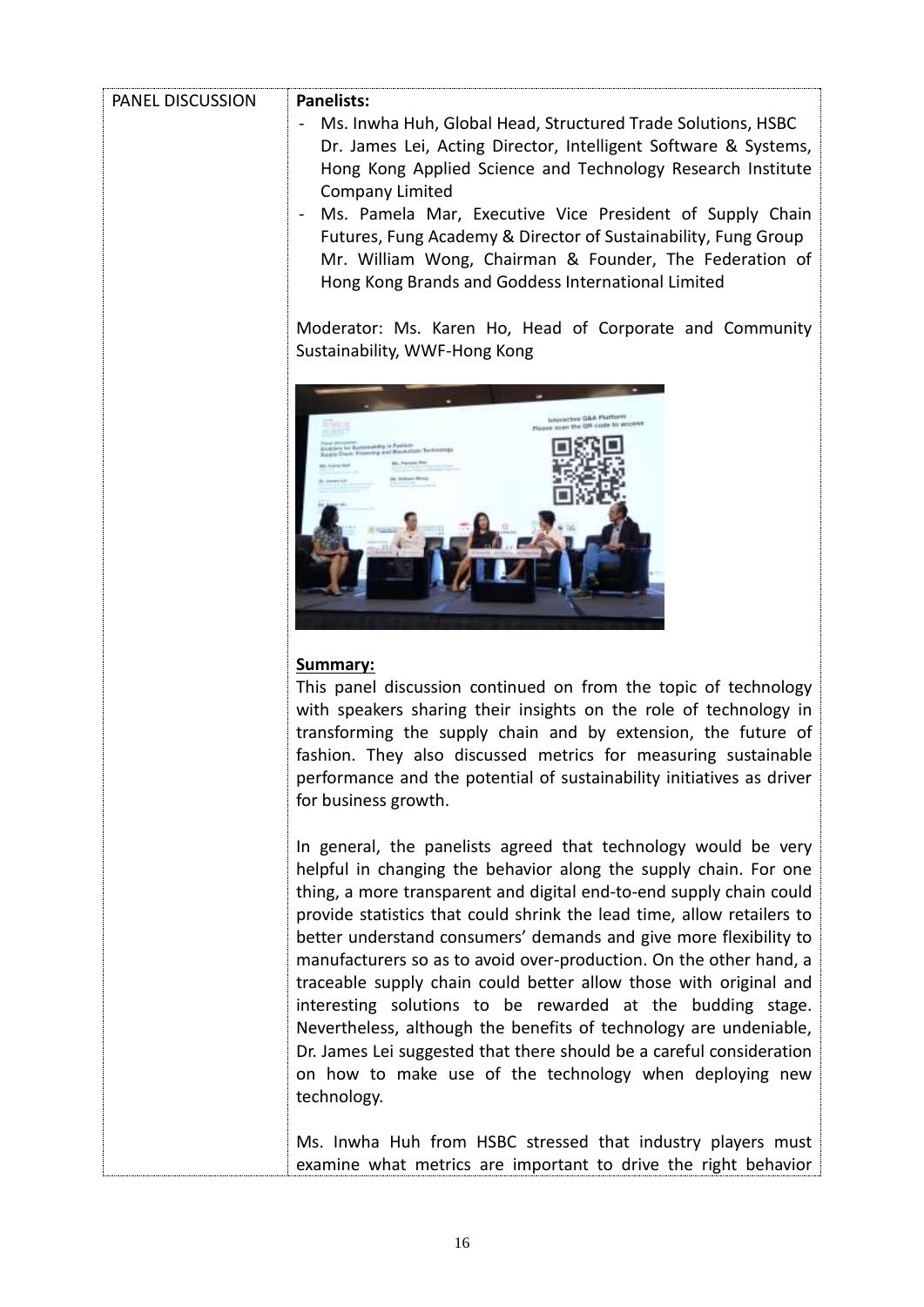through the entire supply chain across multiple suppliers. Moreover, the industry should consider how to help the entire supply chain, help small suppliers to get financing aid as well as leveraging with the big players. For Ms. Pamela Mar from Fung Group, it is difficult and realistic for the industry to agree on a single set of metrics or targets. But the proliferation of industry implementations has so far raised attention and created peer pressure for brands to take action. This is a good first step and the industry can further coordinate on those successful ideas.

On whether sustainability initiatives can be a driver for business growth, Mr. William Wong from Goddess International Limited brought up the example of the Adidas sneaker created from recycled ocean plastic. It has sold very well despite a considerable higher price compared with conventional sneakers. It demonstrates that people actually care about the environment and are starting to look at the possibility of diversifying the products they buy.

In the last part of the discussion, panelists mostly shared the similar view that digitalizing and making the supply chain more transparent, traceable and scalable by using technology such as block chain is fundamental for the future of fashion. On one hand, by aggregating and sharing data thus benchmarking one's own performance against others, companies can be driven to improve their performance. As competitors get to know each other more, they can better calibrate their business strategies in relation to their own comparative advantages. On the other hand, transparency can be competitiveness in itself because in a world where consumers' social and environmental awareness are heightened as never before, those retailers who disclose information on sourcing, manufacturing and labor treatments would be more appreciated by the consumers.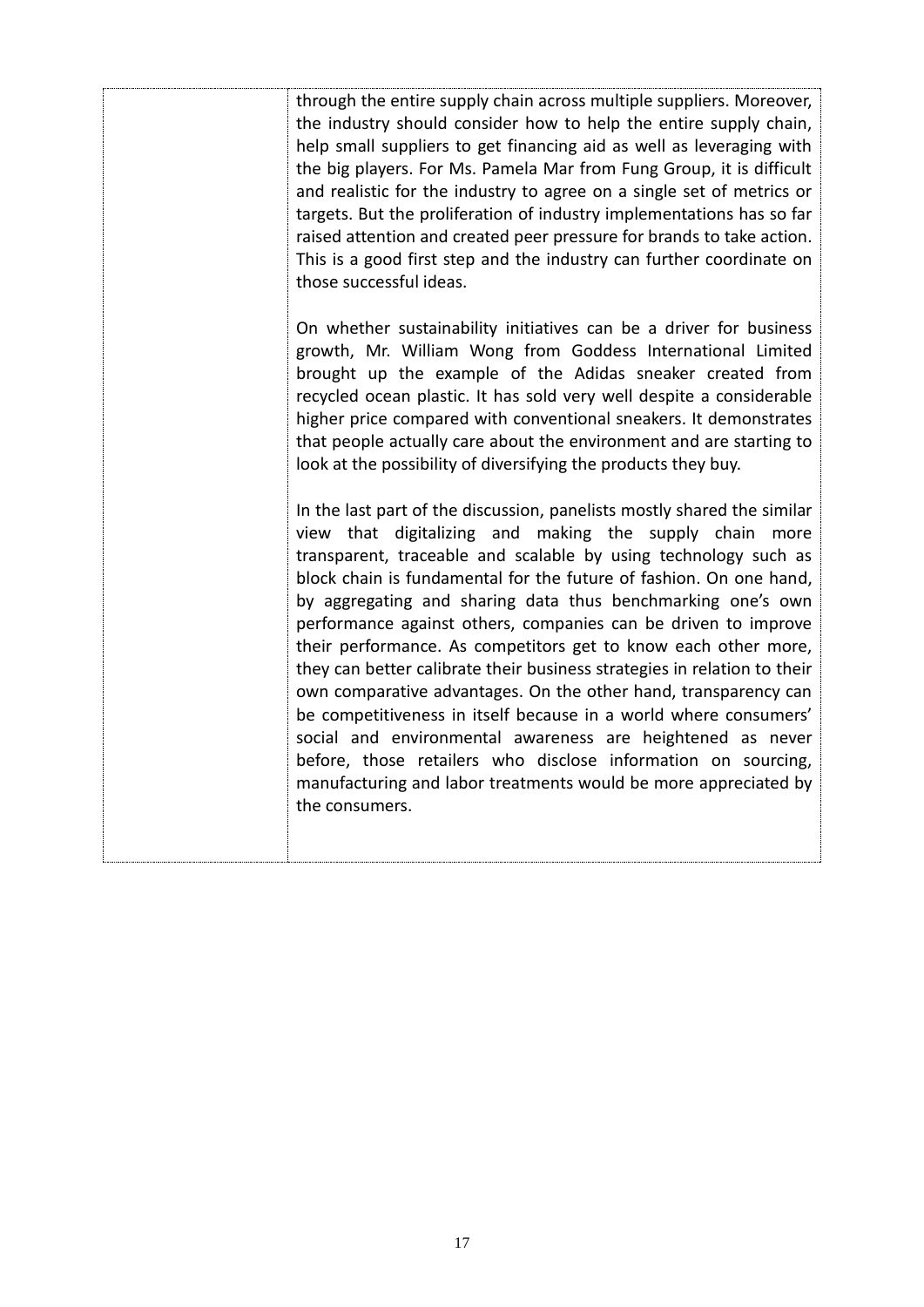## **Conference Day 1 PM: 6 September 2018 Innovation & Inspiration (N026-8)**

## **KEYNOTE** PRESENTATION I

**How to Use Design Thinking on Fashion Design** Dr. Alison Gwilt, Adjunct Senior Research Fellow, University of South Australia



## **Summary:**

In her keynote speech, Dr. Alison Gwilt, Adjunct Senior Research Fellow from the University of South Australia, pointed out that circularity relies on everybody working in the system around them. To bring wearers into play, it is important to bridge the gap between the wearer and production.

So she elaborated on her vision of Design Thinking, which she believes is a new way of thinking, working, and solving problem creatively. It is a human-centered approach, meaning that designers should think about design in three perspectives: design for people, design by people and design with people. Dr. Gwilt suggested designers to consider gathering and interpreting information from wearers for the design practice. In this approach, designer might lead the creative process and the wearer might take the role of consultant or advisor. She also encouraged designers to provide more opportunities for wearers to respond, be involved and participate in the creative process.

She rounded up her speech by stressing the importance of fashion to engage wearers in a clothing consumption habit that is in line with the principle of circular economy.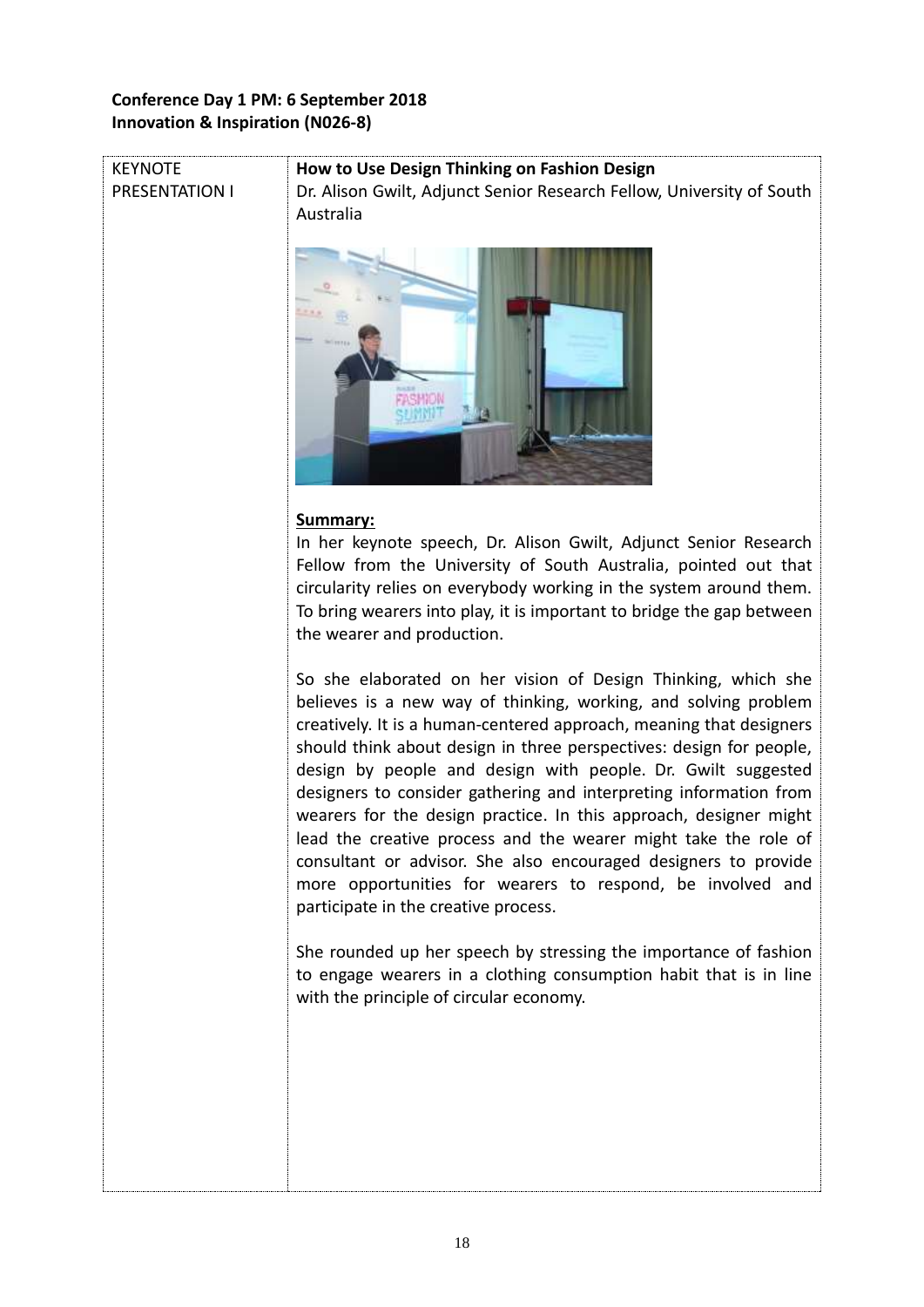#### **KEYNOTE** PRESENTATION II

## **How to Use Design Thinking on Fashion Design** Mr. Stephen Wong, Founder & Lead Curator, Design Thinking In Action – Asia



## **Summary:**

Stephen Wong is the founder of Design Thinking In Action – Asia, a community of design thinking practitioners to share, learn, grow and create value together.

In his speech, he made a comparison of two different processes of design thinking. Traditional design thinking is a linear process with 5 steps: 1. Know the problem, 2. Create ideas, 3. Try them and narrow down the options, 4. Test them with the market and finally, 5. Go to production. Contrarily, he proposed a new way of design thinking with these five steps: Empathize, Define, Ideate, Prototype and Test. In this new mode of design thinking, designers must keep in mind that they should never start with a solution without knowing the problems. They are advised to go beyond the customer's functional needs and cater for the customer's emotional needs as well. This can be done as directly as talking to him about his problem.

This new mode of design thinking encourages designers to reiterate and co-create with the customer in order to deliver a successful and lovable product that truly suits the customer's needs.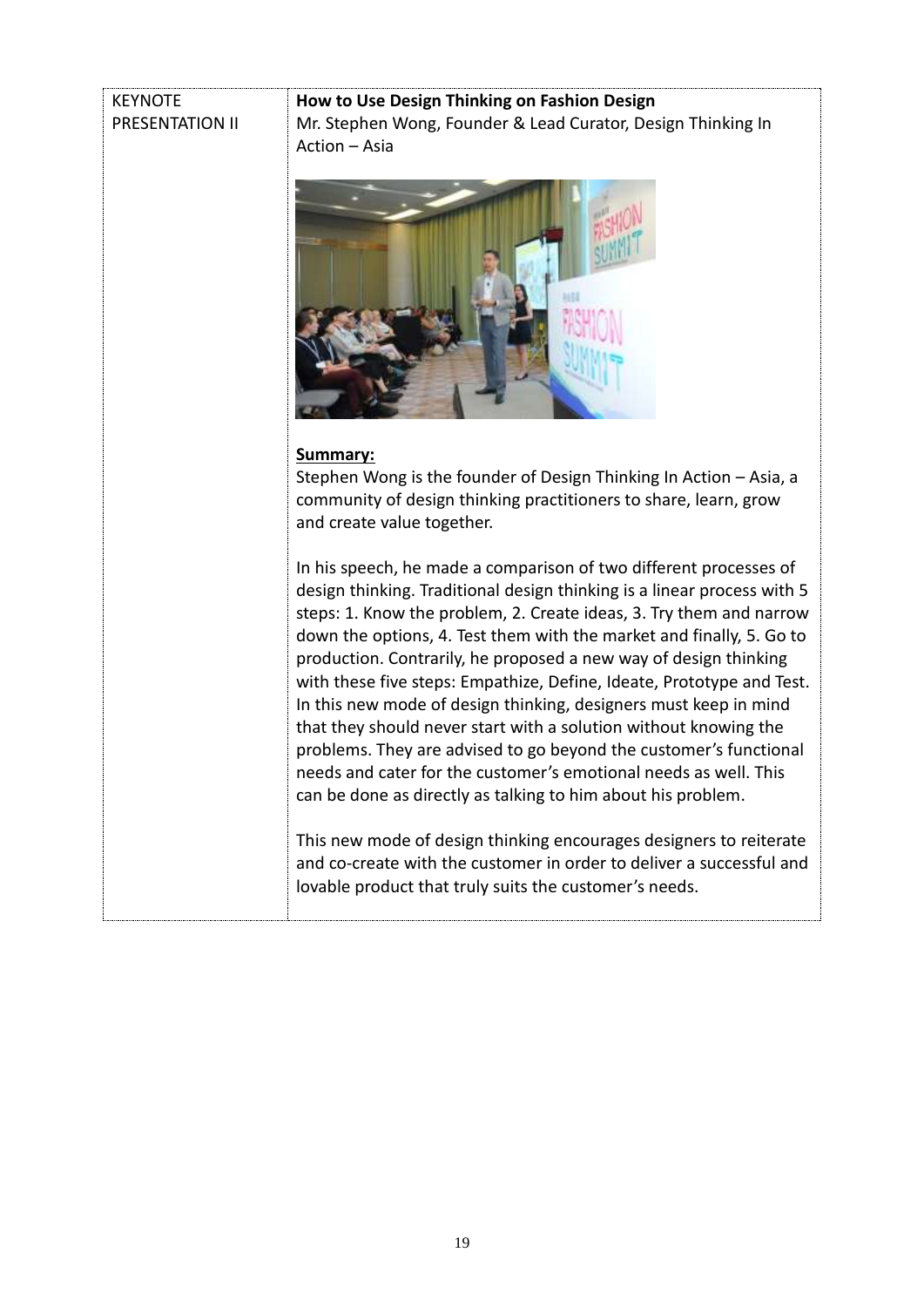| PANEL DISCUSSION | <b>Exploring Fashion For Circularity From The Designer's Perspective</b><br>Panelists:<br>Dr. Christina Dean, Founder, Redress<br>Ms. Orsola de Castro, Co-Founder & Creative Director, Fashion<br>Revolution<br>Ms. Johanna Ho, Fashion Designer<br>Mr. Francois Souchet, Lead - Make Fashion Circular, Ellen<br>$\overline{\phantom{a}}$<br><b>MacArthur Foundation</b>                                                                                                                                                                                                                                                                                                                                                         |
|------------------|-----------------------------------------------------------------------------------------------------------------------------------------------------------------------------------------------------------------------------------------------------------------------------------------------------------------------------------------------------------------------------------------------------------------------------------------------------------------------------------------------------------------------------------------------------------------------------------------------------------------------------------------------------------------------------------------------------------------------------------|
|                  | Moderator: Ms. Clare Press, Sustainability Editor-at-Large, Vogue<br>Australia                                                                                                                                                                                                                                                                                                                                                                                                                                                                                                                                                                                                                                                    |
|                  |                                                                                                                                                                                                                                                                                                                                                                                                                                                                                                                                                                                                                                                                                                                                   |
|                  | Summary:<br>This panel brought together designers, representatives from a local<br>NGO and an UK-based charity focusing on circular economy to share<br>their insights on exploring circular fashion from the designer's point<br>of view.                                                                                                                                                                                                                                                                                                                                                                                                                                                                                        |
|                  | Mass production and excessive consumption have made fashion<br>wasteful. Besides, retailers often have insufficient consideration of<br>the product's possibility after end-of-life. On the other hand,<br>research has shown that up to 80% of the environmental impact of<br>a product is decided at the design stage. In this context, what role<br>can designers play in reversing this worrying trend?                                                                                                                                                                                                                                                                                                                       |
|                  | Ms. Orsola de Castro stressed that designers are responsible for<br>finding the solution rather than exacerbating the problem. They<br>must adopt circular thinking, which is the idea of designing<br>something that is to last, to be loved and be worn. Before waste is<br>waste, it is surplus and a reusable resource. So the concept of<br>reusing what is left behind should be ingrained in their minds. This<br>call for "unlocking the potential of waste" was also echoed by Mr.<br>Francois Souchet, whose Ellen McArthur Foundation has published<br>a report urging for improving recycling by transforming clothing<br>design and processing.<br>Local designer Ms. Johanna Ho believed that designers should stop |

i.....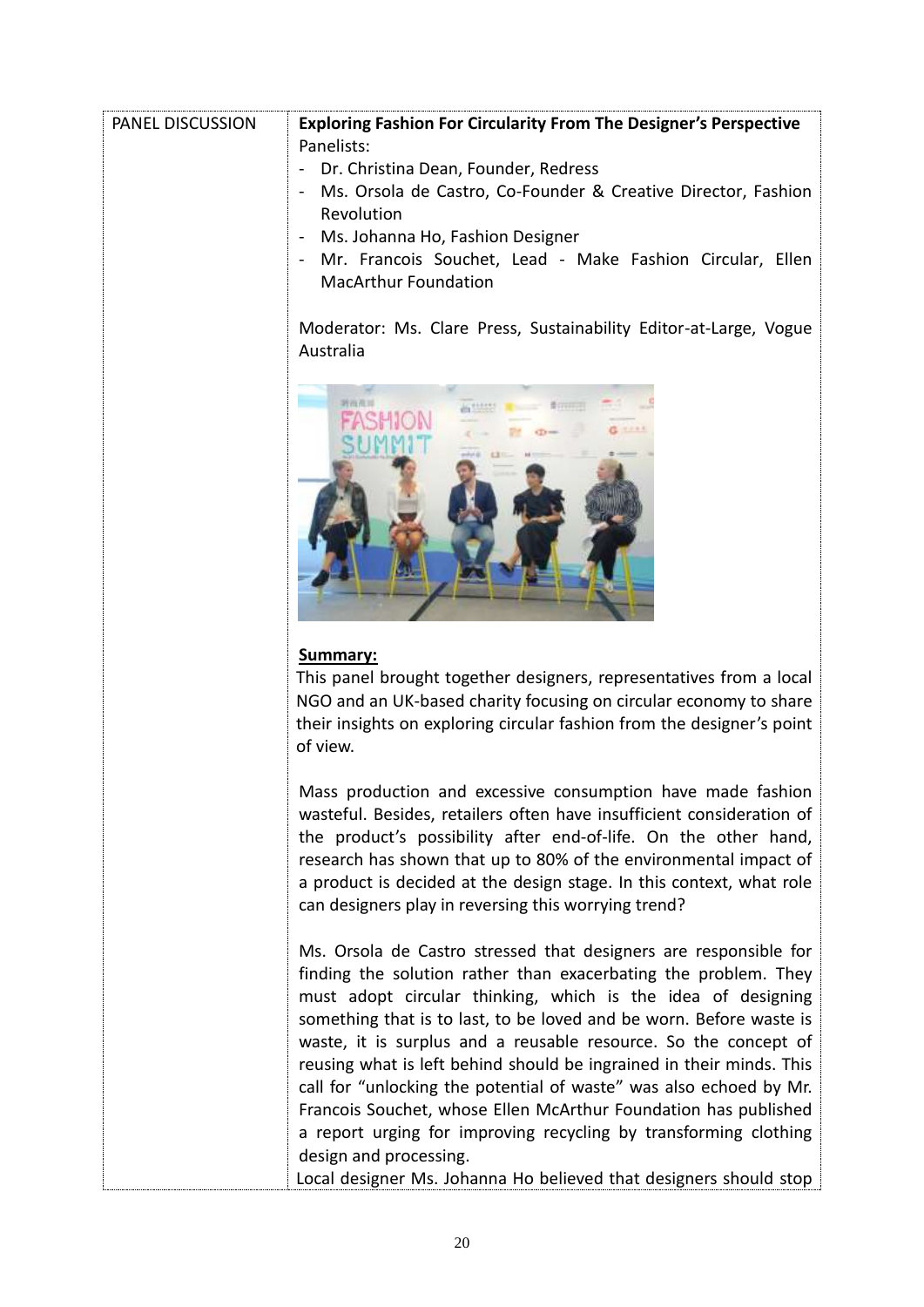chasing the system, change the pace of design by taking more time on thinking and researching on finding the right fabrics and factories, before actually designing the product. In this way, it is likely that the environmental impact of a product could be alleviated at the design stage.

Panellists also agreed on the importance of educating young designers, consumers and even retailers on circular thinking. It is beneficial for young designers if they can be led to think more deeply about how to design and collect materials, and how the whole process of design works until the product is delivered to the end consumers. There are many encouraging signs as Dr. Dean reflected on her experience working with younger designers. Many of the next generation design talents are already in tune to the needs and ideals of a new sustainable age and they display a deeper awareness on circularity in general.

As a conclusion to the discussion, the panellists were all optimistic that circular economy could be achieved in business, because there is the enthusiasm and an abundance of talented and competent people working for this cause.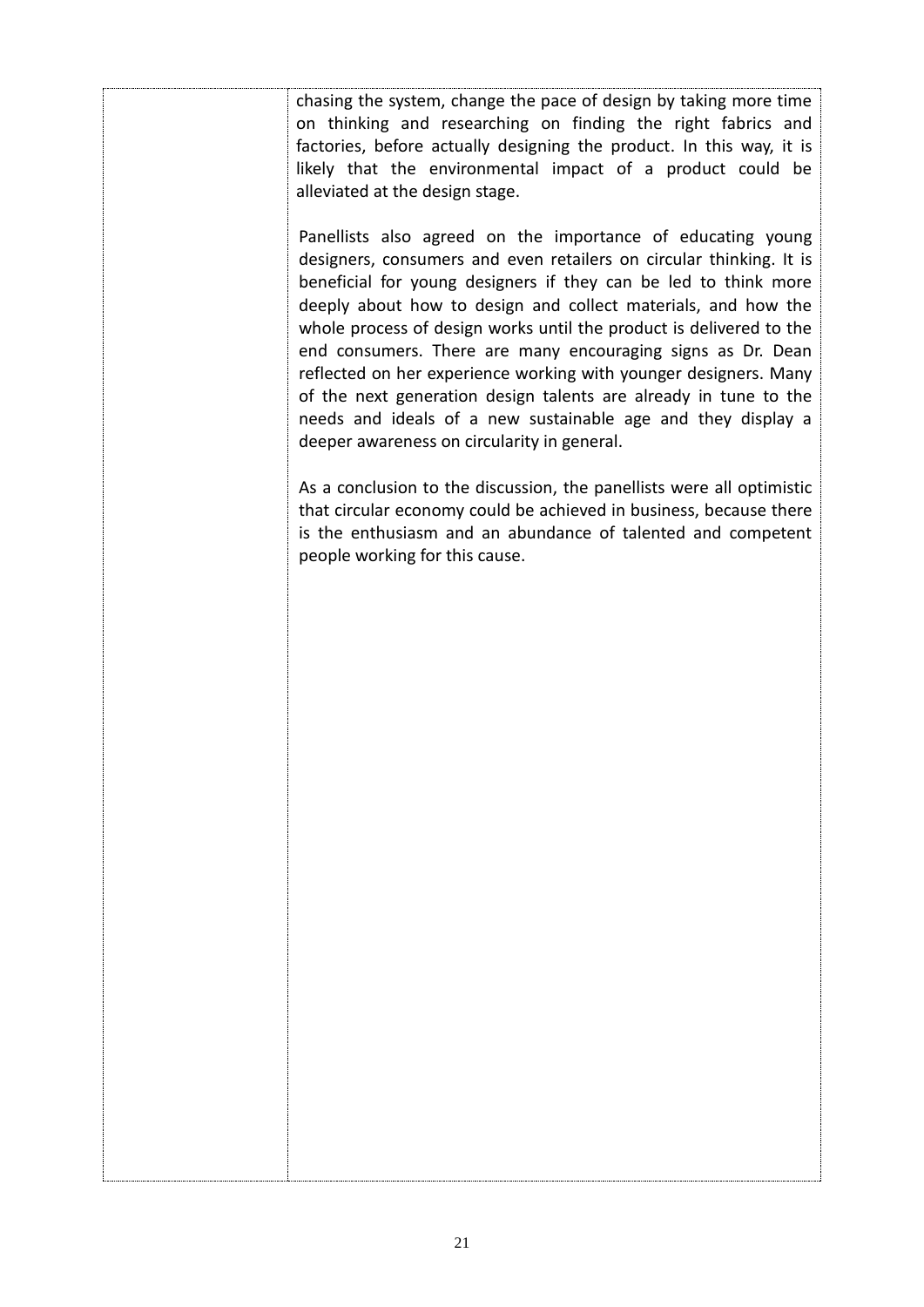| <b>PANEL DISCUSSION</b> | Who Takes the Role In Consumer Education?                    |
|-------------------------|--------------------------------------------------------------|
|                         | Panelists:                                                   |
|                         | - Ms. Elita Lam, Head, Department of Fashion & Image Design, |
|                         | Hong Kong Design Institute                                   |
|                         | - Mr. Moto Suzuki, President Director, hap co., ltd.         |
|                         | - Ms. Chieko Watanabe, President, Avanti Inc.                |
|                         |                                                              |
|                         | Moderator: Ms. Leonie Barrie, Managing Editor, Just-Style    |



## **Summary:**

This panel brought together two Japanese speakers specializing in material development and organic cotton product manufacturing respectively, as well as a local speaker from the academia to discuss education on sustainability.

The panellists first introduced their respective works on promoting sustainability to the audience. Ms. Watanabe had a corporate philosophy that holds the manufacturing, selling, buying of the product from consumers and protection of the environment in a equally high regard. Sustainability is also a focus for Mr. Suzuki, whose company has developed a sustainable fabric that comes with 10 comfortable functions. Whereas for Ms. Elita Lam, the head of Fashion and Image Design at HKDI, she has been teaching her students to understand the real concept of sustainability which is not only about upcycling or recycling, but about reusing and appreciating the product itself.

Concerning the question who should take the role to educate consumers to opt for more sustainable consumption behaviours, companies do have a big responsibility because they are the one who created the problems in the first place by over producing, using non environmentally-friendly materials or manufacturing methods, etc. On the other hand, other than brands and retailers trying to raise the awareness of consumers, it would be beneficial to educate future consumers as early as possible, starting perhaps in kindergarten or primary school. Because it takes a long time to ingrain a correct lifestyle and habit to deal with a product, which is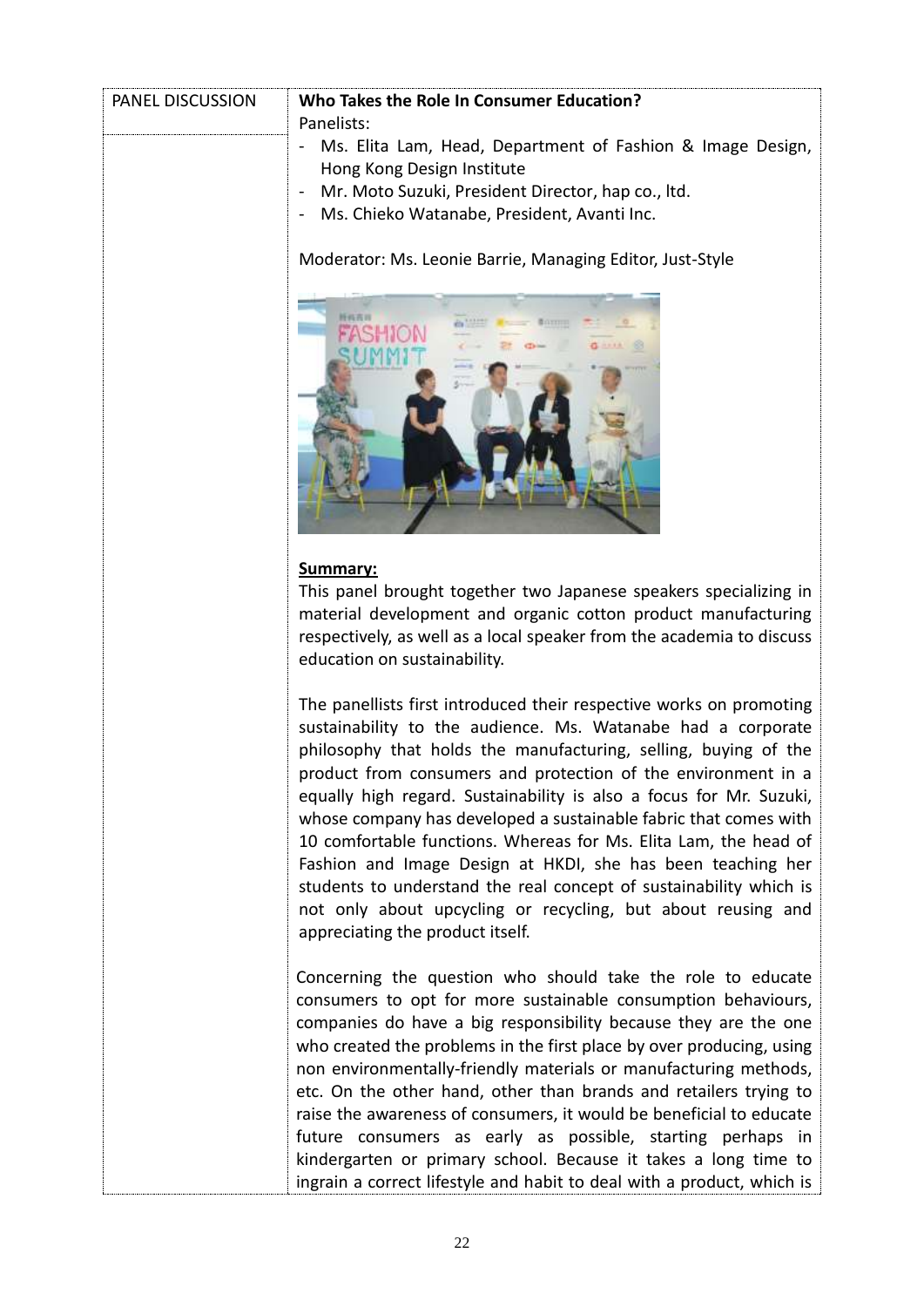| what sustainability should be about rather than a mere concept, in |
|--------------------------------------------------------------------|
| the minds of young consumers.                                      |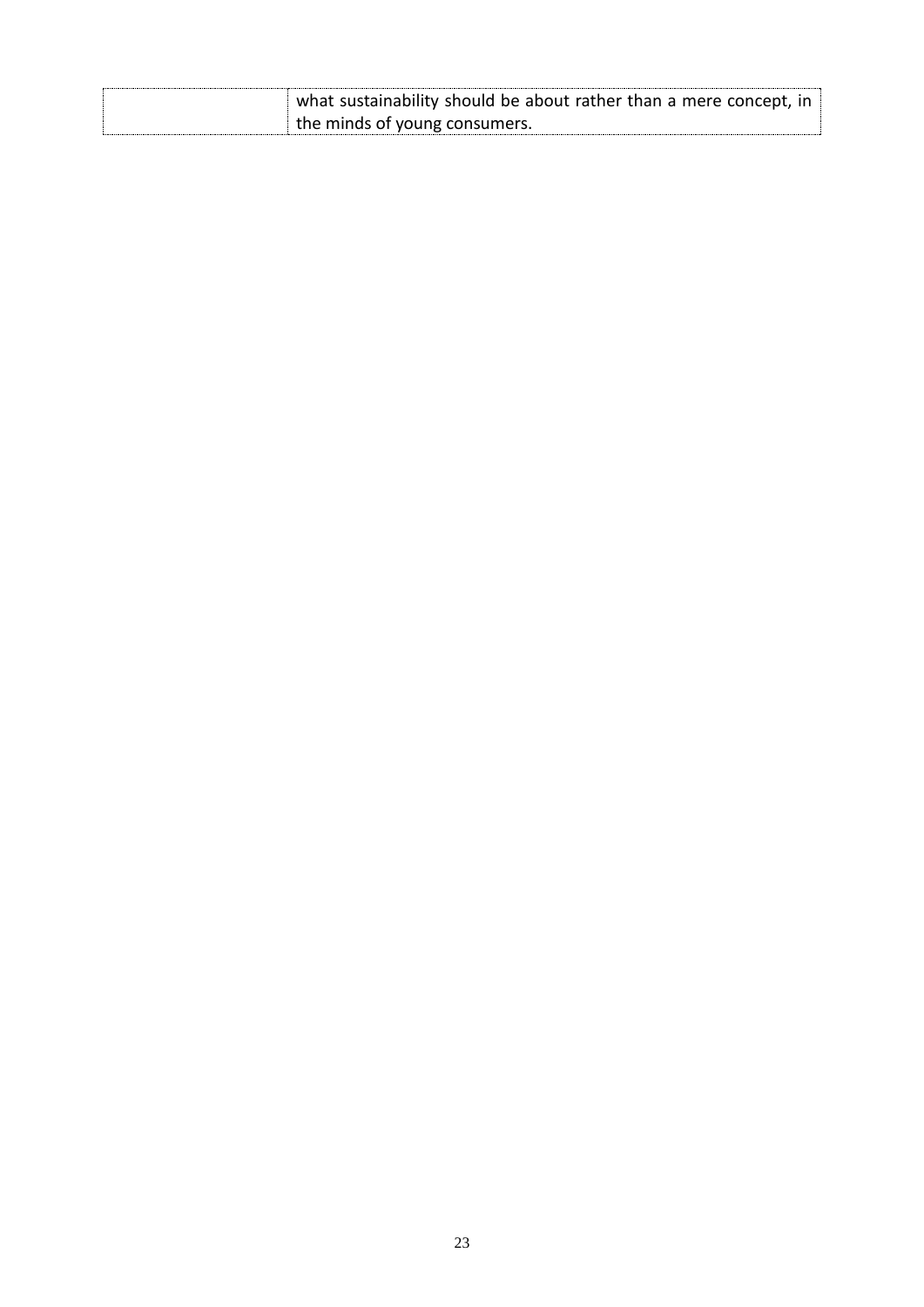## **Conference Day 2 AM: 7 September 2018 Innovation & Technology Symposium 2018 (N201)**

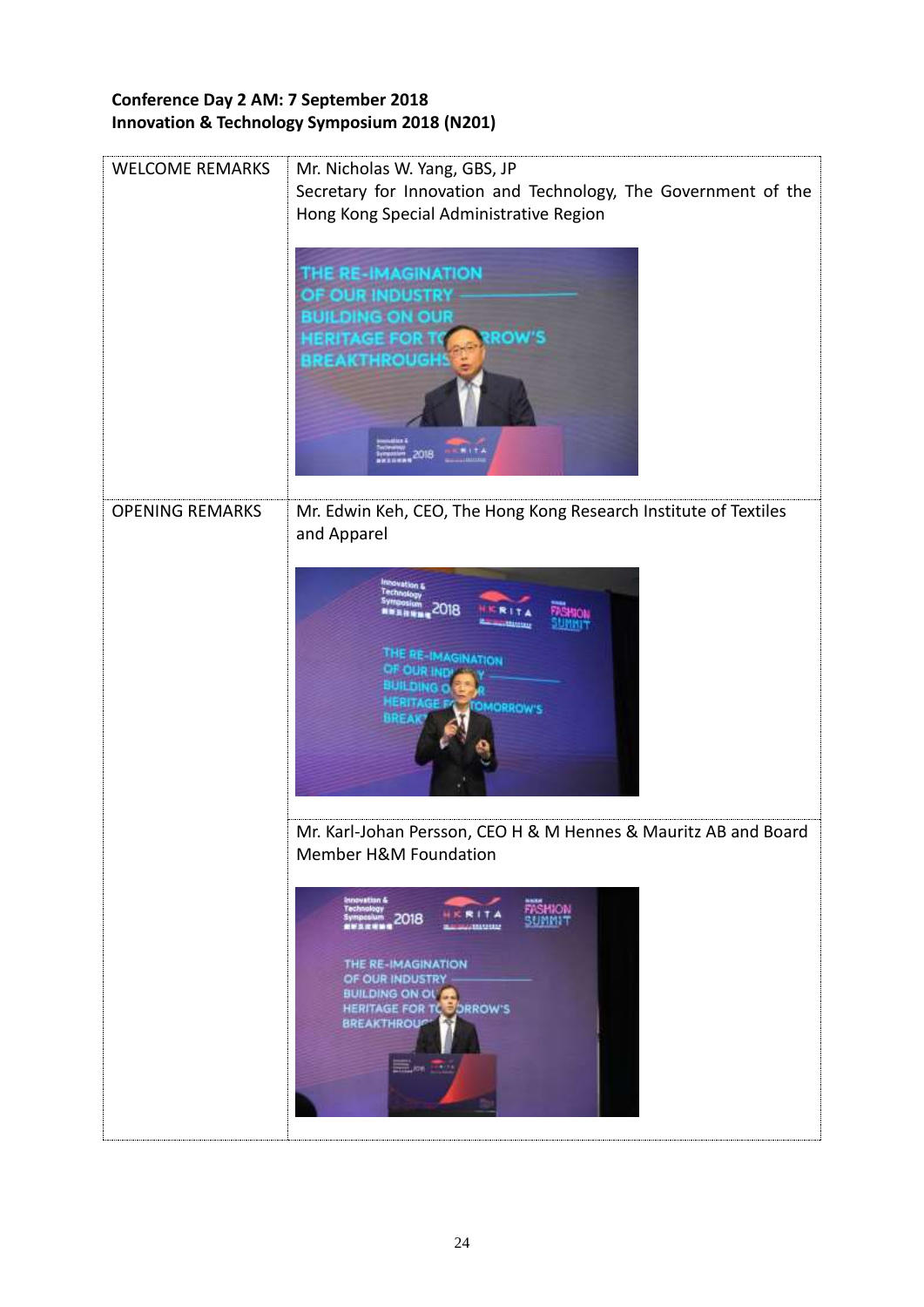# **Conference Day 2 AM: 7 September 2018 Innovation & Technology Symposium 2018 (N201)**

| <b>KEYNOTE</b><br><b>Winning In the Digital Economy</b><br>Dr. David Bell<br><b>PRESENTATION</b><br>President and Founding Partner, Idea Farm Ventures<br>Former Chaired Professor of Marketing, Wharton School of the<br>University of Pennsylvania<br>Winning in the Digital Economy<br>Summary:<br>In his speech, Dr. Bell explained that brands must start to think<br>about innovation on the customers' side, i.e. the front-of-house of<br>their business, so that it can complement the back-of-house<br>operation.<br>He introduced the BOSS Model, a winning go-to-market framework<br>for the digital economy. With this framework, brands would not<br>need to spend millions of dollars on traditional media platforms to<br>promote themselves. Rather, this model relies on authentic and<br>organic conversation brands percolate, contribute and the direct<br>relationship they share with the customers.<br>The B of BOSS stands for "Bonding instead of branding", which calls<br>for a close relation with customers that develops as a result of<br>shared experiences. O means "Orators not customers". Customers<br>should be thought of as orators that could share their stories<br>around. It is also necessary to Identify relevant influencers and use<br>incentives to drive word-of-mouth. The first S refers to "Showroom<br>not stores". Instead of stores, brands should look to build<br>showrooms, which are places for the display of products and the<br>creation of shared experience with the customers. Such places must<br>be technology-friendly and efficiently located in terms of operation<br>to allow important and in-depth interaction with the customers to<br>take place. Last but not least, the final S stands for "Science not<br>service". Brands should constantly try to gain systematic knowledge |                                                               |
|--------------------------------------------------------------------------------------------------------------------------------------------------------------------------------------------------------------------------------------------------------------------------------------------------------------------------------------------------------------------------------------------------------------------------------------------------------------------------------------------------------------------------------------------------------------------------------------------------------------------------------------------------------------------------------------------------------------------------------------------------------------------------------------------------------------------------------------------------------------------------------------------------------------------------------------------------------------------------------------------------------------------------------------------------------------------------------------------------------------------------------------------------------------------------------------------------------------------------------------------------------------------------------------------------------------------------------------------------------------------------------------------------------------------------------------------------------------------------------------------------------------------------------------------------------------------------------------------------------------------------------------------------------------------------------------------------------------------------------------------------------------------------------------------------------------------------------------------------------------|---------------------------------------------------------------|
|                                                                                                                                                                                                                                                                                                                                                                                                                                                                                                                                                                                                                                                                                                                                                                                                                                                                                                                                                                                                                                                                                                                                                                                                                                                                                                                                                                                                                                                                                                                                                                                                                                                                                                                                                                                                                                                              |                                                               |
|                                                                                                                                                                                                                                                                                                                                                                                                                                                                                                                                                                                                                                                                                                                                                                                                                                                                                                                                                                                                                                                                                                                                                                                                                                                                                                                                                                                                                                                                                                                                                                                                                                                                                                                                                                                                                                                              |                                                               |
|                                                                                                                                                                                                                                                                                                                                                                                                                                                                                                                                                                                                                                                                                                                                                                                                                                                                                                                                                                                                                                                                                                                                                                                                                                                                                                                                                                                                                                                                                                                                                                                                                                                                                                                                                                                                                                                              |                                                               |
|                                                                                                                                                                                                                                                                                                                                                                                                                                                                                                                                                                                                                                                                                                                                                                                                                                                                                                                                                                                                                                                                                                                                                                                                                                                                                                                                                                                                                                                                                                                                                                                                                                                                                                                                                                                                                                                              |                                                               |
|                                                                                                                                                                                                                                                                                                                                                                                                                                                                                                                                                                                                                                                                                                                                                                                                                                                                                                                                                                                                                                                                                                                                                                                                                                                                                                                                                                                                                                                                                                                                                                                                                                                                                                                                                                                                                                                              |                                                               |
|                                                                                                                                                                                                                                                                                                                                                                                                                                                                                                                                                                                                                                                                                                                                                                                                                                                                                                                                                                                                                                                                                                                                                                                                                                                                                                                                                                                                                                                                                                                                                                                                                                                                                                                                                                                                                                                              |                                                               |
|                                                                                                                                                                                                                                                                                                                                                                                                                                                                                                                                                                                                                                                                                                                                                                                                                                                                                                                                                                                                                                                                                                                                                                                                                                                                                                                                                                                                                                                                                                                                                                                                                                                                                                                                                                                                                                                              |                                                               |
|                                                                                                                                                                                                                                                                                                                                                                                                                                                                                                                                                                                                                                                                                                                                                                                                                                                                                                                                                                                                                                                                                                                                                                                                                                                                                                                                                                                                                                                                                                                                                                                                                                                                                                                                                                                                                                                              |                                                               |
|                                                                                                                                                                                                                                                                                                                                                                                                                                                                                                                                                                                                                                                                                                                                                                                                                                                                                                                                                                                                                                                                                                                                                                                                                                                                                                                                                                                                                                                                                                                                                                                                                                                                                                                                                                                                                                                              |                                                               |
|                                                                                                                                                                                                                                                                                                                                                                                                                                                                                                                                                                                                                                                                                                                                                                                                                                                                                                                                                                                                                                                                                                                                                                                                                                                                                                                                                                                                                                                                                                                                                                                                                                                                                                                                                                                                                                                              |                                                               |
|                                                                                                                                                                                                                                                                                                                                                                                                                                                                                                                                                                                                                                                                                                                                                                                                                                                                                                                                                                                                                                                                                                                                                                                                                                                                                                                                                                                                                                                                                                                                                                                                                                                                                                                                                                                                                                                              |                                                               |
|                                                                                                                                                                                                                                                                                                                                                                                                                                                                                                                                                                                                                                                                                                                                                                                                                                                                                                                                                                                                                                                                                                                                                                                                                                                                                                                                                                                                                                                                                                                                                                                                                                                                                                                                                                                                                                                              |                                                               |
|                                                                                                                                                                                                                                                                                                                                                                                                                                                                                                                                                                                                                                                                                                                                                                                                                                                                                                                                                                                                                                                                                                                                                                                                                                                                                                                                                                                                                                                                                                                                                                                                                                                                                                                                                                                                                                                              |                                                               |
|                                                                                                                                                                                                                                                                                                                                                                                                                                                                                                                                                                                                                                                                                                                                                                                                                                                                                                                                                                                                                                                                                                                                                                                                                                                                                                                                                                                                                                                                                                                                                                                                                                                                                                                                                                                                                                                              |                                                               |
|                                                                                                                                                                                                                                                                                                                                                                                                                                                                                                                                                                                                                                                                                                                                                                                                                                                                                                                                                                                                                                                                                                                                                                                                                                                                                                                                                                                                                                                                                                                                                                                                                                                                                                                                                                                                                                                              |                                                               |
|                                                                                                                                                                                                                                                                                                                                                                                                                                                                                                                                                                                                                                                                                                                                                                                                                                                                                                                                                                                                                                                                                                                                                                                                                                                                                                                                                                                                                                                                                                                                                                                                                                                                                                                                                                                                                                                              |                                                               |
|                                                                                                                                                                                                                                                                                                                                                                                                                                                                                                                                                                                                                                                                                                                                                                                                                                                                                                                                                                                                                                                                                                                                                                                                                                                                                                                                                                                                                                                                                                                                                                                                                                                                                                                                                                                                                                                              |                                                               |
|                                                                                                                                                                                                                                                                                                                                                                                                                                                                                                                                                                                                                                                                                                                                                                                                                                                                                                                                                                                                                                                                                                                                                                                                                                                                                                                                                                                                                                                                                                                                                                                                                                                                                                                                                                                                                                                              |                                                               |
|                                                                                                                                                                                                                                                                                                                                                                                                                                                                                                                                                                                                                                                                                                                                                                                                                                                                                                                                                                                                                                                                                                                                                                                                                                                                                                                                                                                                                                                                                                                                                                                                                                                                                                                                                                                                                                                              |                                                               |
|                                                                                                                                                                                                                                                                                                                                                                                                                                                                                                                                                                                                                                                                                                                                                                                                                                                                                                                                                                                                                                                                                                                                                                                                                                                                                                                                                                                                                                                                                                                                                                                                                                                                                                                                                                                                                                                              |                                                               |
|                                                                                                                                                                                                                                                                                                                                                                                                                                                                                                                                                                                                                                                                                                                                                                                                                                                                                                                                                                                                                                                                                                                                                                                                                                                                                                                                                                                                                                                                                                                                                                                                                                                                                                                                                                                                                                                              |                                                               |
|                                                                                                                                                                                                                                                                                                                                                                                                                                                                                                                                                                                                                                                                                                                                                                                                                                                                                                                                                                                                                                                                                                                                                                                                                                                                                                                                                                                                                                                                                                                                                                                                                                                                                                                                                                                                                                                              |                                                               |
|                                                                                                                                                                                                                                                                                                                                                                                                                                                                                                                                                                                                                                                                                                                                                                                                                                                                                                                                                                                                                                                                                                                                                                                                                                                                                                                                                                                                                                                                                                                                                                                                                                                                                                                                                                                                                                                              |                                                               |
|                                                                                                                                                                                                                                                                                                                                                                                                                                                                                                                                                                                                                                                                                                                                                                                                                                                                                                                                                                                                                                                                                                                                                                                                                                                                                                                                                                                                                                                                                                                                                                                                                                                                                                                                                                                                                                                              |                                                               |
|                                                                                                                                                                                                                                                                                                                                                                                                                                                                                                                                                                                                                                                                                                                                                                                                                                                                                                                                                                                                                                                                                                                                                                                                                                                                                                                                                                                                                                                                                                                                                                                                                                                                                                                                                                                                                                                              |                                                               |
|                                                                                                                                                                                                                                                                                                                                                                                                                                                                                                                                                                                                                                                                                                                                                                                                                                                                                                                                                                                                                                                                                                                                                                                                                                                                                                                                                                                                                                                                                                                                                                                                                                                                                                                                                                                                                                                              |                                                               |
|                                                                                                                                                                                                                                                                                                                                                                                                                                                                                                                                                                                                                                                                                                                                                                                                                                                                                                                                                                                                                                                                                                                                                                                                                                                                                                                                                                                                                                                                                                                                                                                                                                                                                                                                                                                                                                                              |                                                               |
|                                                                                                                                                                                                                                                                                                                                                                                                                                                                                                                                                                                                                                                                                                                                                                                                                                                                                                                                                                                                                                                                                                                                                                                                                                                                                                                                                                                                                                                                                                                                                                                                                                                                                                                                                                                                                                                              |                                                               |
|                                                                                                                                                                                                                                                                                                                                                                                                                                                                                                                                                                                                                                                                                                                                                                                                                                                                                                                                                                                                                                                                                                                                                                                                                                                                                                                                                                                                                                                                                                                                                                                                                                                                                                                                                                                                                                                              |                                                               |
|                                                                                                                                                                                                                                                                                                                                                                                                                                                                                                                                                                                                                                                                                                                                                                                                                                                                                                                                                                                                                                                                                                                                                                                                                                                                                                                                                                                                                                                                                                                                                                                                                                                                                                                                                                                                                                                              |                                                               |
|                                                                                                                                                                                                                                                                                                                                                                                                                                                                                                                                                                                                                                                                                                                                                                                                                                                                                                                                                                                                                                                                                                                                                                                                                                                                                                                                                                                                                                                                                                                                                                                                                                                                                                                                                                                                                                                              |                                                               |
|                                                                                                                                                                                                                                                                                                                                                                                                                                                                                                                                                                                                                                                                                                                                                                                                                                                                                                                                                                                                                                                                                                                                                                                                                                                                                                                                                                                                                                                                                                                                                                                                                                                                                                                                                                                                                                                              |                                                               |
|                                                                                                                                                                                                                                                                                                                                                                                                                                                                                                                                                                                                                                                                                                                                                                                                                                                                                                                                                                                                                                                                                                                                                                                                                                                                                                                                                                                                                                                                                                                                                                                                                                                                                                                                                                                                                                                              |                                                               |
|                                                                                                                                                                                                                                                                                                                                                                                                                                                                                                                                                                                                                                                                                                                                                                                                                                                                                                                                                                                                                                                                                                                                                                                                                                                                                                                                                                                                                                                                                                                                                                                                                                                                                                                                                                                                                                                              |                                                               |
|                                                                                                                                                                                                                                                                                                                                                                                                                                                                                                                                                                                                                                                                                                                                                                                                                                                                                                                                                                                                                                                                                                                                                                                                                                                                                                                                                                                                                                                                                                                                                                                                                                                                                                                                                                                                                                                              |                                                               |
|                                                                                                                                                                                                                                                                                                                                                                                                                                                                                                                                                                                                                                                                                                                                                                                                                                                                                                                                                                                                                                                                                                                                                                                                                                                                                                                                                                                                                                                                                                                                                                                                                                                                                                                                                                                                                                                              |                                                               |
|                                                                                                                                                                                                                                                                                                                                                                                                                                                                                                                                                                                                                                                                                                                                                                                                                                                                                                                                                                                                                                                                                                                                                                                                                                                                                                                                                                                                                                                                                                                                                                                                                                                                                                                                                                                                                                                              |                                                               |
|                                                                                                                                                                                                                                                                                                                                                                                                                                                                                                                                                                                                                                                                                                                                                                                                                                                                                                                                                                                                                                                                                                                                                                                                                                                                                                                                                                                                                                                                                                                                                                                                                                                                                                                                                                                                                                                              |                                                               |
|                                                                                                                                                                                                                                                                                                                                                                                                                                                                                                                                                                                                                                                                                                                                                                                                                                                                                                                                                                                                                                                                                                                                                                                                                                                                                                                                                                                                                                                                                                                                                                                                                                                                                                                                                                                                                                                              |                                                               |
|                                                                                                                                                                                                                                                                                                                                                                                                                                                                                                                                                                                                                                                                                                                                                                                                                                                                                                                                                                                                                                                                                                                                                                                                                                                                                                                                                                                                                                                                                                                                                                                                                                                                                                                                                                                                                                                              |                                                               |
|                                                                                                                                                                                                                                                                                                                                                                                                                                                                                                                                                                                                                                                                                                                                                                                                                                                                                                                                                                                                                                                                                                                                                                                                                                                                                                                                                                                                                                                                                                                                                                                                                                                                                                                                                                                                                                                              | of the world through observation and experimentation so as to |
| better understand and meet market needs                                                                                                                                                                                                                                                                                                                                                                                                                                                                                                                                                                                                                                                                                                                                                                                                                                                                                                                                                                                                                                                                                                                                                                                                                                                                                                                                                                                                                                                                                                                                                                                                                                                                                                                                                                                                                      |                                                               |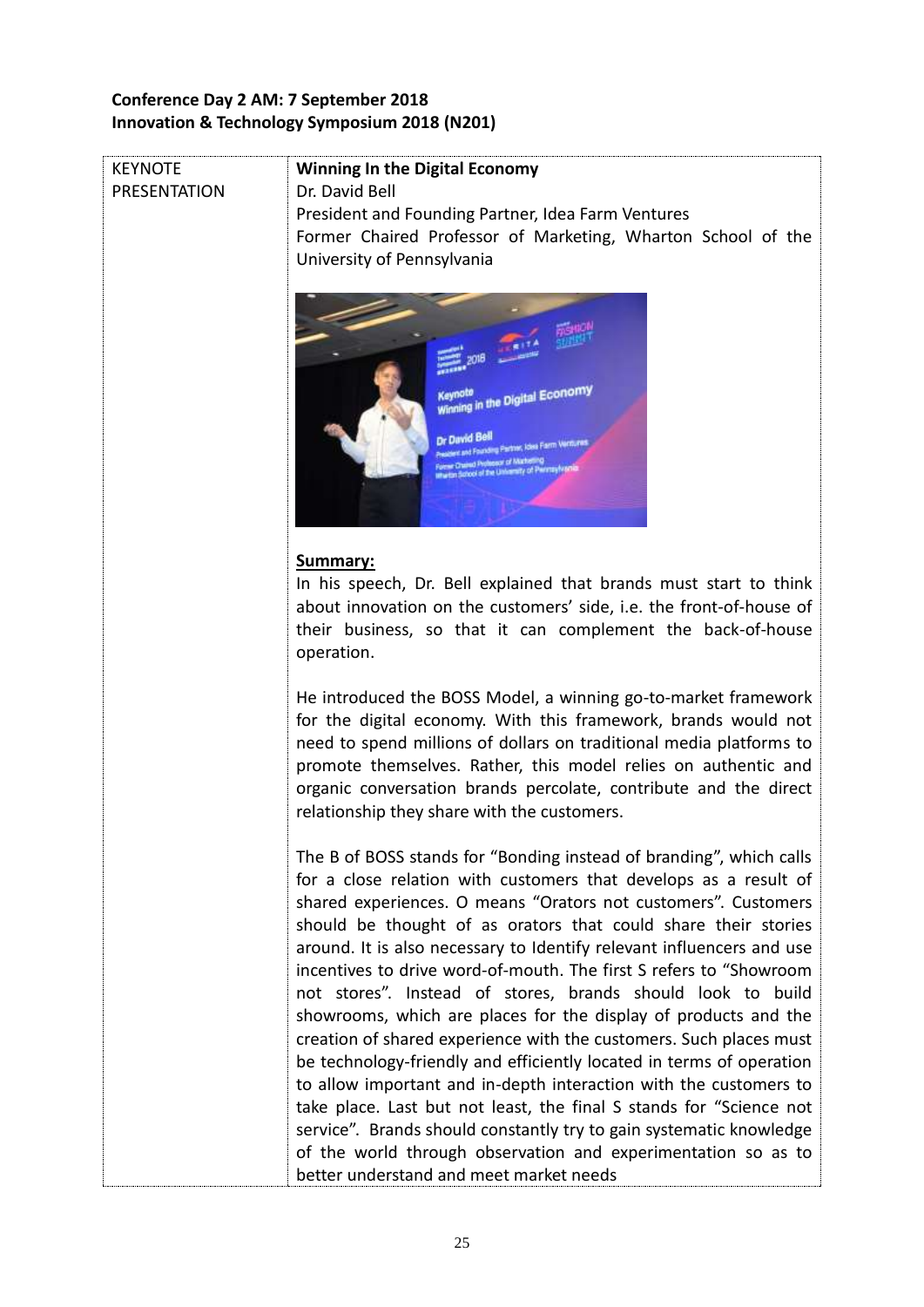| <b>PANEL DISCUSSION</b> | <b>Closing the Loop</b><br>Panelists:                                                                                                                                  |
|-------------------------|------------------------------------------------------------------------------------------------------------------------------------------------------------------------|
|                         | Dr. Marsha Dickson, Co-Founder, Better Buying & Professor,<br>University of Delaware                                                                                   |
|                         | Dr. Amanda Parkes, Chief Innovation Officer, Future Tech Lab<br>Mr. Joel Ankarberg, Head of Business Development, Production,<br>$\overline{\phantom{0}}$<br>H&M group |
|                         | Mr. Aamir Sakhia, Chief Operating Officer, Lane Crawford<br>$\blacksquare$                                                                                             |
|                         | Moderator: Ms. Leonie Barrie, Managing Editor, Just-Style                                                                                                              |



# **Summary:**

This panel brought together speakers representing the academia, a retailer, a brand and a venture capital fund-cum-accelerator to discuss the meaning of "closing the loop", identify the challenges, opportunities and roles of different stakeholders in evolving the fashion industry.

Panelists shared the opinion that "closing the loop" is a new business model that should involve everyone along the whole supply chain, whether it be suppliers, retailers or consumers. There are some obstacles on the way such as insufficient leadership, lack of collaboration, money and funding. Although innovation is happening everywhere in the industry, the cost of new technologies might result in more expensive products at the beginning which might deter consumers. But with time and after having scaled, panelists thought that these products would become cheaper and more competitive eventually.

Panelists tended to agree that government should play a more active role in driving the change, by educating consumers and the industry on sustainability and circularity, and creating favorable conditions for a level playing field to encourage companies to adopt more sustainable practices. On the other hand, collaboration among stakeholders is also indispensable and even different voices must be brought to the table so that they could co-design a model that everyone could agree and contribute to.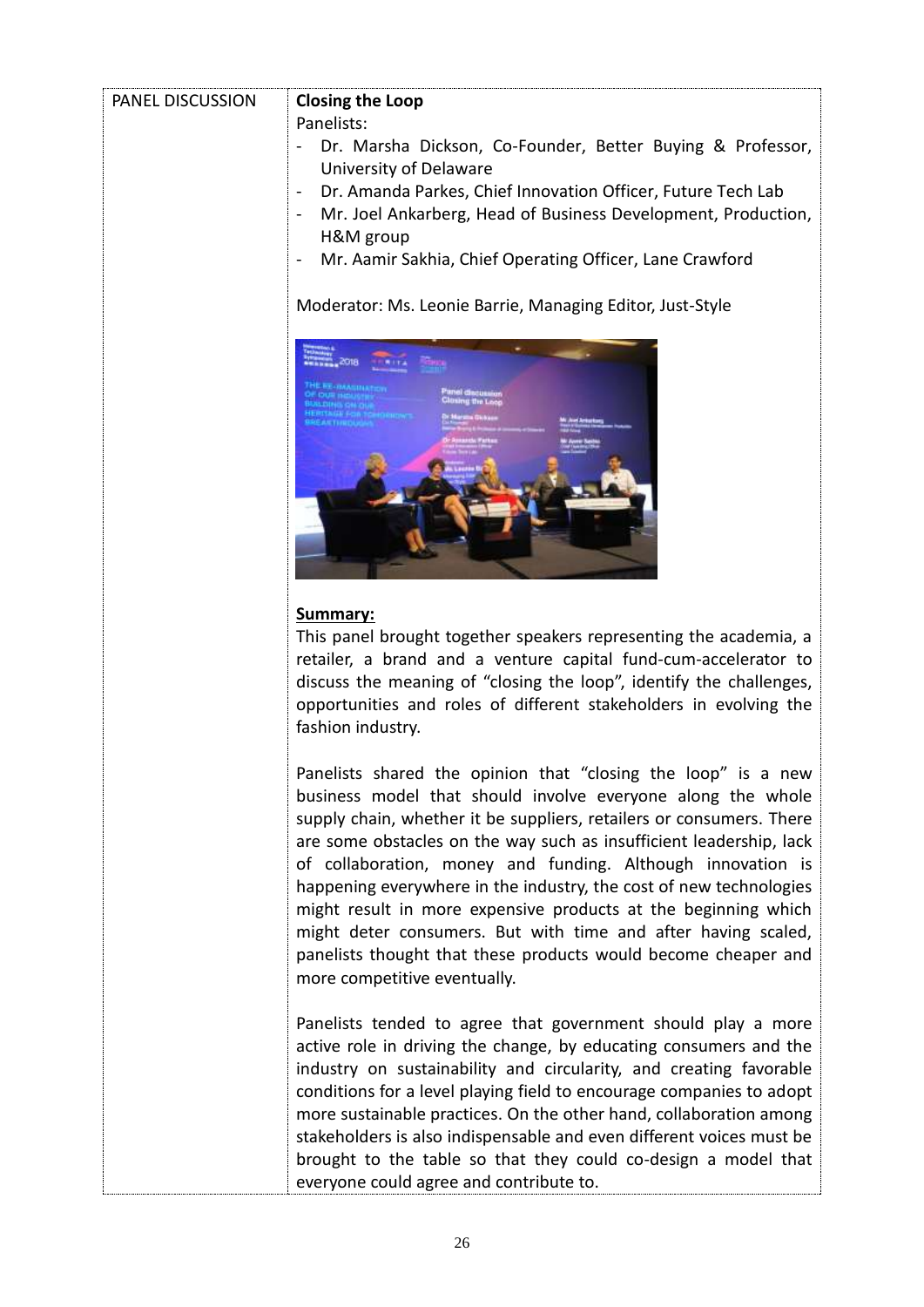| As a conclusion to the discussion, panelists would love to see that in |
|------------------------------------------------------------------------|
| 5 years, there would already be some scalable technologies,            |
| materials or solutions in place available for brands, allowing them to |
| try different product models. With concrete incremental steps and      |
| more consideration throughout the supply chain, a circular fashion     |
| industry could well be within our reach.                               |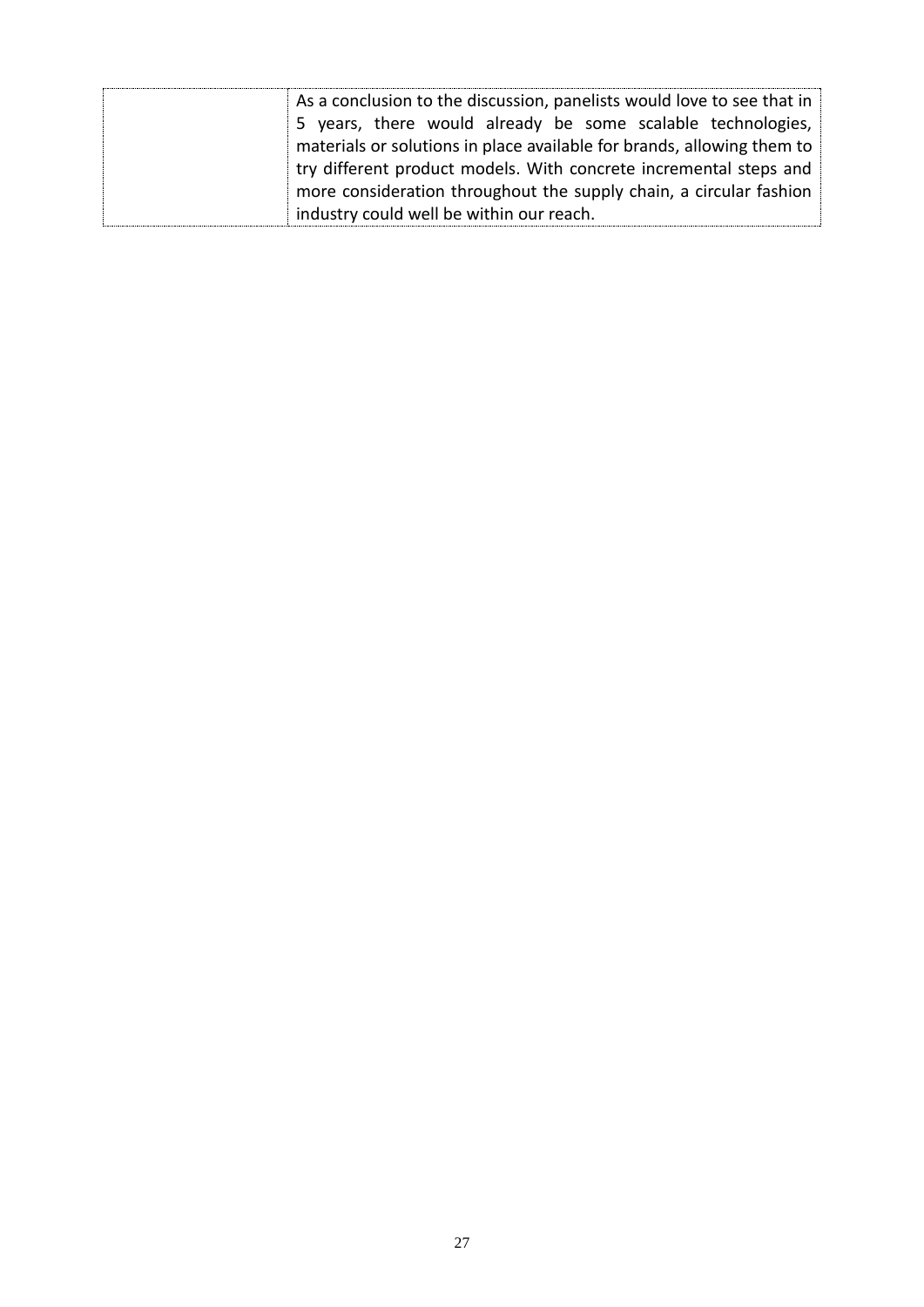# **Conference Day 2 PM: 7 September 2018 Innovation & Technology Symposium 2018 (N201)**

| PANEL DISCUSSION | <b>Smart Technology for Future Manufacturing</b><br>Panelists:                                                                               |
|------------------|----------------------------------------------------------------------------------------------------------------------------------------------|
|                  | Mrs. Jill Dumain, CEO, bluesign technologies ag                                                                                              |
|                  | Mr. Rio Chau, CEO, RV Automation Technology Company                                                                                          |
|                  | Limited                                                                                                                                      |
|                  | Mr. Gerhard Flatz, Managing Director, KTC Limited                                                                                            |
|                  | Mr. Lawrence Wu, President & Executive Director, Sunseap                                                                                     |
|                  | Group Pte Limited                                                                                                                            |
|                  | Mr. Wilkie Wong, Managing Director, Finance & Production<br>Planning, Esquel Enterprises Limited                                             |
|                  |                                                                                                                                              |
|                  | Moderator: Ms. Janice Wang, CEO, Alvanon                                                                                                     |
|                  |                                                                                                                                              |
|                  |                                                                                                                                              |
|                  |                                                                                                                                              |
|                  |                                                                                                                                              |
|                  | Summary:                                                                                                                                     |
|                  | This panel brought together two speakers from the manufacturing                                                                              |
|                  | side, two speakers from solutions providers specializing in robotics                                                                         |
|                  | automation and bluesign system respectively and a speaker from a                                                                             |
|                  | renewable energy firm, to share their insights on the challenges of                                                                          |
|                  | implementing new and smart technologies in the manufacturing<br>process and how that could be achieved.                                      |
|                  |                                                                                                                                              |
|                  | Panelists discussed about how to leverage the best of both people<br>and technology in the fashion industry from a manufacturing point       |
|                  | of view. In general, they agreed that technology can benefit brands,<br>manufacturers, logistics providers and even customers, especially in |
|                  | a context of insufficient manual labour globally. Technologies such<br>as automation and robotics can allow tasks to be done more            |
|                  | efficiently. Yet, although technology would be very helpful,                                                                                 |
|                  | should<br>manufacturers<br>keep<br>right balance<br>a<br>between<br>automation/predictability and flexibility so that any unforeseen         |
|                  | circumstances could be dealt with duly. In such way, technology and                                                                          |
|                  | people can optimize the whole operation together.                                                                                            |
|                  | There are companies that have been reluctant to welcome                                                                                      |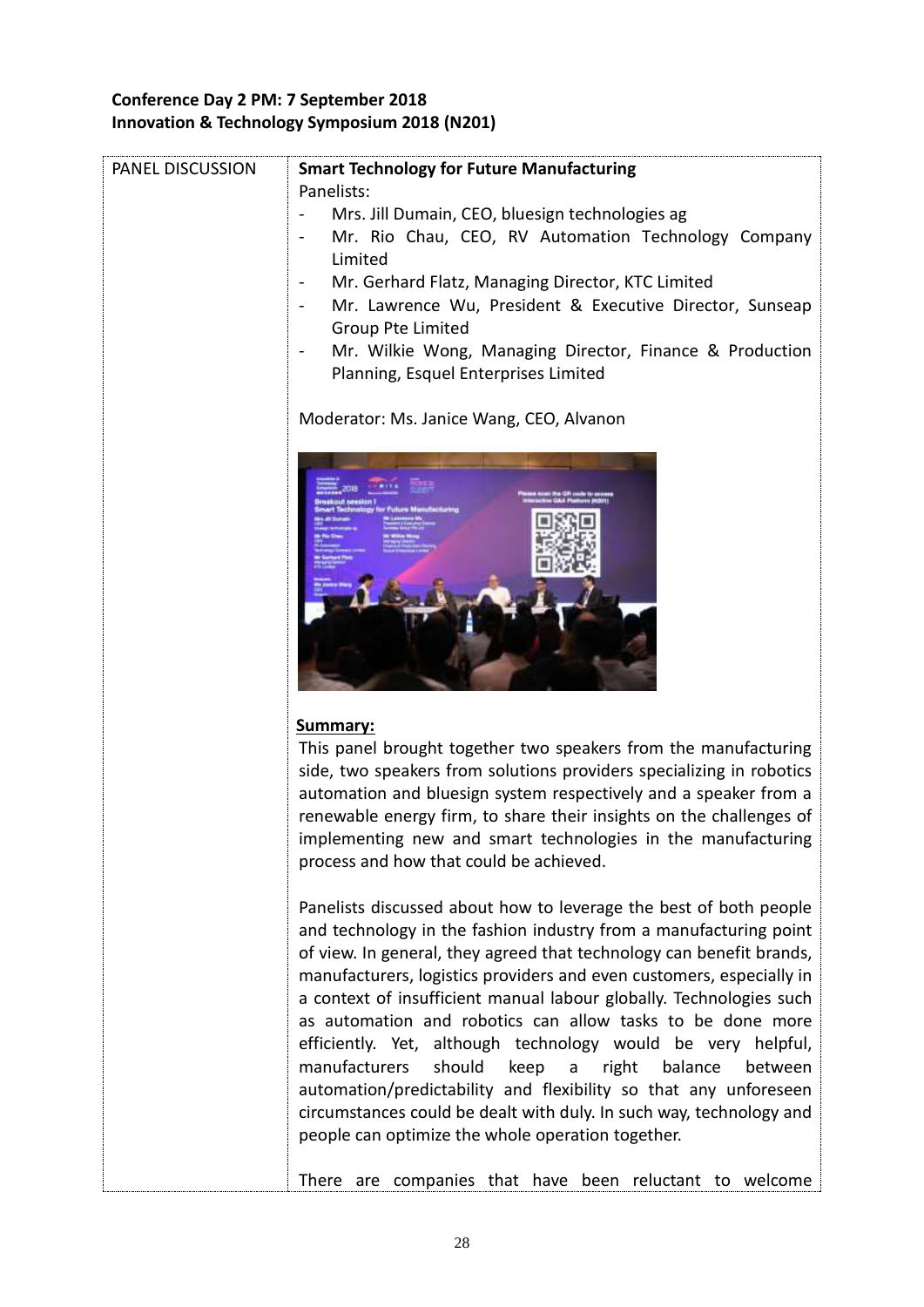innovations or smart technologies. When asked about how to change these companies' mindset and drive a change in the status quo, panelists had similar responses that education and a shift in company culture were much needed. Innovation should be welcome within the company. Lower-ranked employees in the company should be encouraged to voice their interesting ideas. Manufacturers have to realize that they could not keep moving to the cheapest manufacturing countries to reduce cost when technology could do a much better job at that in the long term. So, while being human-centric and valuing the employees, technology could be brought in to help them do their work.

Panelists also stressed on the importance of transparency and communication to the customers so that they would have more knowledge behind the scene. With that knowledge, they might be able to change their consumption behavior in the long-run. It is equally important to foster empathy along the whole supply chain, that all players could gain a better understanding of the roles of their counterparts and make concerted efforts which is vital to achieving a sustainable fashion industry.

As an endnote, the panelists had a simple appeal to the audience: Just do it, get started and be mindful of everything happening on the planet and around us.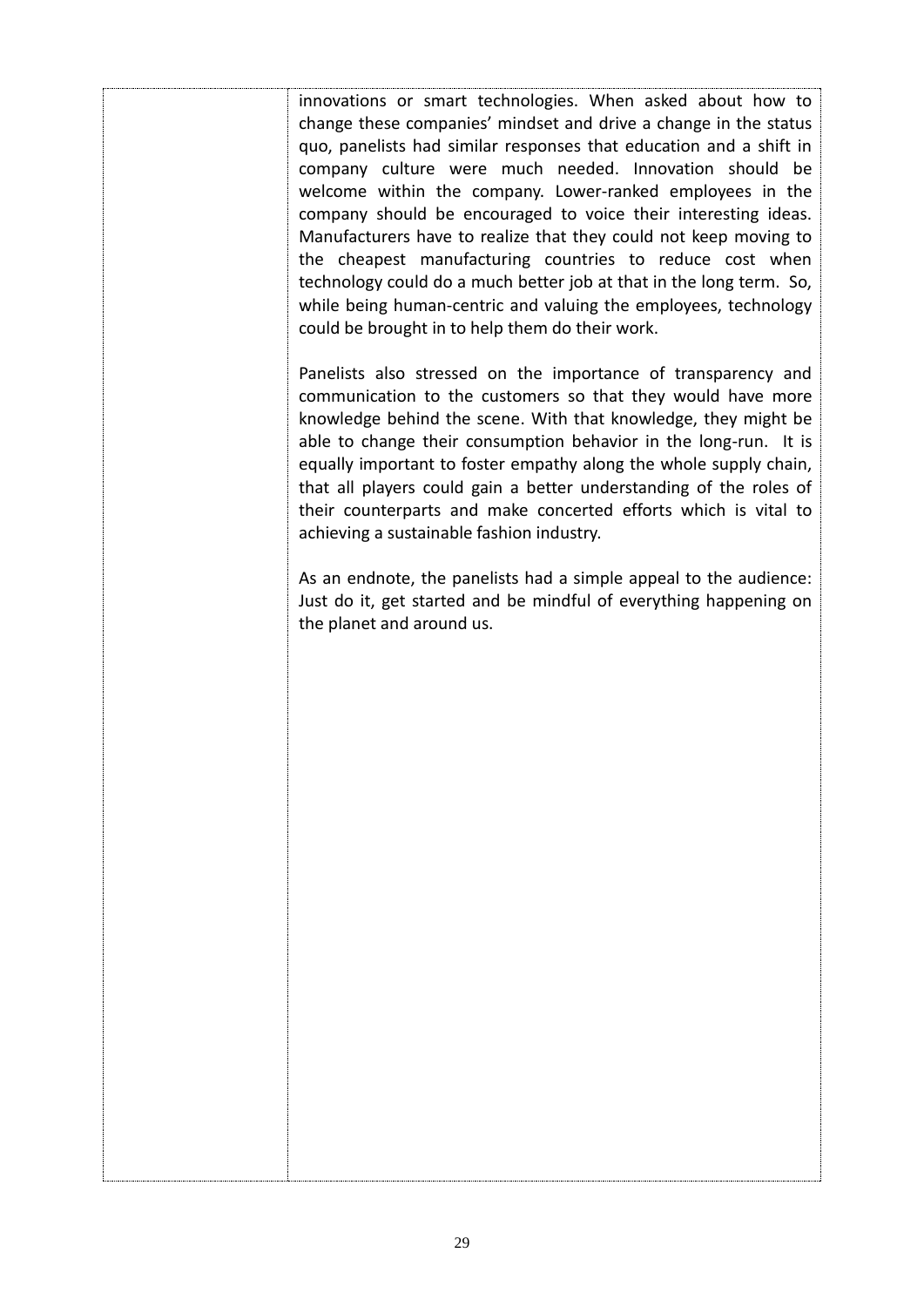#### **KEYNOTE** PRESENTATION

# **Fashion Future - Innovative Start up** Catalyzing Collaborative Innovation Ms. Katrin Ley, Managing Director, Fashion for Good



## **Summary:**

This speech by Ms. Katrin Ley from Fashion for Good provided an introduction of FfG and their mission.

Fashion for Good is a global initiative founded in Amsterdam in 2017 with the goal of driving sustainable change through innovation and collaboration. They look for and help innovations that address the biggest challenges and most impactful areas in fashion, such as raw materials, dyeing and finishing, cut-make-trim, retail and use, and end-of-life.

About one year in, Fashion for Good now have 8 corporate partners in their innovation network and more than 50 innovators in their support programs. They have organised over 360 introductory sessions between innovators and brands, and over 50 meetings with investors. For Fashion for Good, scaling innovation is a collaborative effort.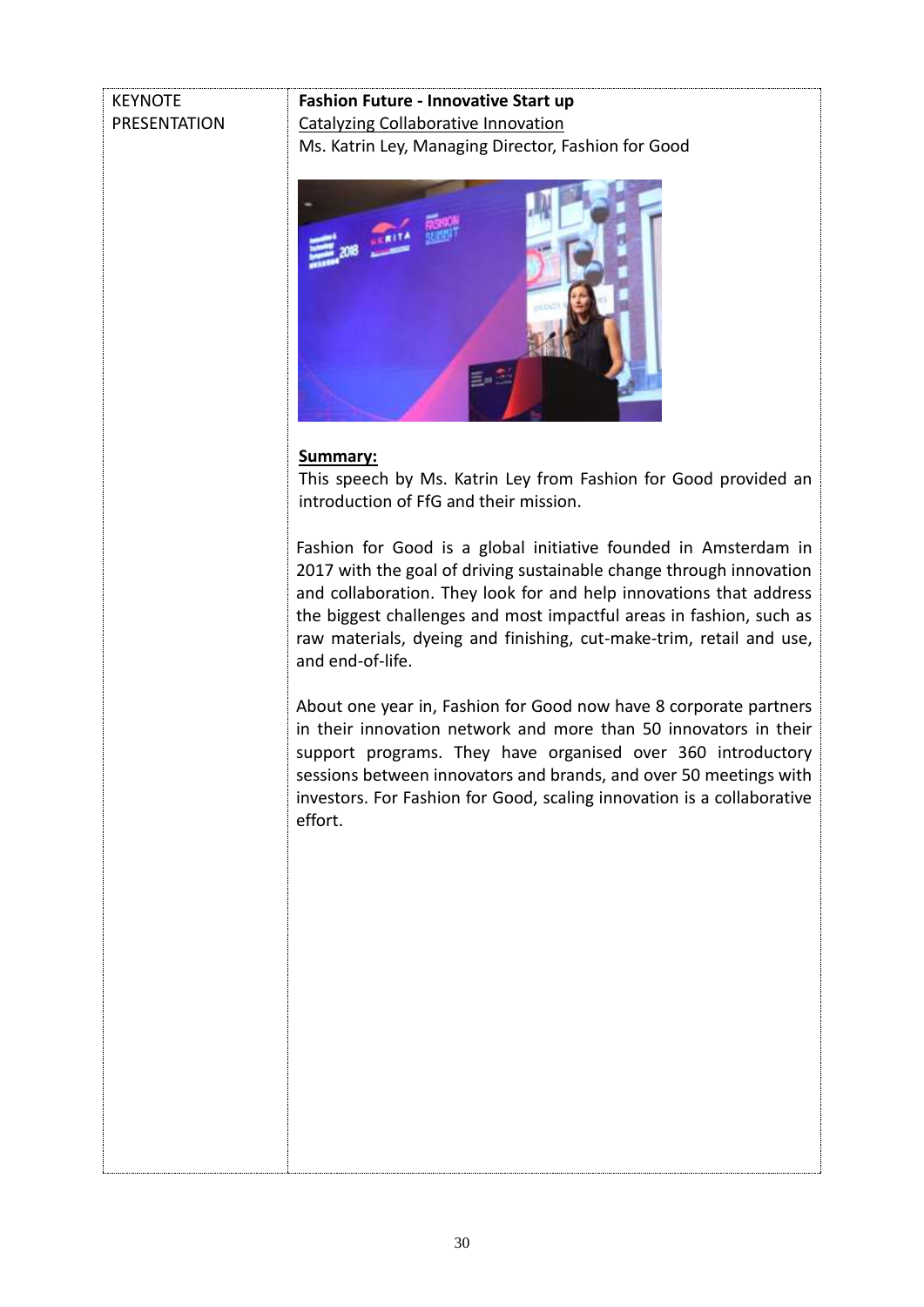| <b>PANEL DISCUSSION</b> | <b>Panelists:</b>                                                                                                                                                                                                                                                                        |  |  |  |
|-------------------------|------------------------------------------------------------------------------------------------------------------------------------------------------------------------------------------------------------------------------------------------------------------------------------------|--|--|--|
|                         | - Ir. Andrew Young, Associate Director for Innovation, Sino Land<br>Company Limited<br>- Mr. Alexander Chan, Co-Director, The Mills Fabrica<br>- Mr. Anandakumar Duraisamy, CEO, Asia Operation, Morgan<br>Tecnica Hong Kong Limited<br>Ms. Hana Kajimura, Sustainability Lead, Allbirds |  |  |  |



## **Summary:**

This panel invited speakers from various backgrounds to share what their companies were doing in terms of innovation and their views on innovation and start-ups in shaping the future of fashion.

Moderator: Ms. Katrin Ley, Managing Director, Fashion for Good

Ms. Hana Kajimura is from Allbirds, one of the hottest footwear brands currently and also a start-up. She attributed their recent success to their business model, one that is directly facing the customers. In their products, they take away something that customers would expect (eg. the flash and choices) but give them the comfort and the sustainbility story underlining them. It is important for their products to not be merely shoes. They have to stand for something bigger as in their environmental mission, so that they could differentiate themselves from other brands on the market.

Morgan Tecnica Hong Kong Limited is a solution provider for the cutting room that was founded in 2008. As explained by Mr. Anandakumar Duraisamy, it came about because the founders saw that many companies in the industry were producers but there was not as many solution providers. The company designs solutions from the end-user's point of view. They design, develop and provide integrated solutions for customers by working with service providers. They are well-positioned to connect brands, manufacturers and the entire supply chain for a better dialogue on product and material control.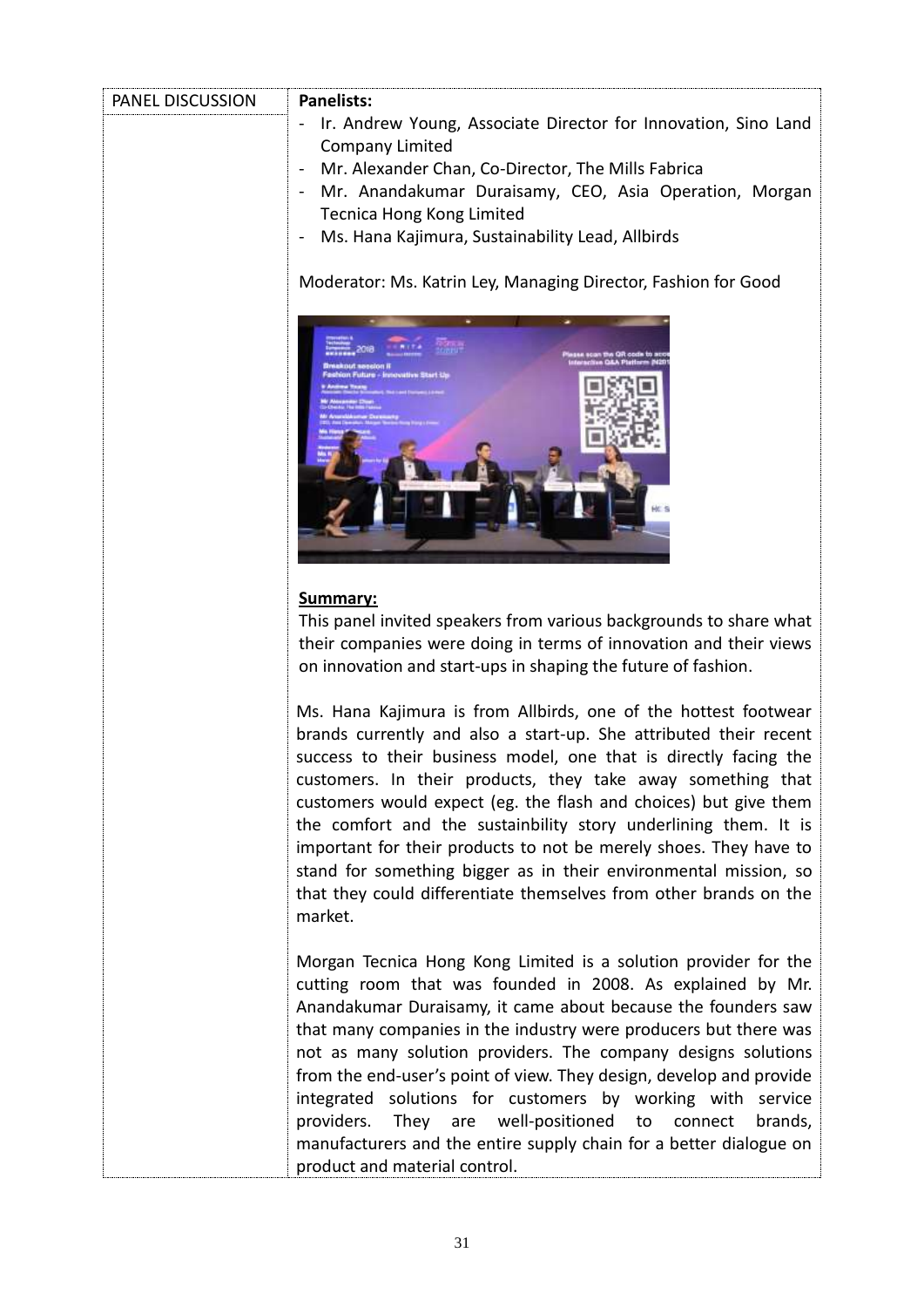For a perspective on innovation from a corporation angle, Ir. Andrew Young from Sino Land Company Limited believed that the hardest part is for traditional industry to change their culture and accept innovation. Yet, there is no denying that numerous start-ups and innovators are there to shake things up. As an example, his company emphasizes collaboration and co-creation, and values the creation of an environment that encourages innovation. Rather than an internal R&D department, they are now partnering with different groups and universities to expedite the change in a wide spectrum of areas. He advised that new start-ups must be resilient, able to accept failures and walk away from things that don't seem to work, and move onto the next step.

Representing the local incubator the Mills Fabrica, Mr. Alexander Chan had some more advices for new start-ups in the fashion industry. Fabrica gauges start-ups by the impact they can have and the capacity and vision of the team. He advised start-ups to look for team members that have foresight, complementary skillsets from the beginning stage and must consider the scalability and market potential of their products. In particular, they value start-ups that either utilize smart materials and production methods, represent new retail voices or develop wearable apparels that symbolize something bigger than tradition.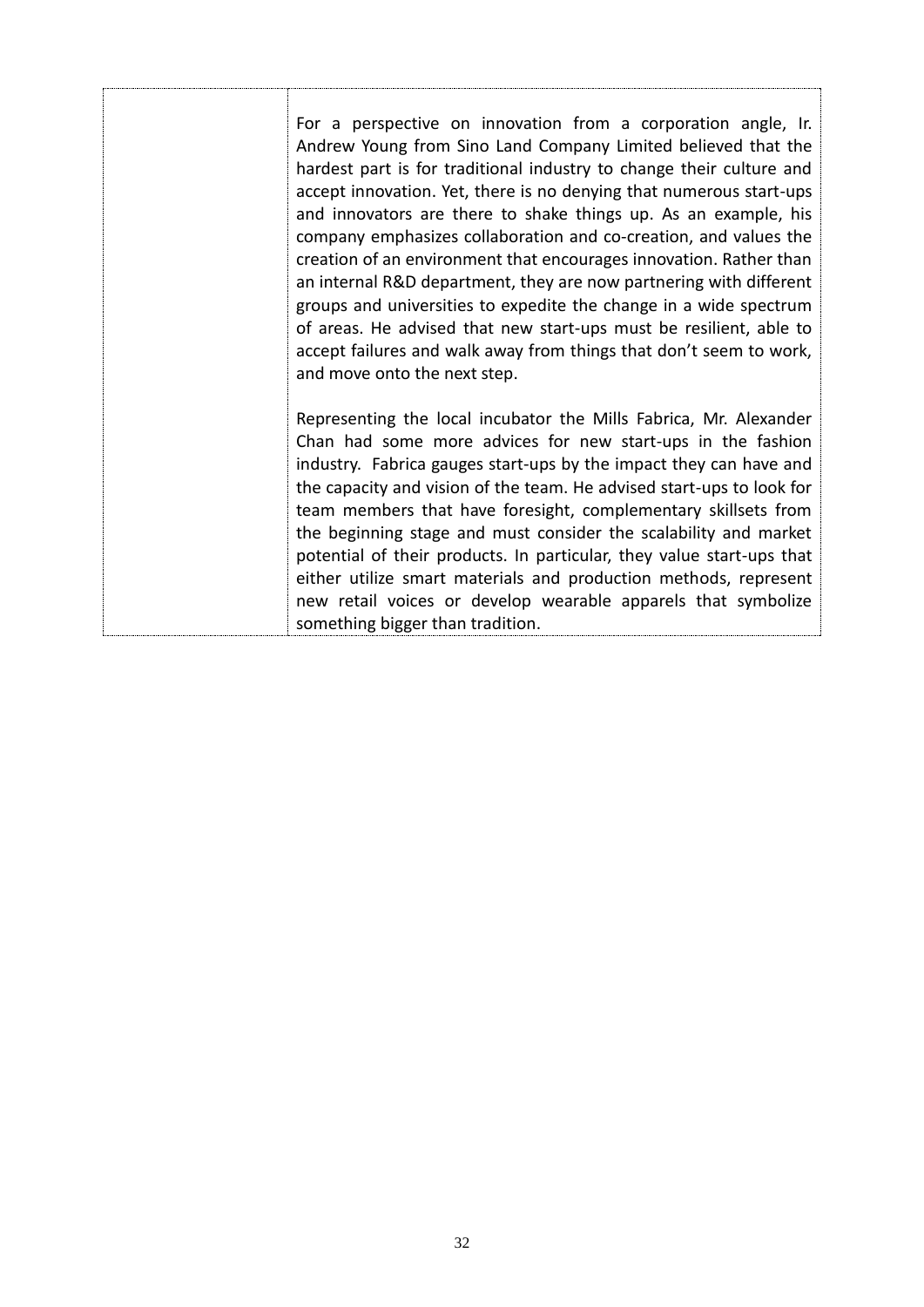## **Conference Day 2 PM: 7 September 2018 Communicating Product Sustainability (N206-8)**

#### **KEYNOTE** PRESENTATION

Ms. Fernanda Gimenes, Consultant, Consumption and Production Unit, Economy Division, UN Environment



# **Summary:**

Ms. Fernanda Gimenes, Consultant of UN Environment, gave a presentation on the Guidelines for Providing Product Sustainability Information, published by United Nations Environment Programme. The Guidelines seek to guide the entire industry to share the sustainability information of their products so that consumers can make more well-informed choices on sustainable goods and services.

Companies should follow five fundamental principles in the sharing of product's sustainability information, namely: relevance, reliability, clarity, transparency and accessibility. But apart from meeting the fundamental principles, companies are encouraged to do beyond that. The so-called aspirational principles refer to the enhancement of the impact and effectiveness of their information sharing by showing the complete picture of the product's sustainability, the help in fostering a behavior change and long-term impact on consumers, the adoption of a multi-channel and innovative approach when engaging with customers, the assistance to consumers choosing between similar products and also collaboration with others in the industry to increase acceptance and credibility.

The Guidelines has been recently road-tested by the UN's 10YFP Consumer Information Program Guidelines to ensure their applicability over different regions, sectors and target groups and assess which principles were met by the participating companies, how they were met, and where future improvements could focus.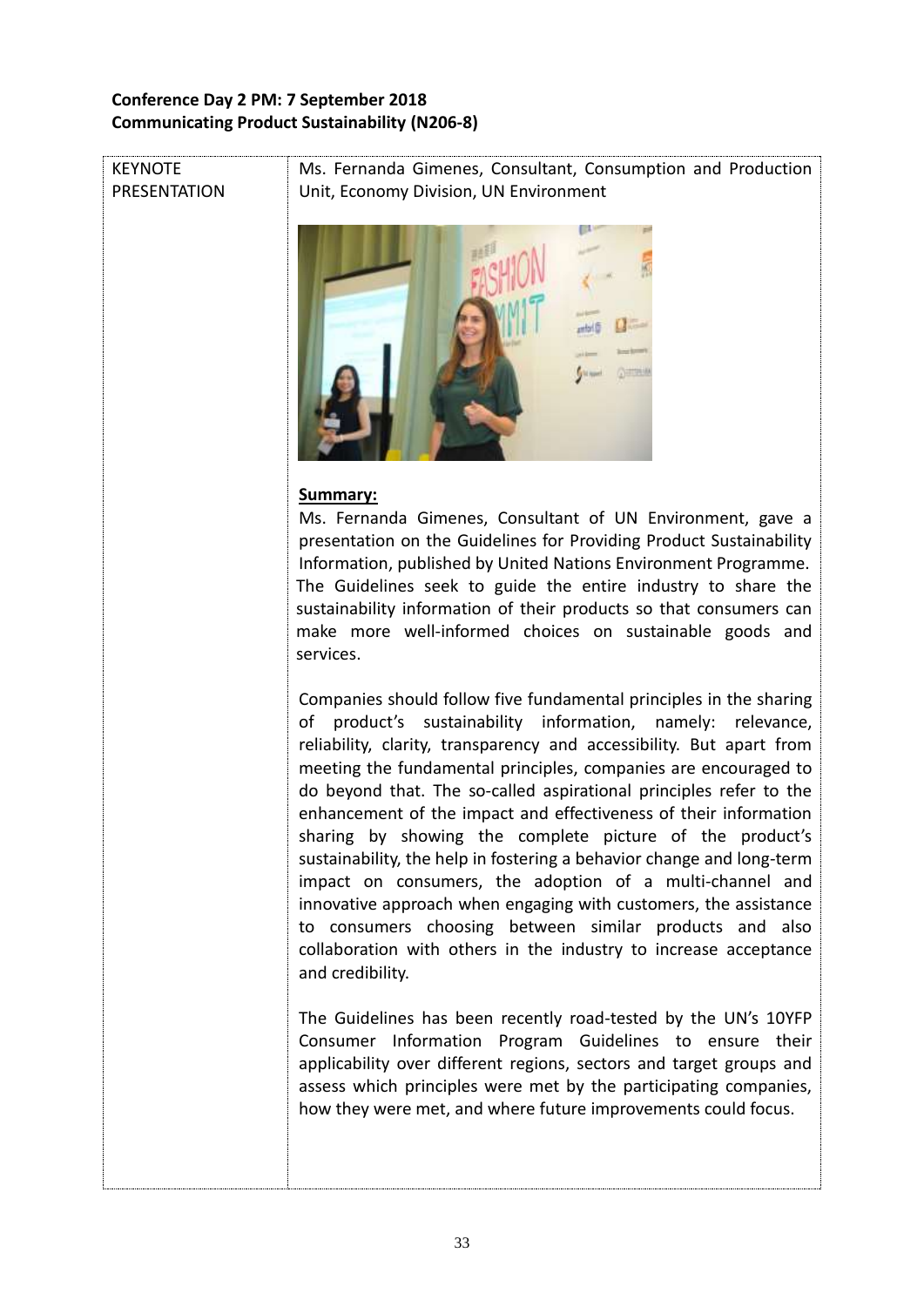# INTERACTIVE SESSION How To Apply The 10 Principles For Product Sustainability Claims

Moderators:

- Ms. Fernanda Gimenes, Consultant, Consumption and Production Unit, Economy Division, UN Environment
- Ms. Karen Ho, Head of Corporate and Community Sustainability, WWF-Hong Kong



## **Summary:**

As a juxtaposition to the global guidelines of the UN, Ms. Karen Ho from WWF-Hong Kong introduced the guideline that is in practice in Hong Kong— the WWF Low Carbon Manufacturing Program (LCMP). This program invites companies to measure their carbon footprint and implement emission reduction measures over-time in hope of reducing their carbon emission. LCMP was started in 2010, much earlier than the UN Guidelines, so it is unlike the UN template. But it is considered the best practices guideline in terms of energy emissions particularly implemental in manufacturing facilities.

After the presentations, a short interactive session followed where the audience was shown an example of a t-shirt that was labelled as green and ethical. The example ethical t-shirt raised active discussion among the audience and with the speaker on the meaning of Green in the Green label and the meaning of 100% organic cotton(Whether it is a logo or fiber representation).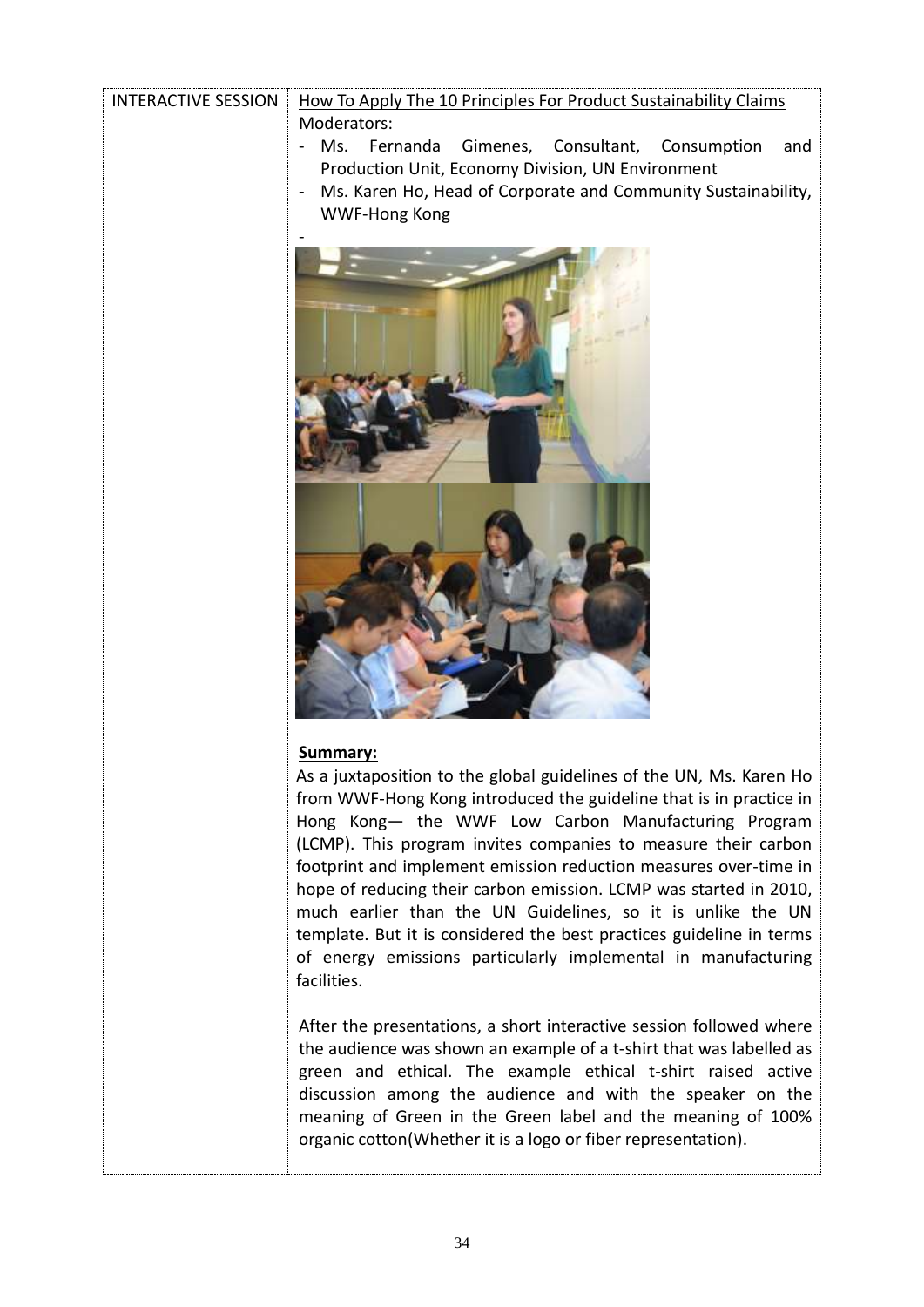# **Conference Day 2 PM: 7 September 2018**

| PANEL DISCUSSION | Panelists:<br>Ms. Joyce Chau, Representative Greater China, amfori<br>Ms. Christelle Esquirol, Vice President of Sustainability, TAL                               |
|------------------|--------------------------------------------------------------------------------------------------------------------------------------------------------------------|
|                  | <b>Apparel Limited</b><br>Dr. Christina Raab, Global Implementation Director, The ZDHC<br>Foundation<br>Ms. Amina Razvi, Vice President of Membership, Sustainable |
|                  | <b>Apparel Coalition</b><br>Mr. Marc Sidler, Group CMO, TESTEX                                                                                                     |
|                  | Moderator: Mr. Pat-nie Woo, Partner, KPMG                                                                                                                          |
|                  | Summary:                                                                                                                                                           |

# **Global Standards: How Do We Achieve Less Variability And Less Complexity (N206-8)**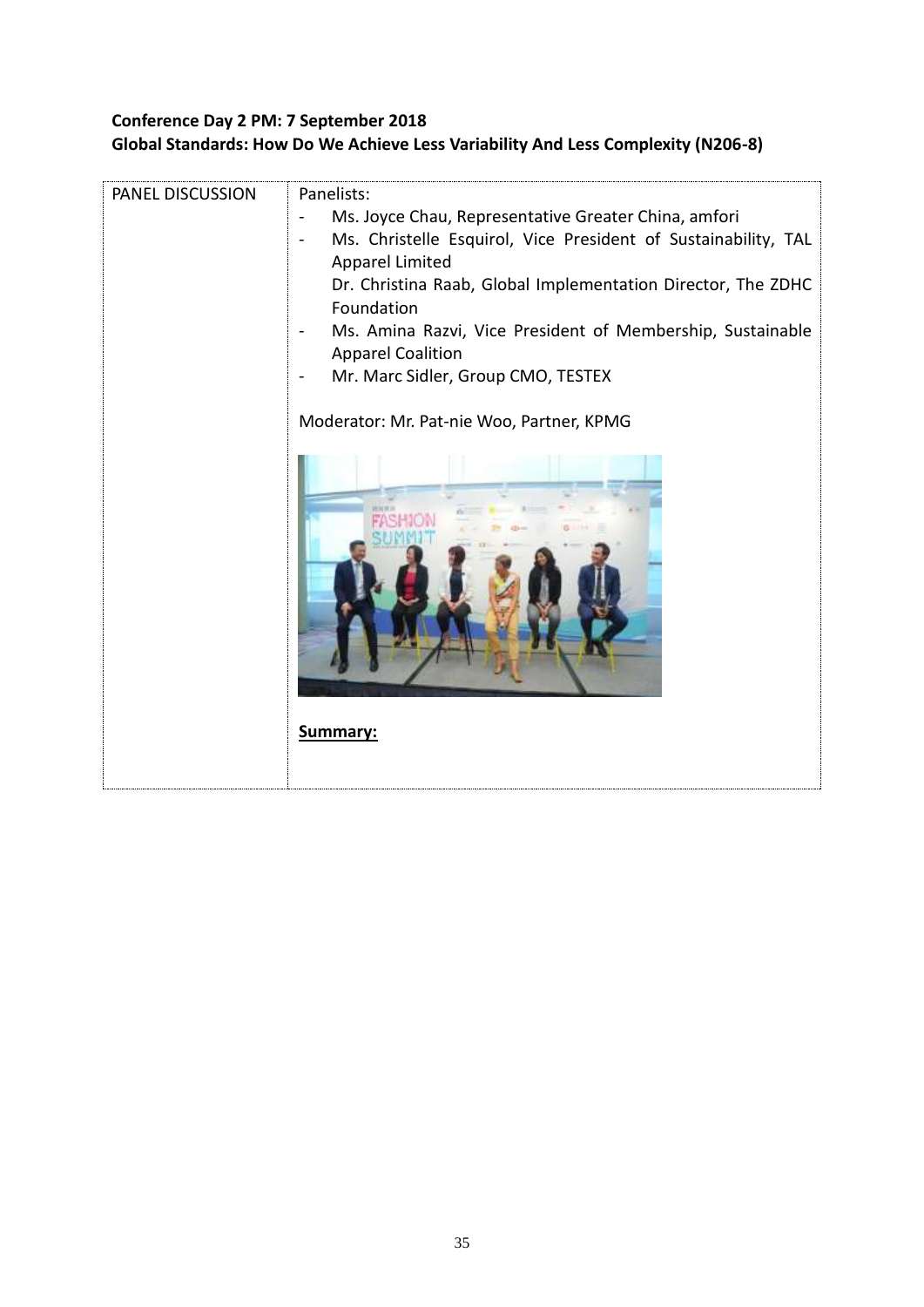## **Roundtable Discussions**

| <b>Roundtable I</b> | What is the role of key stakeholders in supporting Hong Kong to                                                                                         |  |  |
|---------------------|---------------------------------------------------------------------------------------------------------------------------------------------------------|--|--|
|                     | become a sustainable fashion sourcing hub?                                                                                                              |  |  |
| Date                | 6 Sep 2018 (Thu)                                                                                                                                        |  |  |
| Time                | 11:00 am $-$ 12:30 pm                                                                                                                                   |  |  |
|                     |                                                                                                                                                         |  |  |
| Participants        | 1. Ms. Diana Amini, Global Manager, H&M Foundation                                                                                                      |  |  |
|                     | 2. Mr. Erik Bang, Innovation Lead, H&M Foundation                                                                                                       |  |  |
|                     | 3. Mr. Milton Chan, Chairman, Sustainable Fashion Business Consortium                                                                                   |  |  |
|                     | 4. Hon. Felix Chung, Legislative Councilor, Functional Constituency -<br><b>Textiles and Garment</b>                                                    |  |  |
|                     | 5. Dr. Christina Dean, Founder, Redress                                                                                                                 |  |  |
|                     | 6. Mr. Willie Fung, Director, The Hong Kong Garment Manufacturers'<br>Association                                                                       |  |  |
|                     | 7. Ms. Brenda Koekkoek, Programme Officer, SAICM Secretariat, UNEP<br>8. Ms. Angie Lau, Chairman, Hong Kong Intimate Apparel Industries'<br>Association |  |  |
|                     | 9. Mr. Bosco Law, Chief Executive Officer, Laws Group                                                                                                   |  |  |
|                     | 10. Dr. Delman Lee, President, TAL Group                                                                                                                |  |  |
|                     | 11. Mr. Kenneth Lo, Chairman, Crystal Group                                                                                                             |  |  |
|                     | 12. Dr. Christina Raab, Global Director, Implementation, ZDHC                                                                                           |  |  |
|                     | 13. Ms. Amina Razvi, Vice President of Membership, Growth and                                                                                           |  |  |
|                     | Impact, SAC                                                                                                                                             |  |  |
|                     | 14. Ms. Janice Wang, Chief Executive Officer, Alvanon                                                                                                   |  |  |
|                     | 15. Mr. Wilkie Wong, Managing Director, Esquel Group                                                                                                    |  |  |
| Moderators          | 1. Prof. Philip Yeung, Executive Director, Clothing Industry Training                                                                                   |  |  |
|                     | Authority                                                                                                                                               |  |  |
|                     | 2. Mr. Edwin Keh, Chief Executive Officer, The Hong Kong Research                                                                                       |  |  |
|                     | Institute of Textiles and Apparel                                                                                                                       |  |  |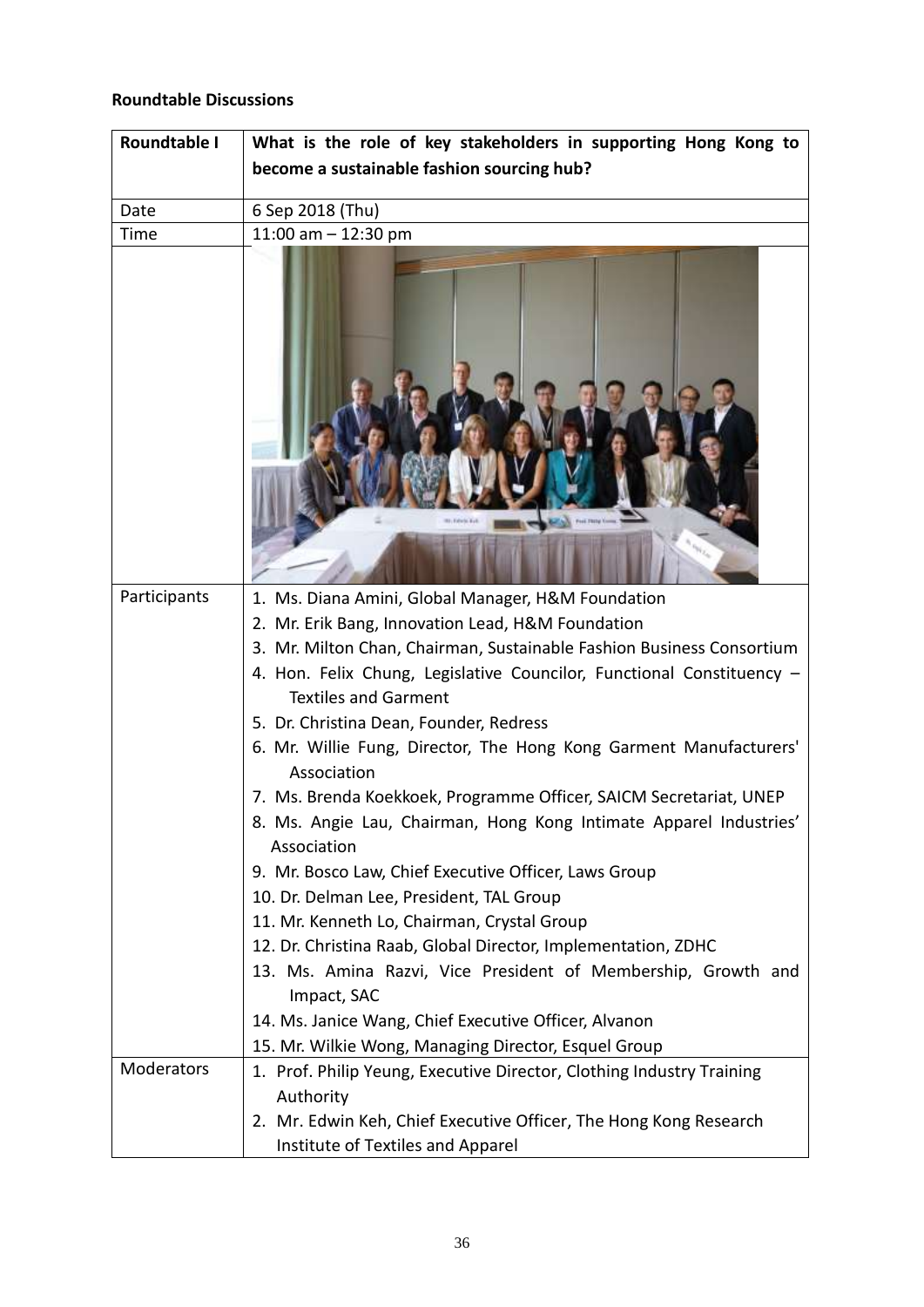| <b>Roundtable II</b> | How important is innovation and incubation driving the development<br>of Hong Kong to become a sustainable fashion business hub? |
|----------------------|----------------------------------------------------------------------------------------------------------------------------------|
| Date                 | 7 Sep 2018 (Fri)                                                                                                                 |
| Time                 | 11:00 am $-$ 12:30 pm                                                                                                            |
|                      |                                                                                                                                  |
|                      |                                                                                                                                  |
| Participants         | 1. Prof. Tom Cassidy, Chair of Design, University of Leeds                                                                       |
|                      | 2. Mr. Alexander Chan, Co-Director, The Mills Fabrica                                                                            |
|                      | 3. Ms. Sissi Chao, Founder, REmakeHub                                                                                            |
|                      | 4. Mr. Peter Cheng, Chairman, Hanbo Enterprises Ltd.                                                                             |
|                      | 5. Mr. Kelvin Cheuk, Former Chairman, Hong Kong Institution of Textile<br>and Apparel                                            |
|                      | 6. Ms. Janet Cheung, Vice Chairman, Hong Kong Fashion Designers<br>Association                                                   |
|                      | 7. Ms. Orsola de Castro, Associate Lecturer, University of the Arts<br>London                                                    |
|                      | 8. Ms. Elizabeth Fung, Political Assistant to Secretary, Commerce and<br>Economic Development Bureau, HKSAR                      |
|                      | 9. Dr. Alison Gwilt, Adjunct Senior Research Fellow, University of South<br>Australia                                            |
|                      | 10. Mr. Walden Lam, Unspun Tech                                                                                                  |
|                      | 11. Mr. Benjamin Lau, Chairman, Fashion and Textile Training Board, V<br><b>Vocational Training Council</b>                      |
|                      | 12. Mr. Anderson Lee, Marketing Director, HK Non-woven Fabric Inc. Co.<br>Ltd.                                                   |
|                      | 13. Ms. Katrin Ley, Managing Director, Fashion for Good                                                                          |
|                      | 14. Ms. Kay Liu, Redress                                                                                                         |
|                      | 15. Prof. Robert Meeder, Associate Chair Building Arts, Fashion and                                                              |
|                      | Language Studio, Savannah College of Art and Design                                                                              |
|                      | Mr. Francois Souchet, Lead - Make Fashion Circular, Ellen<br>16.                                                                 |
|                      | <b>MacArthur Foundation</b>                                                                                                      |
|                      | Mr. Victor Tsang, Head, CreateHK<br>17.                                                                                          |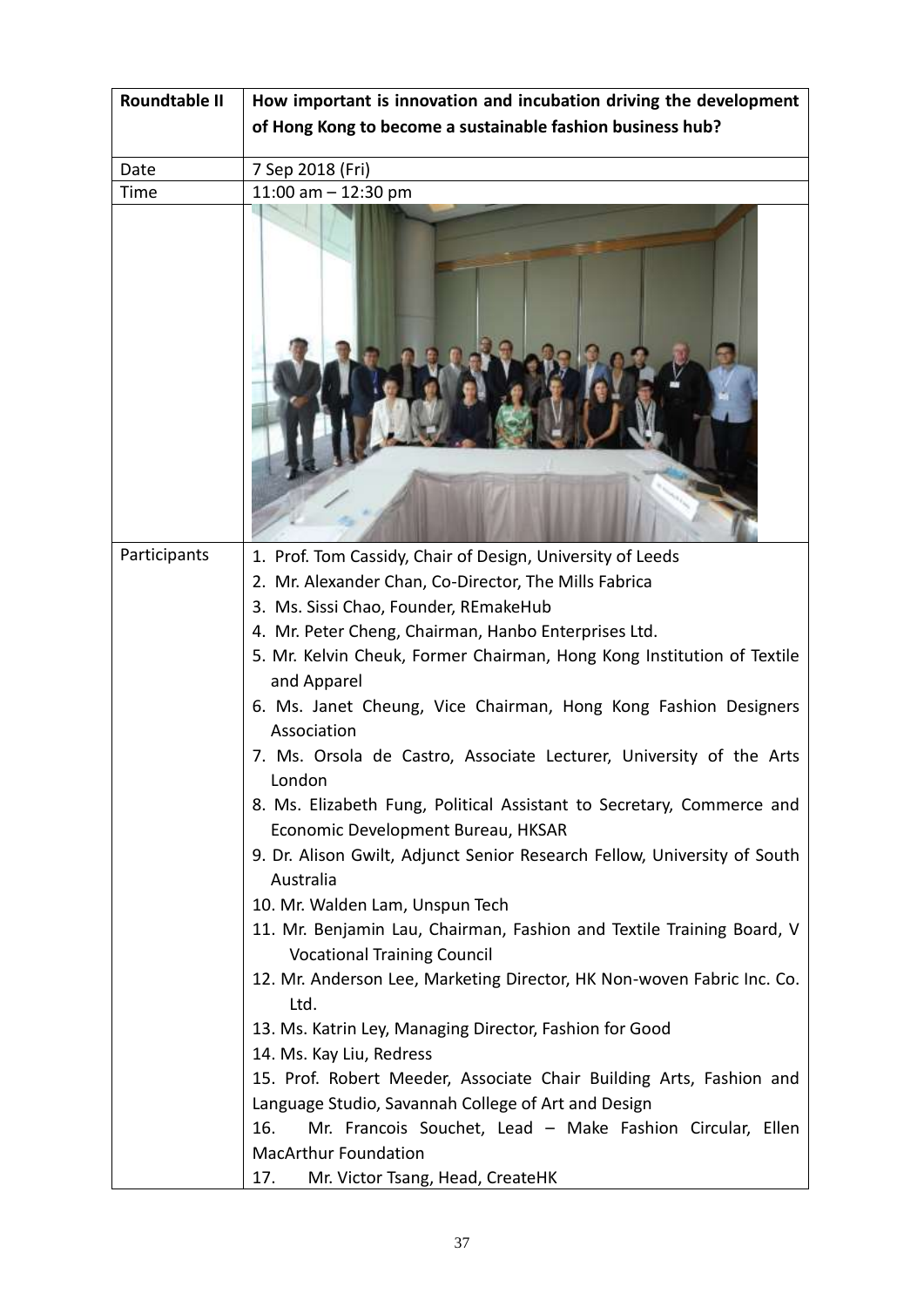|                   | Mr. Angus Tsui, Founder, ANGUS TSUI<br>18.                                |  |  |  |
|-------------------|---------------------------------------------------------------------------|--|--|--|
|                   | Prof. Calvin Wong, Deputy Head of ITC, Hong Kong Polytechnic<br>19.       |  |  |  |
|                   | University                                                                |  |  |  |
|                   | Prof. Philip Yeung, Executive Director, Clothing Industry Training<br>20. |  |  |  |
|                   | Authority                                                                 |  |  |  |
| <b>Moderators</b> | 1. Dr. Christina Dean, Founder, Redress; and                              |  |  |  |
|                   | 2. Mr. Pat-nie Woo, Partner, KPMG                                         |  |  |  |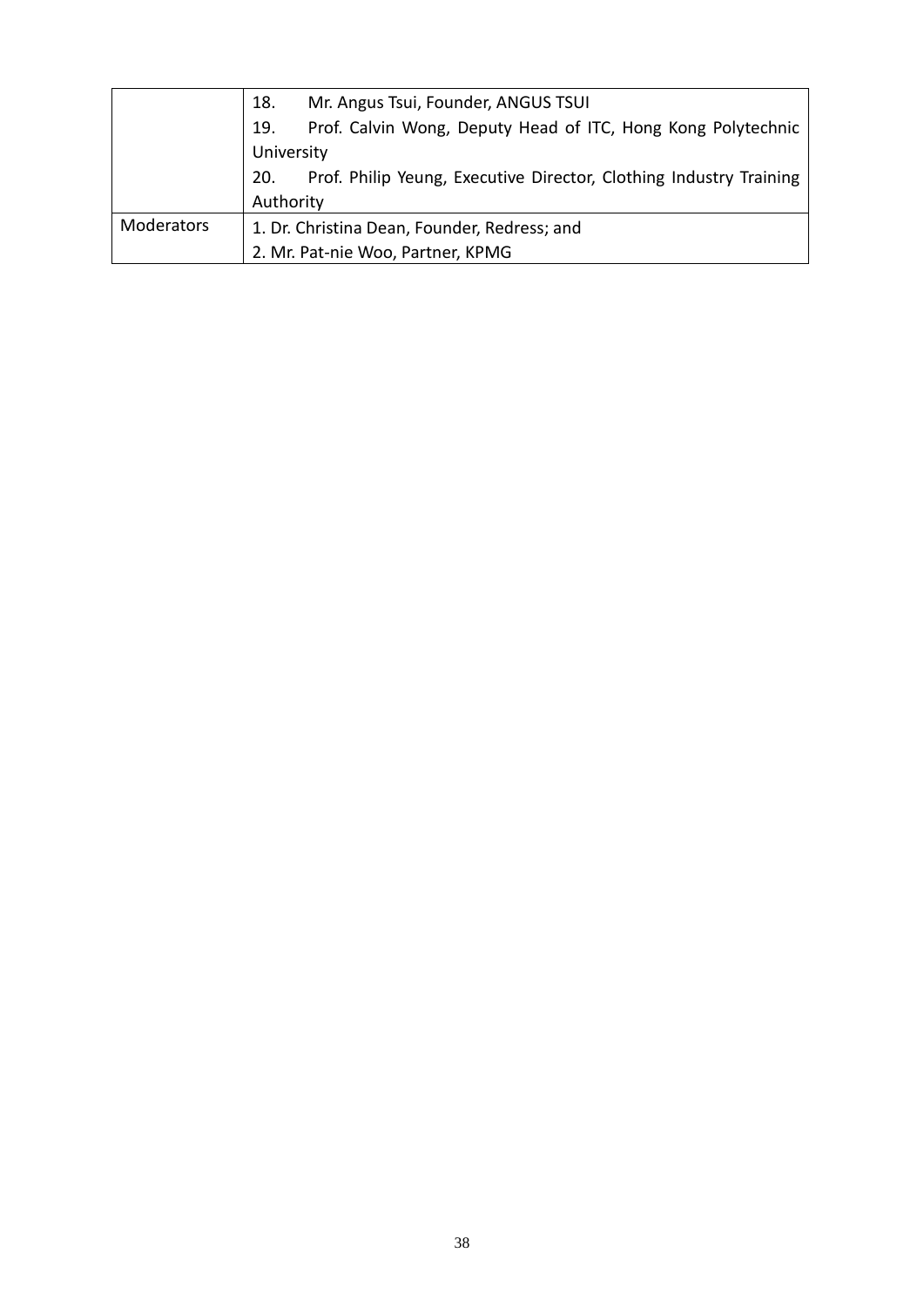# **Conference Profile**

## Attendee profile

Anyone interested in the concept of "Sustainable Fashion", who wants to be updated with the new technologies, innovation and the latest trends on sustainable fashion:

- Fashion business leaders, entrepreneurs, manufacturers and designers
- Fashion students
- Academics
- Government policy makers
- Non-government organisations and environmental organisations
- Media

## **Exhibition**

| Location:                             | N203 and N200s East Foyer         |
|---------------------------------------|-----------------------------------|
| No of Exhibitors: $\vert$ Sponsors: 6 |                                   |
|                                       | Organizers & Strategic Partner: 4 |

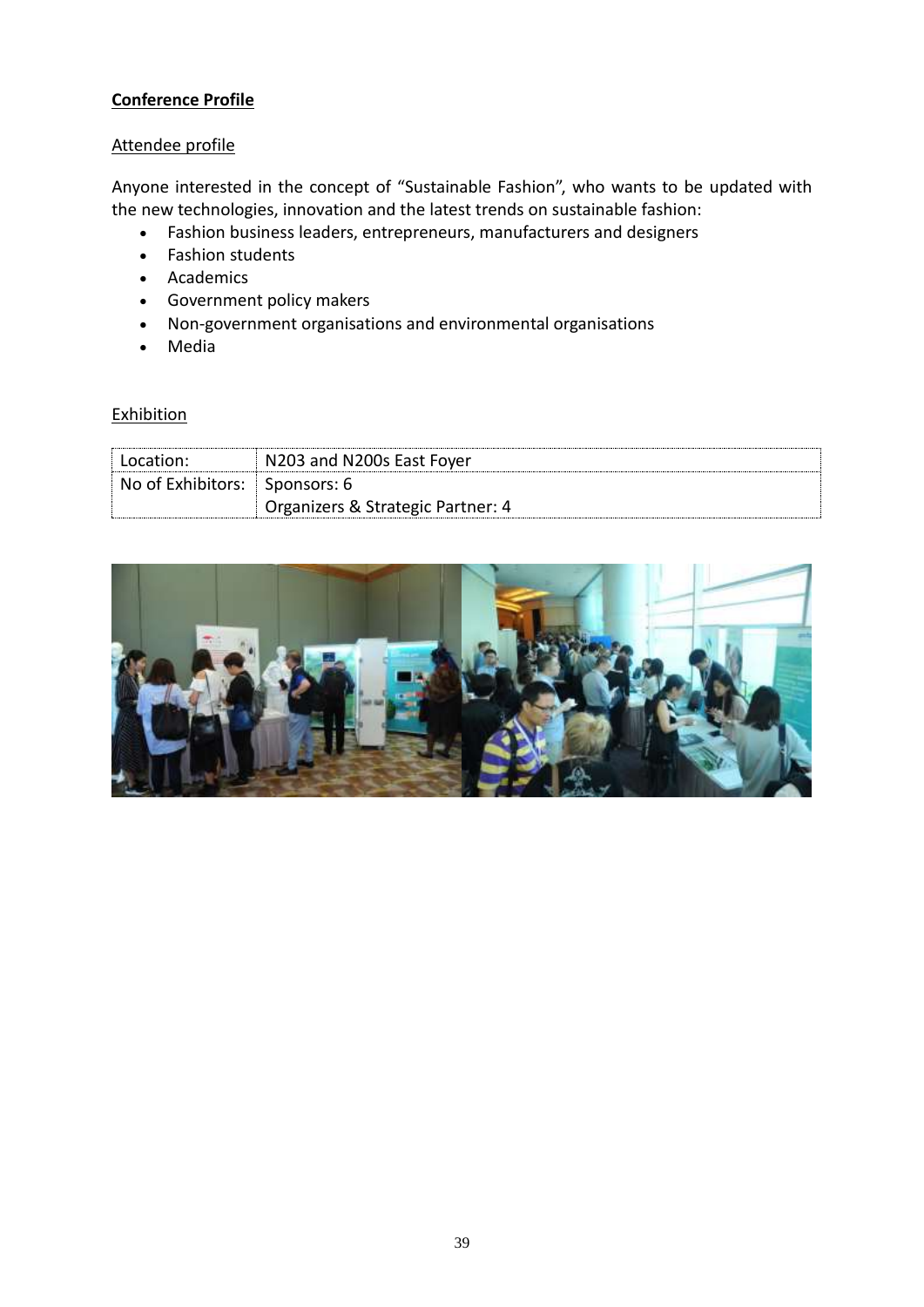## **Media Coverage**

Fashion Summit (HK) 2018 has been covered by major local print media (eg. Singtao Daily, Hong Kong Economic Times, Wen Wei Po) local online and broadcast news platforms (eg. on.cc, RTHK English News) and overseas online news platforms (lepetitjournal, The Times of India)

| Media Coverage Summary – Fashion Summit (HK) 2018 |          |                                          |
|---------------------------------------------------|----------|------------------------------------------|
| Type of coverage                                  | Quantity | <b>Estimated Advertising Value (HKD)</b> |
| Print                                             | 17       | \$1,252,798.65                           |
| Online                                            | 61       | \$2,865,000                              |
| Broadcasting/Online Video                         | 3        | \$185,814.5                              |
| Total                                             | 81       | $$4,303,613.15$ #                        |

<sup>#</sup> The media figures are provided by the event's official PR partner Mention PR Consultants Limited.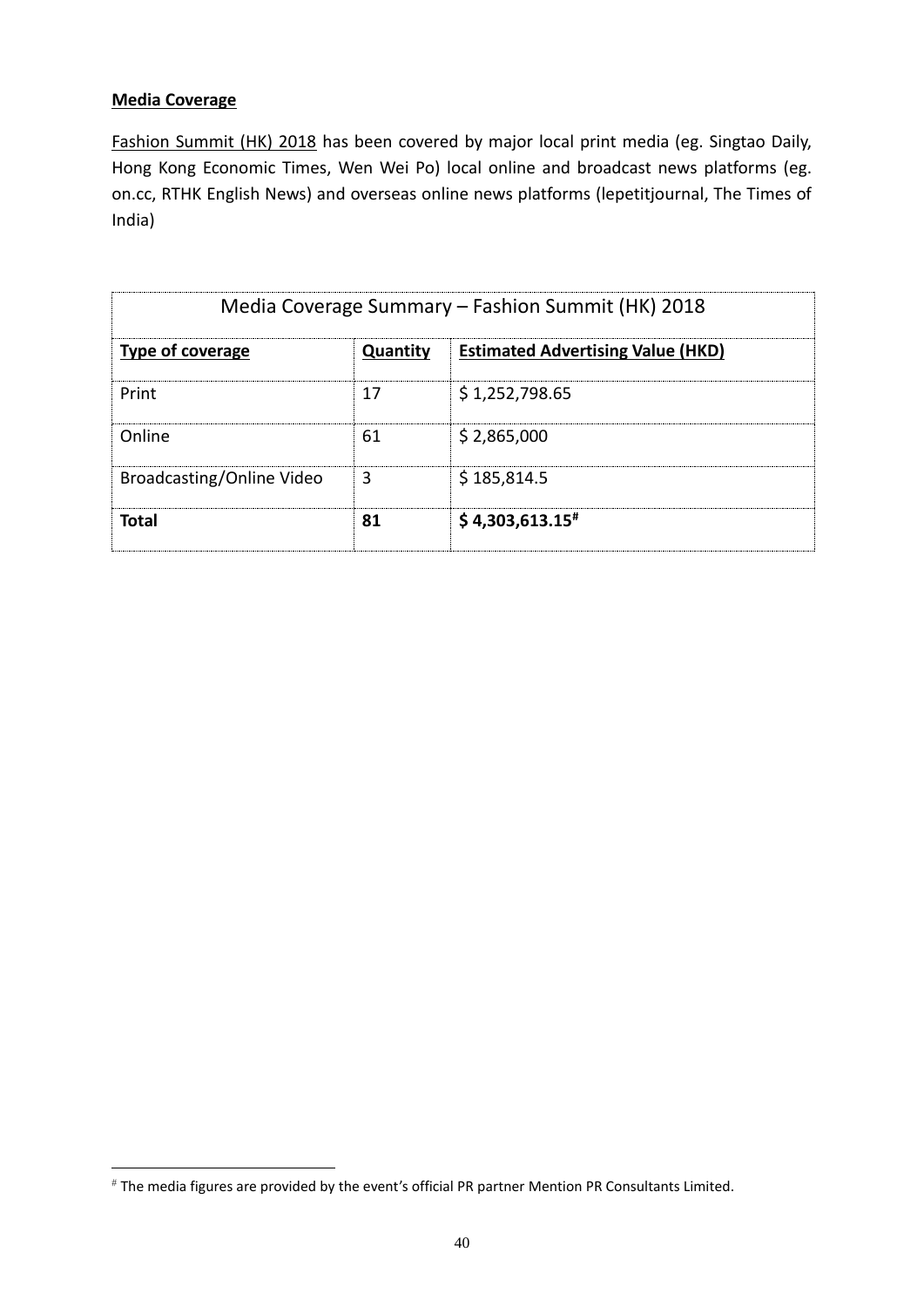## **Testimonials:**



**Dr. James Lei, Acting Director, Intelligent Software & Systems, Hong Kong Applied Science and Technology Research Institute Company Limited**

"Fashion Summit (HK) 2018 is a great event bringing together creative and productive professionals from many industries and backgrounds. The topics are very broad and timely, covering critical issues from fashion design, creative industry, manufacturing, production, marketing, finance, technology, green and sustainable development etc. One can walk away from this conference with not only updated information and knowledge, but also some professional acquaintance and friends. It really helps us look at the central theme of fashion from so many different angles. We joined this conference for the first time this year. We will join again in the future as it benefits us greatly."



## **Dr. Alison Gwilt, Adjunct Senior Research Fellow, University of South Australia**

"The event provided a wonderful opportunity to hear from and meet colleagues working in sustainability and the apparel industry. The Summit was both enjoyable and rewarding and I very much hope to attend next year.

I would also like to say that I found this year's Summit even more stimulating and engaging that last year. The speakers and panel discussions focused much more intensely on the circular economy and the ways in which the apparel industry can respond and move forward. So this year's Summit felt very focused and indepth, which I found beneficial.

The organisation of this year's Summit was excellent. As always the level of hospitality which I received was exceptional - the hardworking members of the steering committee made me feel incredibly welcome. It is always a pleasure and delight to attend the Hong Kong Fashion Summit."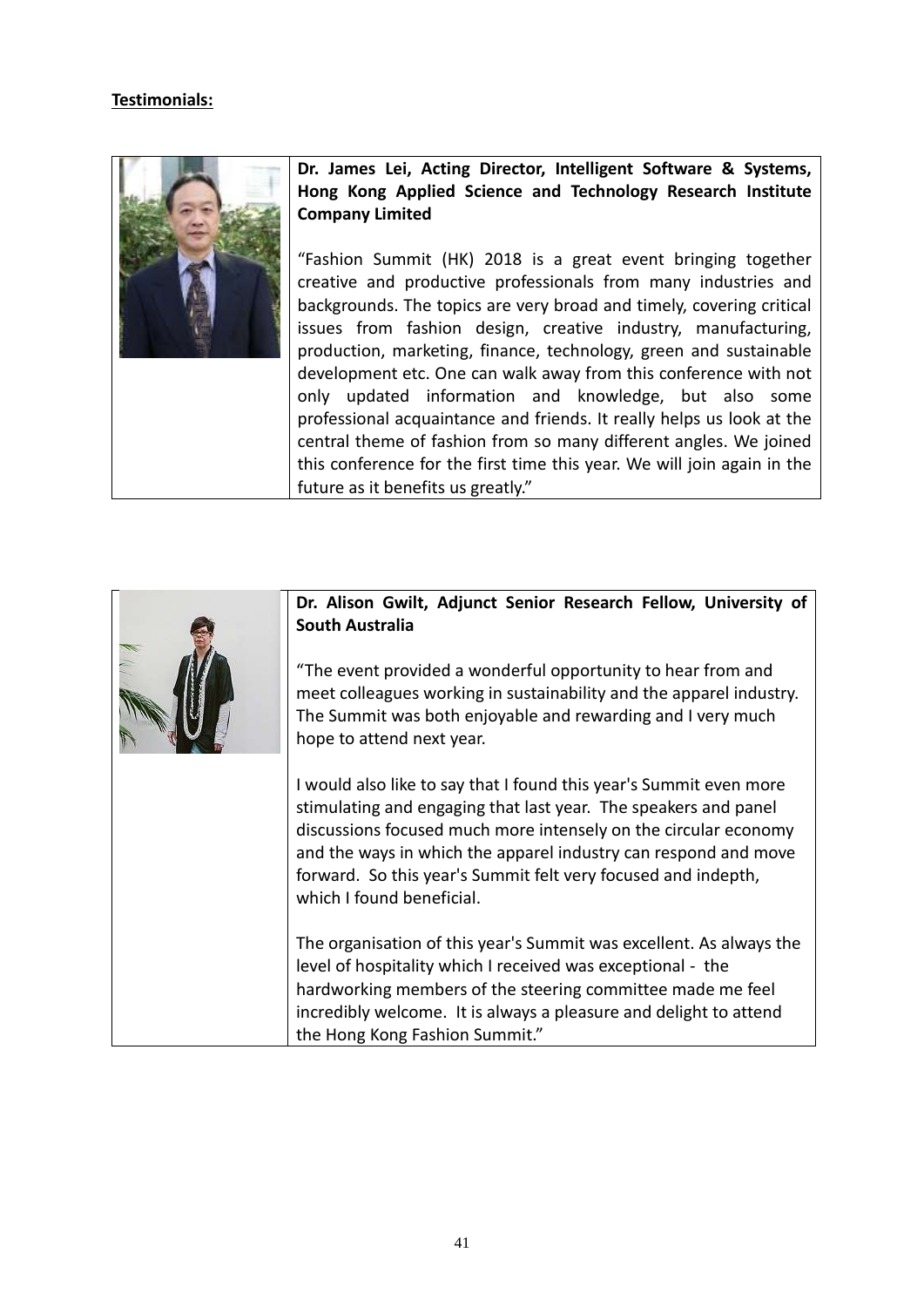

# **Prof. Tom Cassidy, Chair in Design, The School of Design, The University of Leeds**

**"**At my advancing age, I now tend not to travel very much, however I made an exception in this case. The organization was splendid from start to finish and I found the speakers to be interesting, exciting, profound and suitably contentious to engender passionate debate. The networking opportunities were fantastic and everyone entered into valuable discussions and made new relationships which will enrich the global fashion and related industries' community. If there is an event you should attend next year, make it this one. I promise you will not be disappointed. "

## **What visitors say:**

"The topics and variety of speakers was exceptionally useful."

"Very insightful"

"Well done"

"It is excellent"

"There were some very interesting and informed panel members."

## **Information**

For more information about Fashion Summit (HK), please visit:

## **Social Media Channels**

Official [website of Fashion Summit \(HK\)](http://www.fashionsummit.hk/) [Facebook](https://www.facebook.com/fashionsummithk2018/) [Youtube](https://www.youtube.com/channel/UCk71VdEOS6qI9GmmfCpHk7w) **[Instagram](https://www.instagram.com/fashionsummithk2018/)** 

# **Video Archive and Photo Gallery**

[Video Archive](https://novacast.nova.hk/events/fs2018/index) [Photos Gallery](http://www.fashionsummit.hk/index.php/en/events/photo-albums)